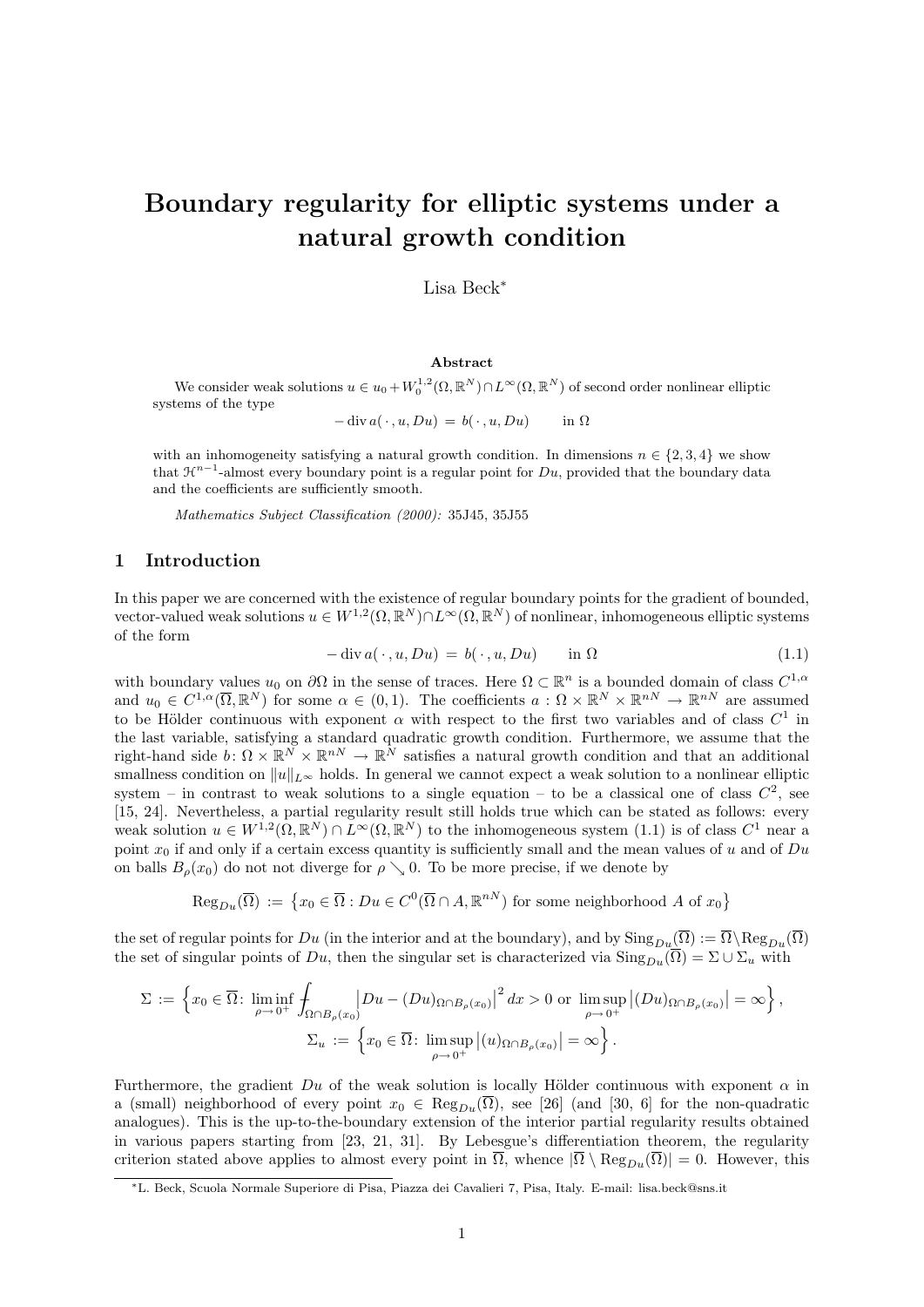does not yield the existence of even one single regular boundary point for weak solutions to general nonlinear elliptic systems, since the boundary  $\partial\Omega$  itself is a set of Lebesgue measure zero. By contrast, due to Giaquinta's counterexample [20], it is well known that singularities may occur at the boundary even if the boundary data is smooth.

The question of dimension reduction of the singular set (in the sense that it is not only negligible with respect to the Lebesgue measure but that its Hausdorff dimension is bounded strictly below  $n$ ) has received considerable attention in recent years. Some significant results were first obtained for weak solutions to systems satisfying special structure conditions: for quasilinear systems of the form

$$
- \operatorname{div} (a(\,\cdot\,,u)\,Du) \,=\, b(\,\cdot\,,u,Du)\,,
$$

various partial regularity results were established, stating that the weak solution  $u$  (instead of its first derivative) is locally Hölder continuous. To bound the Hausdorff dimension of the singular set  $\text{Sing}_u(\Omega)$ , we recall that a regular point  $x_0 \in \overline{\Omega}$  of u is a point where u is locally continuous and is characterized via a smallness condition on the lower order excess functional

$$
\int_{\Omega \cap B_{\rho}(x_0)} \left| u - (u)_{\Omega \cap B_{\rho}(x_0)} \right|^2 dx \,,
$$

e.g., see [23, 14, 38, 25, 3]. Since the set of non-Lebesgue points of every  $W^{1,p}$ -map has Hausdorff dimension not larger than  $n - p$ , the Hausdorff dimension of  $\text{Sing}_u(\Omega)$  cannot exceed  $n - 2$ . If the coefficient matrix  $a(\cdot, \cdot)$  of the quasilinear system is further assumed to be of diagonal form, it is known that the weak solution is a classical solution (see [42] where boundary regularity is included). Useful estimates for the singular set are also available for nonlinear elliptic systems obeying special structure assumptions: for instance, Uhlenbeck established in her fundamental paper [41] a strong maximum principle for the gradient Du of weak solutions to nonlinear systems, provided that the nonlinear part of the coefficient function only depends on the modulus of  $Du$ . This was the key to obtain everywhereregularity for  $Du$ . For an extension to the nonquadratic case we refer to [40, 1]. However, neither could Uhlenbeck's techniques be carried over to the boundary, nor is a suitable counterexample available in the literature, leaving the question of full boundary regularity open for such systems. Turning the attention to general nonlinear elliptic systems, we observe that a direct comparison technique allows to infer local Hölder continuity of the weak solution outside a set of Hausdorff dimension  $n - p$  in low dimensions  $n \leq p+2$ , see [10, 11, 4, 5, 8]. By contrast, in *arbitrary* dimensions n the reduction of the Hausdorff dimension of the singular set  $\text{Sing}_{Du}(\overline{\Omega})$  for the *gradient Du* was a long-standing problem. It was finally tackled by Mingione [37]: he studied the interior singular set  $\text{Sing}_{Du}(\Omega)$  in the superquadratic case  $p \geq 2$ for systems without u-dependencies and with inhomogeneities obeying a controllable growth condition, and he succeeded in showing that the Hausdorff dimension of  $\text{Sing}_{Du}(\Omega)$  is not larger than  $n-2\alpha$ . In [36] he extended these results to systems with inhomogeneities under a natural growth condition, covering also systems explicitly depending on u, provided that  $n \leq p+2$  is satisfied.

We now return to the existence of regular boundary points: we first observe that for this aim the almost-everywhere regularity result has to be improved to a bound for the Hausdorff dimension less than  $n-1$  because this yields immediately that almost every boundary point is regular. Consequently, our objective is to identify additional assumptions on the coefficients or on the space dimension which guarantee this dimension reduction. A result in this direction was recently obtained by Duzaar, Kristensen and Mingione [18]: they considered weak solutions  $u \in W^{1,p}(\Omega,\mathbb{R}^N)$ ,  $p \in (1,\infty)$ , of the homogeneous Dirichlet problem corresponding to (1.1) and developed a technique which allows to carry the estimates in [37] up to the boundary, implying in particular the existence of regular boundary points, provided that  $n-2\alpha < n-1$  (or equivalently  $\alpha > \frac{1}{2}$ ) is satisfied. More precisely, the authors obtained for every  $\alpha \in (\frac{1}{2}, 1]$  that almost every boundary point is regular if the coefficients  $a(x, z)$  have no u-dependency or if  $n \leq p+2$  holds. In the quadratic case they improved this result in two ways: on the one hand, inhomogeneities with controllable growth were included, and on the other hand the condition on  $\alpha$  was sharpened to  $\alpha > \frac{1}{2} - \varepsilon$  for some number  $\varepsilon > 0$  stemming from an application of Gehring's lemma. We further mention that various results establishing better estimates for the (interior) singular set of minimizers of variational integral can be found in [33, 34].

The main result in this paper is an extension of the result [18] to bounded weak solutions to inhomogeneous systems under a critical growth condition on the inhomogeneity (giving also an alternative proof of [18, Theorem 1.3]), namely the improvement of the estimate  $|\operatorname{Sing}_{Du}(\overline{\Omega})|=0$  in the following sense: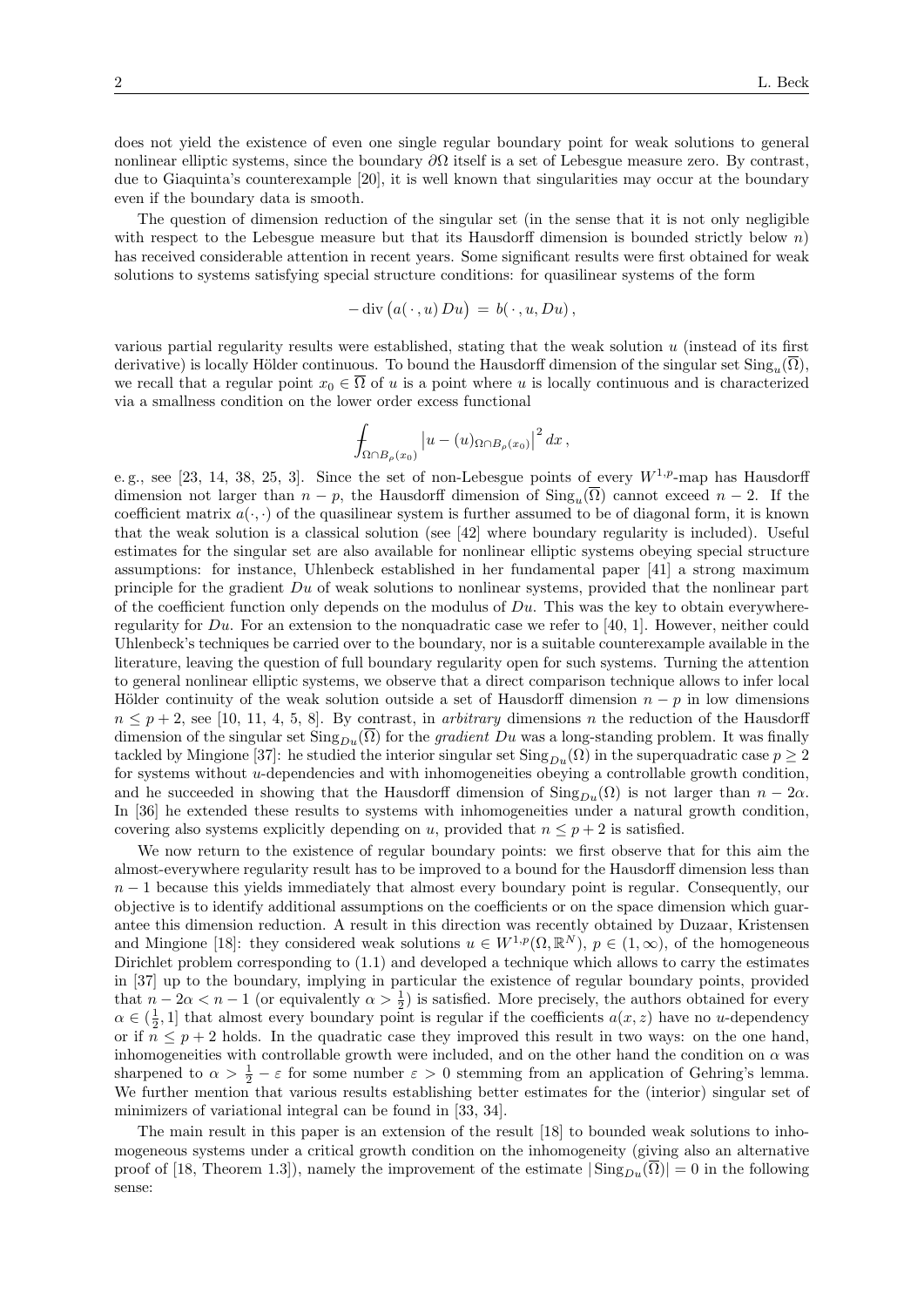**Theorem 1.1:** Consider  $n \in \{2,3,4\}$  and  $\alpha \geq \frac{1}{2}$ . Let  $\Omega \subset \mathbb{R}^n$  be a domain of class  $C^{1,\alpha}$  and  $u_0 \in$  $C^{1,\alpha}(\overline{\Omega},\mathbb R^N)$ . Assume that  $u \in u_0 + W_0^{1,2}(\Omega,\mathbb R^N) \cap L^{\infty}(\Omega,\mathbb R^N)$  is a weak solution of the Dirichlet problem (1.1) under the assumptions (H1)-(H3) and (B) from Section 2, and suppose that  $||u||_{L^{\infty}(\Omega,\mathbb{R}^N)} \leq M$  for some  $M > 0$  such that  $2L_2M < \nu$ . Then  $\mathfrak{R}^{n-1}$ -almost every boundary point is a regular point for Du.

This result was presented as a part of the author's PhD thesis [7] where most of the proofs and calculations are discussed in detail. In addition, some extensions and open questions concerning the dimension reduction of the singular set are collected in Section 6. In particular, in view of an observation by Kristensen and Mingione [34], it is possible to replace a part of the Hölder continuity assumption on the coefficients with respect to the x-variable (in the sense that it is only required with an arbitrary exponent) by an additional fractional differentiability assumption on the map  $x \mapsto a(x, u, z)$ , see Theorem 6.4.

We close this introductory part with some remarks about the ideas behind the arguments and the techniques used within this paper. The strategy can be described as follows: To simplify matters we initially consider coefficients of the form  $a(x, z)$ : If they are Hölder continuous in x with arbitrarily small exponent, we know  $\dim_{\mathcal{H}}(\text{Sing}_{Du}(\Omega)) \leq n$ . If they are instead Lipschitz-continuous, then standard difference quotients reveal  $Du \in W^{1,2}(\Omega,\mathbb{R}^{nN})$  which implies that  $\dim_{\mathcal{H}}(\text{Sing}_{Du}(\overline{\Omega})) \leq n-2$ . Therefore, the upper bound on the Hausdorff dimension of  $\text{Sing}_{Du}(\overline{\Omega})$  reflects the regularity of the coefficients in x. This gives the impression that the regularity of the coefficients is related not only to the regularity of the solution (namely the local Hölder continuity of  $Du$  to the same exponent), but also to the size of the singular set. Working from this observation, Mingione [37, 36] introduced a remarkable new technique and accomplished in the interior an interpolation between Lipschitz continuity on the one hand and Hölder continuity on the other: for general  $\alpha$ -Hölder continuous coefficients the existence of higher order derivatives of the weak solution cannot be expected, but it is still possible to differentiate the system (1.1) in a fractional sense. This leads to the desired upper bound  $n - 2\alpha$  for the Hausdorff dimension. If the coefficients  $a(x, u, z)$  now depend explicitly on u, the situation becomes more complex and the estimates are technically much more involved. To follow the line of arguments above we have to investigate the regularity of the map  $x \mapsto (x, u(x))$ . If the weak solution u is a priori known to be everywhere Hölder continuous then  $x \mapsto (x, u(x))$  is also Hölder continuous and the arguments apply with only marginal modifications. However, in general this map is no longer continuous, because  $u$  may exhibit irregularities. Nevertheless, at least in low dimensions  $n \leq p+2$ , local Hölder continuity of weak solutions is guaranteed outside of closed subsets of Hausdorff dimension less than  $n-p$ . In other words, the set of points where u is not continuous – and where  $x \mapsto (x, u(x))$  is not regular – has sufficiently small Hausdorff dimension, hence, restricting the analysis of  $Du$  to the regular set  $\text{Reg}_u(\Omega)$  of u, we still arrive at a good result for  $\dim_{\mathcal{H}}(\mathrm{Sing}_{Du}(\Omega))$ , see Theorem 6.1.

In the interior this method relies essentially upon finite difference operators, fractional differentiability estimates for the gradient  $Du$  and interpolation techniques dating back to Campanato [12, 9], combined in a delicate iteration scheme (applied for elliptic and parabolic systems [37, 36, 19]), and the necessary estimates are deduced by testing with (differences of) the solution. At the boundary some severe problems are caused by the fact that testing is allowed only for differences in tangential direction: hence, the normal direction still has to be recovered by exploiting the system of equations (which follows immediately if second-order derivatives exist). This problem was overcome first for homogeneous elliptic system (and inhomogeneous systems under controllable growth) by an indirect approach developed by Duzaar, Kristensen and Mingione [18]: via a regularization procedure involving both the original coefficients  $a(\cdot,\cdot,\cdot)$  and the specific solution u, a family of comparison maps is constructed for which the existence of second-order derivatives is known. This allows to gain higher integrability for  $Du$  which in turn is used to improve the integrability of the comparison map by means of Calderón-Zygmund estimates (provided in [33, 7]) in the next iterative step.

When trying to apply this approach for inhomogeneous systems under critical growth, several critical difficulties arise: most importantly the propagation of higher integrability via the Calderón-Zygmund theory seems not to be clear since the natural growth condition merely gives  $L^{1+\delta}$  for the right-hand side with some (small)  $\delta > 0$  (coming from the higher integrability of  $Du$ ) rather than the necessary prerequisite  $L^{q/(p-1)}$  for some  $q > p$ . For this reason we exploit the system differently and replace the indirect comparison principle by a direct method, introduced by Kronz [35] as a promising approach for up-to-the-boundary regularity results including upper bounds for the Hausdorff dimension of the singular set, with the flexibility to attack higher order systems. Kronz observed that estimates for the tangential differences suffice to control the averaged mean deviation with respect to mean values taken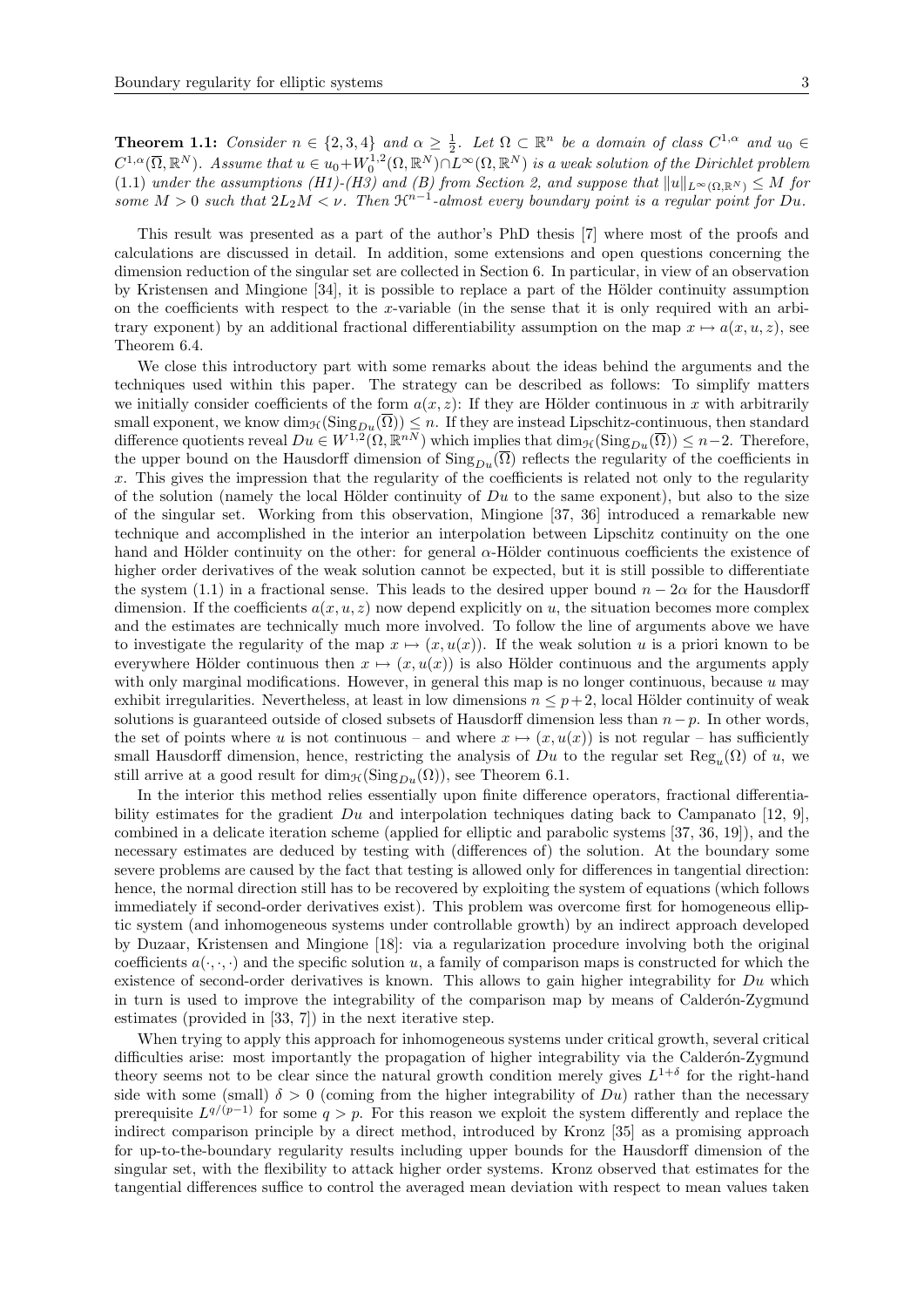over slices in tangential direction. Using an alternative definition of fractional Sobolev spaces based on pointwise inequalities, this helps to deduce a fractional differentiability property for the system, which then gives further information on the gradient of the solution. The overall strategy remains unchanged, i. e. existence of regular boundary points is still proved by a dimension reduction argument for the singular set  $\text{Sing}_{Du}(\overline{\Omega})$ : The key tool here is the observation that if Du belongs to a fractional Sobolev space  $W^{\theta,p}$ , then the characterization of  $\text{Sing}_{Du}(\overline{\Omega})$  and a measure density result allow to conclude that the Hausdorff dimension of  $\text{Sing}_{Du}(\overline{\Omega})$  does not exceed  $n - \theta p$ . The proof of such a fractional differentiability estimate for  $Du$  is now sketched in a series of steps:

# Strategy of the proof:

Simplifications: It suffices to consider the model situation  $\Omega = B^+$  and solutions  $u \in W^{1,2}(B^+, \mathbb{R}^N)$  $L^{\infty}(B^+, \mathbb{R}^N)$  which vanish on the flat part of the boundary. The general situation then follows from a transformation argument. Furthermore, we assume Hölder continuity of u on  $B^+$  with some exponent  $\lambda > 0$ . This is justified by the fact that the solution is Hölder continuous outside a set of Hausdorff dimension  $n-2$  in dimensions  $n \in \{2,3,4\}.$ 

Tangential differences: Testing the system with differences of the solution up to the boundary is only allowed for tangential directions (because zero boundary values on the flat part are maintained for the test function). Taking into account the assumptions on the coefficients and the inhomogeneity, we end up with an integral estimate for  $|Du(x+he_s) - Du(x)|$  for all unit directions  $e_s \perp e_n$ , telling that its  $L^2$ -norm decays like  $c|h|^{\alpha\lambda/2}$  (with  $\alpha$  denoting the Hölder exponent of the continuity condition on the coefficients with respect to the first and the second variable).

An estimate for tangential derivatives: If finite differences of the full derivative  $Du$  are estimated, then it is reasonable that also normal differences of only the tangential derivative denoted by  $D'u$  are estimated similarly (if we think of Lipschitz-continuous coefficients  $a(x, Du)$ ) for example, this observation is trivial since the previous step yields the existence of second order derivatives  $D'Du = DD'u$ ). This is in fact true (up to a small loss in the power of  $|h|$ ), and we thus get a first fractional differentiability estimate for  $D'u$ .

Towards the normal derivative: Information about  $D_n u$  can only be gained out of the system (in case of Lipschitz-continuous coefficients  $a(x, Du)$ , the existence of the second order normal derivative  $D_nDu$  is obtained from the system of equations  $-D_na_n(x, Du) = \sum_{k=1}^{n-1} D_ka_k(x, Du) + b(x, u, Du)$ in a standard way). Looking at the simple example  $-\text{div}(f(x,u)Du) = b(x,u,Du)$  we get a first idea on how the coefficients might serve to improve the differentiability of  $D_n u$ , because we then have  $a_n(x, u, Du) = f(x, u)D_nu$ , meaning that  $a_n(x, u, Du)$  is the missing normal derivative up to a Hölder continuous perturbation (a similar property holds true for the general coefficients). For the moment let us concentrate on  $a_n(x, u, Du)$ : mimicking the differentiable situation to a certain extent, we show by means of the estimates for tangential differences of Du that slice-wise mean values of  $a_n(x, u(x), Du(x))$ are differentiable in the weak sense in the  $x_n$ -direction, and as a consequence, we obtain that the map  $x \mapsto a_n(x, u(x), Du(x))$  is in a fractional Sobolev space.

An estimate for the normal derivative: Taking advantage of the ellipticity and the boundedness condition assumed for the coefficients, we find that differences of  $D_n u$  are essentially dominated by those of  $a_n(x, u, Du)$  and of the tangential derivative  $D'u$ . Together with a corresponding estimate for the tangential derivatives of u, this leads to a fractional differentiability result for the full gradient  $Du \in W^{\alpha\gamma\lambda,2}$  for every  $\gamma < 1$ .

Getting rid of  $\lambda$ : By an interpolation technique we gain higher integrability out of the fractional differentiability of  $Du$ . This in turn is used to improve the differentiability of  $Du$  in a suitable iteration procedure up to the final result  $Du \in W^{\alpha\gamma,2}$  for every  $\gamma < 1$ .

# 2 Structure conditions and notation

We impose on the coefficients  $a: \Omega \times \mathbb{R}^N \times \mathbb{R}^{nN} \to \mathbb{R}^{nN}$  standard conditions (here stated for general p-growth, even if we will concentrate on case  $p = 2$ : the mapping  $z \mapsto a(x, u, z)$  is a continuous vector field, and for fixed numbers  $0 < \nu \leq L$ ,  $p \in (1,\infty)$  and all  $x, \bar{x} \in \Omega$ ,  $u, \bar{u} \in \mathbb{R}^N$ ,  $z \in \mathbb{R}^{nN}$ , the following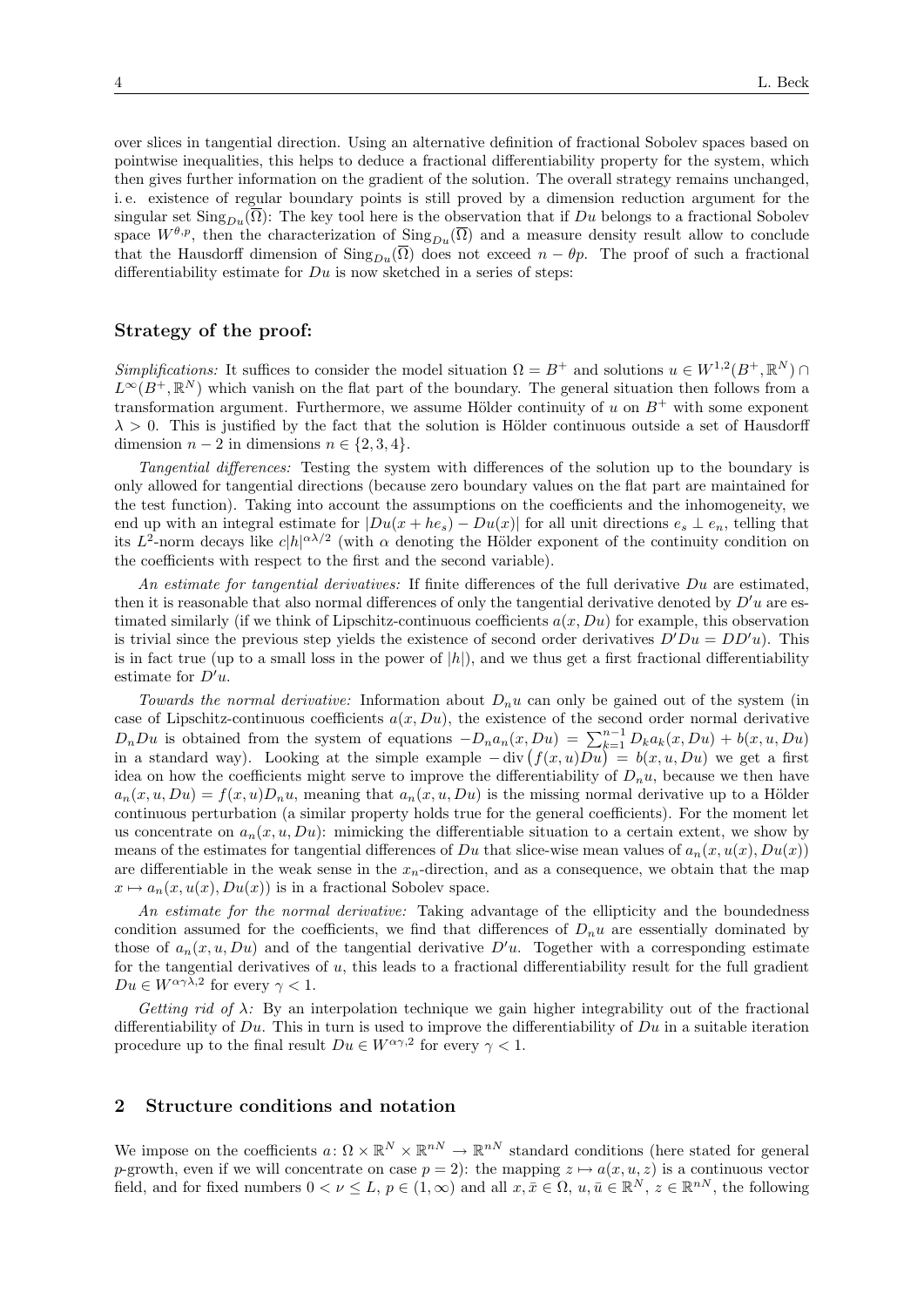growth, ellipticity and continuity assumptions hold:

 $(H1)$  a has polynomial growth and is differentiable in z with continuous, bounded derivatives:

$$
|a(x,u,z)| + (1+|z|^2)^{\frac{1}{2}} |D_z a(x,u,z)| \leq L (1+|z|^2)^{\frac{p-1}{2}},
$$

 $(H2)$  a is uniformly strongly elliptic, i.e.

$$
D_z a(x, u, z) \lambda \cdot \lambda \ge \nu \left( 1 + |z|^2 \right)^{\frac{p-2}{2}} |\lambda|^2 \qquad \forall \lambda \in \mathbb{R}^{nN},
$$

(H3) There exists a nondecreasing, concave modulus of continuity  $\omega_{\alpha} : \mathbb{R}^+ \to [0,1]$ such that  $\omega_{\alpha}(s) \le \min\{1, s^{\alpha}\}\)$  for all  $s \in \mathbb{R}^+$  and

$$
|a(x, u, z) - a(\bar{x}, \bar{u}, z)| \leq L \left(1 + |z|^2\right)^{\frac{p-1}{2}} \omega_{\alpha}(|x - \bar{x}| + |u - \bar{u}|\right).
$$

The latter condition (H3) prescribes uniform Hölder continuity with respect to the  $(x, u)$ -variable with Hölder exponent  $\alpha$  (for fixed z). Moreover, we assume the inhomogeneity  $b: \Omega \times \mathbb{R}^N \times \mathbb{R}^{nN} \to \mathbb{R}^N$  to be a Carathéodory map, that is, it is continuous with respect to  $(u, z)$  and measurable with respect to  $x$ , and to satisfy a natural growth condition of the form

(B) there exists a constant  $L_2$  (possibly depending on  $M > 0$ ) such that  $|b(x, u, z)| \leq L + L_2 |z|^p$ for all  $x \in \Omega, u \in \mathbb{R}^N$  with  $|u| \leq M$ , and  $z \in \mathbb{R}^{nN}$ .

We further make some remarks on the notation used below:

(Half-)Balls, cubes and cylinders: We write  $B_{\rho}(y) = \{x \in \mathbb{R}^n : |x - y| < \rho\}$  and  $B_{\rho}^+(y) = \{x \in \mathbb{R}^n : |x - y| < \rho\}$  $x_n > 0, |x - y| < \rho$  for an *n*-dimensional ball or the intersection of the ball with the upper half-space  $\mathbb{R}^{n-1}\times\mathbb{R}^+$ , centered at a point  $y\in\mathbb{R}^n$  (respectively  $\in\mathbb{R}^{n-1}\times\mathbb{R}_0^+$  in the latter case) with radius  $\rho>0$ . In the case  $y = 0$  we set  $B_\rho := B_\rho(0)$ ,  $B := B_1$  as well as  $B_\rho^+ := B_\rho^+(0)$ ,  $B^+ := B_1^+$ . Furthermore, we denote by  $D_{\rho}(y')$  the  $(n-1)$ -dimensional ball  $D_{\rho}(y') := \{x \in \mathbb{R}^{n-1} : |y'-x'| < \rho\}$  for  $y' \in \mathbb{R}^{n-1}$ , and by  $Z_{\rho}(y)$  the open cylinder on the upper half-plane  $\mathbb{R}^{n-1} \times \mathbb{R}^+$ 

$$
Z_{\rho}(y) := D_{\rho}(y') \times (\max\{0, y_n - \rho\}, y_n + \rho) =: D_{\rho}(y') \times I_{\rho}(y_n)
$$

for a center  $y = (y', y_n) \in \mathbb{R}^n$  with  $y_n \geq 0$ . Similarly as for balls, cubes with center  $y \in \mathbb{R}^n$  and sidelength  $2\rho$  are denoted by  $Q_{\rho}(y)$ , upper half-cubes by  $Q_{\rho}^+(y)$ , and we further write  $Q_{\rho}^0(y) = \partial Q_{\rho}^+(y) \cap$  $\mathbb{R}^{n-1} \times \{0\}$  (with the corresponding abbreviations for  $y = 0$  and if  $\rho = 1$ ).

Function spaces: We will work with functions belonging to the Hölder spaces  $C^{1,\alpha}$ ,  $\alpha \in (0,1)$ , and the (fractional) Sobolev space  $W^{\theta,p}, \theta \in (0,1], p \in [1,\infty)$ . The definition for noninteger values of  $\theta$ and some preliminary material is collected in the next section. Moreover, we introduce the following notation for  $W^{1,p}$ -functions defined on a upper half-cubes  $Q^+_\rho(y)$  which vanish on  $Q^0_\rho(y)$  (in the sense of traces):

$$
W^{1,p}_\Gamma(Q^+_{\rho}(y),{\mathbb R}^N):=\left\{u\in W^{1,p}(Q^+_{\rho}(y),{\mathbb R}^N):u=0\,\,{\rm on}\,\,Q^0_{\rho}(y)\right\}.
$$

where  $y_n < \rho$  is satisfied; the subspace of functions vanishing on the whole boundary is denoted by  $W_0^{1,p}$ . Sometimes, it will be convenient to treat the tangential derivative  $D'u := (D_1u, \ldots, D_{n-1}u)$  and the normal derivative  $D_n u$  of a Sobolev function u separately.

Measures and mean values: For a given set  $X \subset \mathbb{R}^k$  we write  $\mathcal{L}^k(X) = |X|$  and  $\dim_{\mathcal{H}}(X)$  for its k-dimensional Lebesgue-measure and its Hausdorff dimension, respectively. Furthermore, if  $h \in$  $L^1(X, \mathbb{R}^N)$  and  $0 < |X| < \infty$ , we denote the average of h by  $(h)_X = \frac{1}{f_X} h \, dx$ , and when working on cylinders we will use the abbreviation  $(v)_{x_0,\rho} := (v)_{Z_\rho(x_0)}$ . We further define the slice-wise mean value of u in  $D_r((x_0)')$  at almost every height  $x_n \in I_\rho((x_0)_n)$  via

$$
(v)_{x'_0,\rho}(x_n) := \int_{D_{\rho}((x_0)')}\, v(x',x_n)\, dx' \, .
$$

The constants c appearing in the different estimates will all be chosen greater than or equal to 1, and they may vary from line to line.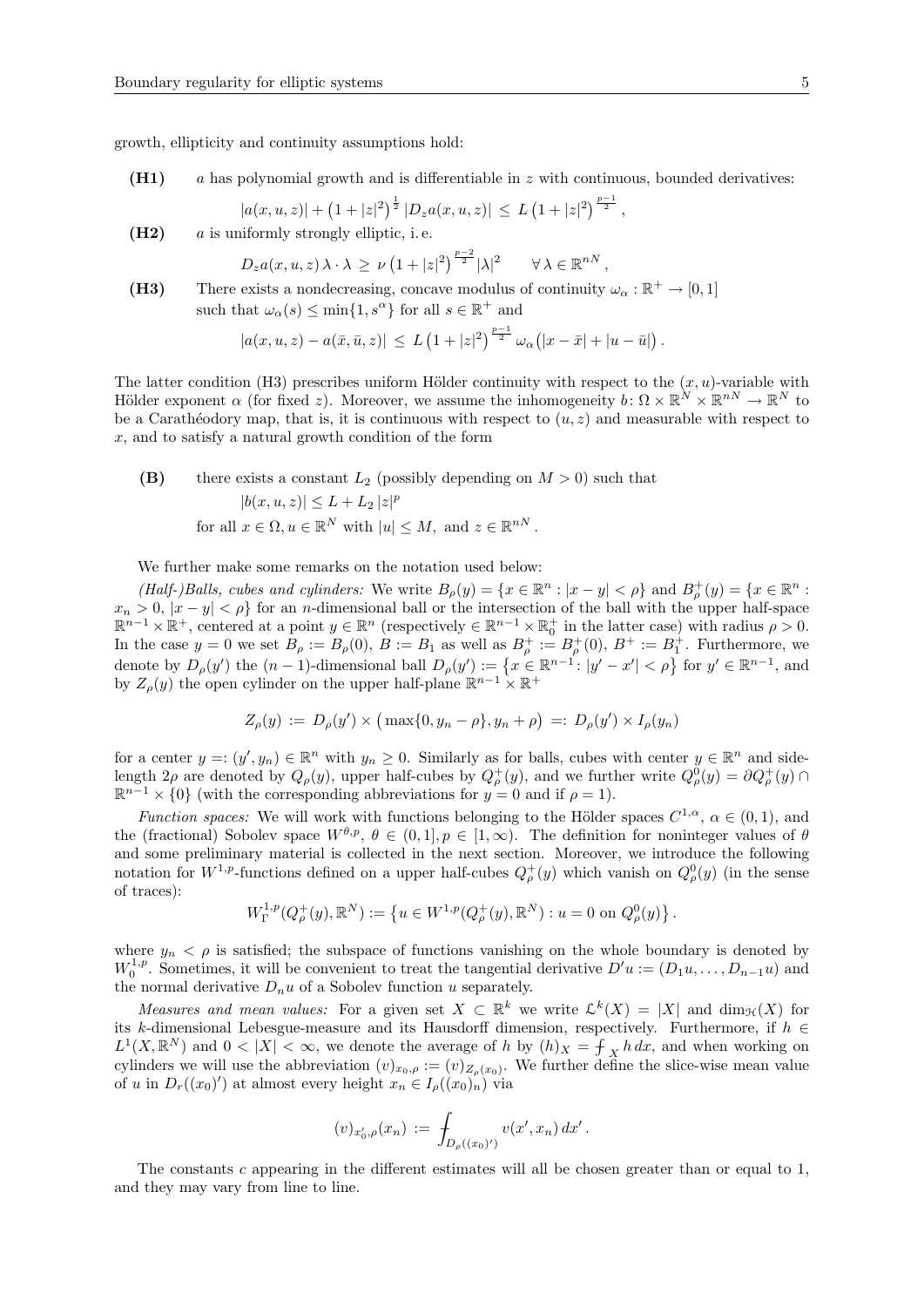## 3 Fractional Sobolev spaces and finite differences

In what follows, we will use the notation of [2] (see also [33, 18]). For a bounded open set  $A \subset \mathbb{R}^n$ , parameters  $\theta \in (0,1)$  and  $q \in [1,\infty)$  we write  $u \in W^{\theta,q}(A,\mathbb{R}^N)$  provided that  $u \in L^q(A,\mathbb{R}^N)$  and the following Gagliardo-type norm of u defined as

$$
||u||_{W^{\theta,q}(A)} := \left(\int_A |u(x)|^q dx\right)^{\frac{1}{q}} + \left(\int_A \int_A \frac{|u(x) - u(y)|^q}{|x - y|^{n + q\theta}} dx dy\right)^{\frac{1}{q}}
$$

is finite. In order to formulate a general criterion for a function to belong to a fractional Sobolev space we introduce the finite difference operator  $\tau_{e,h}$  with respect to a direction  $e \in B_1 \subset \mathbb{R}^n$  and with stepsize  $h \in \mathbb{R}$  via

 $\tau_{e,h}G(x) \equiv \tau_{e,h}(G)(x) := G(x+he) - G(x)$ 

for a vector valued function  $G: A \to \mathbb{R}^N$  (this makes sense whenever  $x, x + he \in A$ ). If  $e = e_s$ ,  $s \in \{1, \ldots, n\}$ , is a standard basis vector, we use the abbreviation  $\tau_{s,h}$  instead of  $\tau_{e_s,h}$ . These finite differences are related to the fractional Sobolev spaces (in the interior as well as in an up-to-the-boundary version) via the next lemma:

**Lemma 3.1 ([32], Lemma 2.5; [18], Lemma 2.2):** Let  $G \in L^q(Q_R^+, \mathbb{R}^N)$ ,  $q \ge 1$ , and assume that for  $\theta \in (0,1], M > 0$  and some  $0 < r < R$  we have

$$
\sum_{s=1}^{n} \int_{Q_r^+} |\tau_{s,h} G|^q \, dx \, \leq \, M^q \, |h|^{q\theta}
$$

for every  $h \in \mathbb{R}$  satisfying  $0 < |h| \le d$  where  $0 < d < \min\{1, R - r\}$  is a fixed number. In the case  $s = n$  we only allow positive values of h. Then  $G \in W^{b,q}(Q_\rho^+, \mathbb{R}^N)$  for every  $b \in (0, \theta)$  and  $\rho < r$ . Moreover, there exists a constant  $c = c(n, q)$  (in particular, independent of M and G) such that the following inequality holds true:

$$
\int_{Q_\rho^+} \int_{Q_\rho^+} \frac{|G(x)-G(y)|^q}{|x-y|^{n+ bq}} dx dy \le c \left( \frac{M^q \varepsilon^{q(\theta-b)}}{\theta-b} + \frac{|Q_R^+|}{\varepsilon^{n+bq}} \int_{Q_R^+} |G|^q dx \right),
$$

where  $\varepsilon := \min\{r - \rho, d\}$ . In the interior the same result holds true without any constraint on the sign of h with respect to the direction of the differences  $\tau_{s,h}$ . Moreover, we can consider (half-)balls or cylinders instead of cubes.

In the case where G is the weak derivative of a  $W^{1,q}$  function v and where an estimate for finite differences only in tangential direction is known, we are still in a position to state a fractional differentiability result which is limited to the tangential derivative of  $v$ :

**Lemma 3.2:** Let  $v \in W^{1,q}(Q_R^+, \mathbb{R}^N)$ ,  $q \ge 1$ , and assume that for  $\theta \in (0,1]$ ,  $M > 0$  and some  $0 < r < R$ we have

$$
\sum_{s=1}^{n-1} \int_{Q_r^+} |\tau_{s,h} D v|^q \, dx \le M^q \, |h|^{q\theta} \tag{3.1}
$$

for every  $h \in \mathbb{R}$  satisfying  $0 < |h| \leq d$  where  $0 < d < \min\{1, R - r\}$  is a fixed number. Then  $D'v = (D_1v, \ldots, D_{n-1}v) \in W^{b,q}(Q^+_{\rho}, \mathbb{R}^{(n-1)N})$  for every  $b \in (0,\theta)$  and  $\rho < r$ .

PROOF: We first fix  $b \in (0, \theta)$  and  $\rho \in (0, r)$ . We consider arbitrary numbers  $h' \in \mathbb{R}^+$  and  $h \in \mathbb{R}$ satisfying  $0 < |h|, |h'| < \min\{d, \frac{r-\rho}{3}\}\.$  Then, using Young's inequality, standard properties of the difference operator and the assumption (3.1) on finite differences in tangential direction, we conclude for every  $\varepsilon \in (0, \theta)$  and  $s \in \{1, \ldots, n-1\}$ :

$$
|h'|^{-(\theta-\varepsilon)q} |h|^{-(1+\varepsilon)q} \int_{Q_{r-2d}^+} |\tau_{n,h'} \tau_{s,h} \tau_{s,-h} v|^q dx
$$
  
\n
$$
\leq (|h'|^{-q} |h|^{-\theta q} + |h|^{-q-\theta q}) \int_{Q_{r-2d}^+} |\tau_{n,h'} \tau_{s,h} \tau_{s,-h} v|^q dx
$$
  
\n
$$
\leq 2 |h'|^{-q} |h|^{-\theta q} \int_{Q_{r-d}^+} |\tau_{s,h} \tau_{n,h'} v|^q dx + 2 |h|^{-q-\theta q} \int_{Q_{r-d}^+} |\tau_{s,h} \tau_{s,-h} v|^q dx
$$
  
\n
$$
\leq 2 |h|^{-\theta q} \int_{Q_r^+} |\tau_{s,h} D_n v|^q dx + 2 |h|^{-\theta q} \int_{Q_r^+} |\tau_{s,h} D_s v|^q dx \leq 4 M^q
$$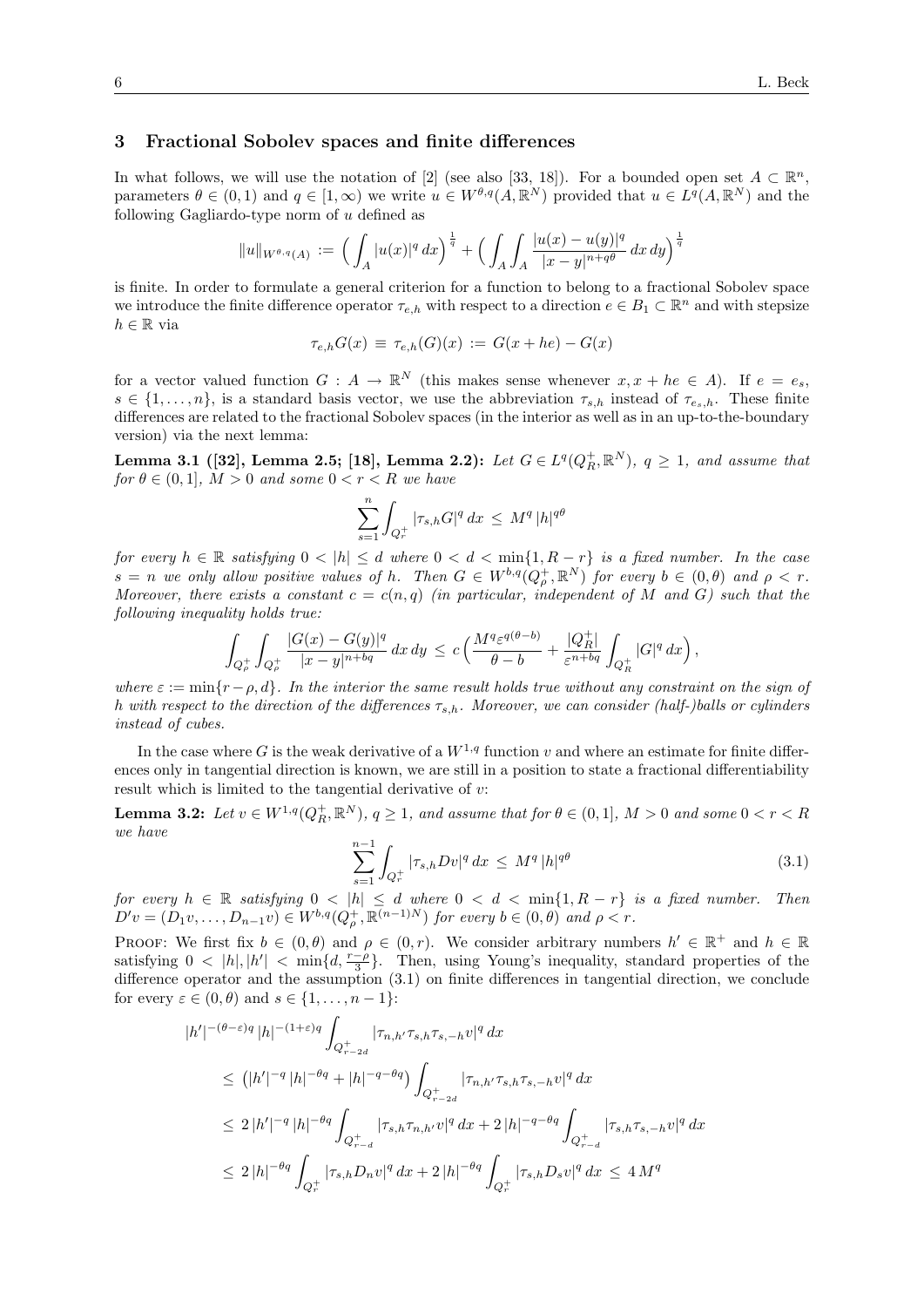uniformly in  $h, h'$ . From [16, Lemma 2.2.1] we infer (for possibly smaller values of  $|h|$ )

$$
|h'|^{-(\theta-\varepsilon)q} |h|^{-q} \int_{Q_{r-2d}^+} |\tau_{n,h'}\tau_{s,h}v|^q dx \le c \left( \int_{Q_R^+} |Dv|^q dx + M^q \right),
$$

and the constant c depends only on  $\theta, q, \varepsilon, d$  and  $r - \rho$ . Considering the limit  $h \to 0$ , we hence end up with

$$
|h'|^{-(\theta-\varepsilon)q} \int_{Q_{r-2d}^+} |\tau_{n,h'}D_s v|^q dx \le c \left( \int_{Q_R^+} |D v|^q dx + M^q \right)
$$

Keeping in mind that the index  $s \in \{1, \ldots, n-1\}$  is arbitrary, we combine the latter inequality with  $(3.1)$  to find

$$
\sum_{s=1}^{n} \int_{Q_{r-2d}^{+}} |\tau_{s,h} D'v|^{q} dx \leq c |h|^{(\theta-\varepsilon)q} \left( \int_{Q_{R}^{+}} |Dv|^{q} dx + M^{q} \right)
$$

for all  $h \in \mathbb{R}$  satisfying  $0 < |h| \le \min\{d, \frac{r-\rho}{3}\}\$  where we only allow positive values of h if  $s = n$ . For  $\varepsilon = (\theta - b)/2$  the application of Lemma 3.1 with  $\theta, r$  replaced by  $\theta - \varepsilon, r - 2d$  finishes the proof.  $\square$ 

The following interpolation inequality can be found in [9, Lemma 2.V] and is essentially based on the inequality in [12, Theorem 2.I] for the case  $p = 2$ .

**Theorem 3.3:** Let  $\lambda, \theta \in (0,1], p \in (1,\infty)$  and  $u \in C^{0,\lambda}(\overline{Q}, \mathbb{R}^N)$  such that  $Du \in W^{\theta,p}(Q, \mathbb{R}^{nN})$  with  $p\theta < n$ , where  $Q \subset \mathbb{R}^N$  is an (upper) cube. Then

$$
Du \in L^{s}(Q, \mathbb{R}^{nN}) \qquad \text{for all } s < \frac{np(1+\theta)}{n-p\theta\lambda}.
$$

Moreover,

$$
\int_{Q} |Du|^{s} dx \leq c(n, N, p, \theta, \lambda, s, |Q|, \|u\|_{W^{1+\theta,p}(Q, \mathbb{R}^{N})}, [u]_{C^{0,\lambda}(\overline{Q}, \mathbb{R}^{N})}) .
$$

The next lemma enables us to conclude from difference estimates for a map  $v$  an appropriate estimate for the averaged mean deviation with respect to slice-wise mean values:

**Lemma 3.4 ([35]):** Let  $\sigma < \frac{1}{3}$ ,  $n \geq 2$ ,  $\tau > 0$ ,  $Z_{\rho}(x_0) \subset Q^+$  for some  $x_0 \in Q^+ \cup Q^0$ . Furthermore, assume that  $v \in L^p(Z_\rho(x_0), \mathbb{R}^N)$ ,  $p > 1$ , satisfies

$$
\int_{Z_{\sigma\rho}(x_0)} |\tau_{h,e}v|^p\,dx \leq K^p\,|h|^{\tau p}
$$

for some  $K > 0$ , all  $e \in S^{n-1}$  with  $e \perp e_n$  and  $h \in \mathbb{R}$  with  $|h| < 2\sigma\rho$ . Then, for every  $\beta \in (0, \tau)$  there exists a function  $F \in L^p(Z_{\sigma \rho}(x_0))$  such that

$$
\int_{Z_{\sigma\rho}(x_0)} |F|^p dx \le c(n, p, \tau, \beta) K^p \rho^{(\tau-\beta)p}
$$

and

$$
\Big(\int_{Z_r(z)}\int_{D_r(z')}|v(x',x_n)-v(y',x_n)|^{\widetilde{p}}\,dy'\,dx\Big)^{\frac{1}{\widetilde{p}}}\,\le\,c(n,\beta)\,r^{\beta}\,F(z)
$$

for every exponent  $\widetilde{p} \in [1, p)$ , almost all  $z \in Q^+ \cup Q^0$  and all  $r > 0$  such that  $Z_r(z) \subset Z_{\sigma \rho}(x_0)$ .

A different definition for fractional Sobolev spaces, based on pointwise inequalities, can be derived as follows: Let  $\Omega \subset \mathbb{R}^n$  be a bounded domain,  $p \geq 1$  and  $\theta \in (0, 1]$ . Following the approach of Hajlasz in [28], we set

$$
\mathcal{D}^{\theta,p}(\Omega;f) := \left\{ g \in L^p(\Omega) : \exists E \subset \Omega, |E| = 0 \text{ such that } \right\}
$$

$$
|f(x) - f(y)| \le |x - y|^{\theta}(g(x) + g(y)) \text{ for all } x, y \in \Omega \setminus E \right\},\
$$

and we define the fractional Sobolev space via

$$
M^{\theta,p}(\Omega,\mathbb{R}^N) := \left\{ f \in L^p(\Omega,\mathbb{R}^N) \colon \mathcal{D}^{\theta,p}(\Omega;f) \neq \emptyset \right\}.
$$

.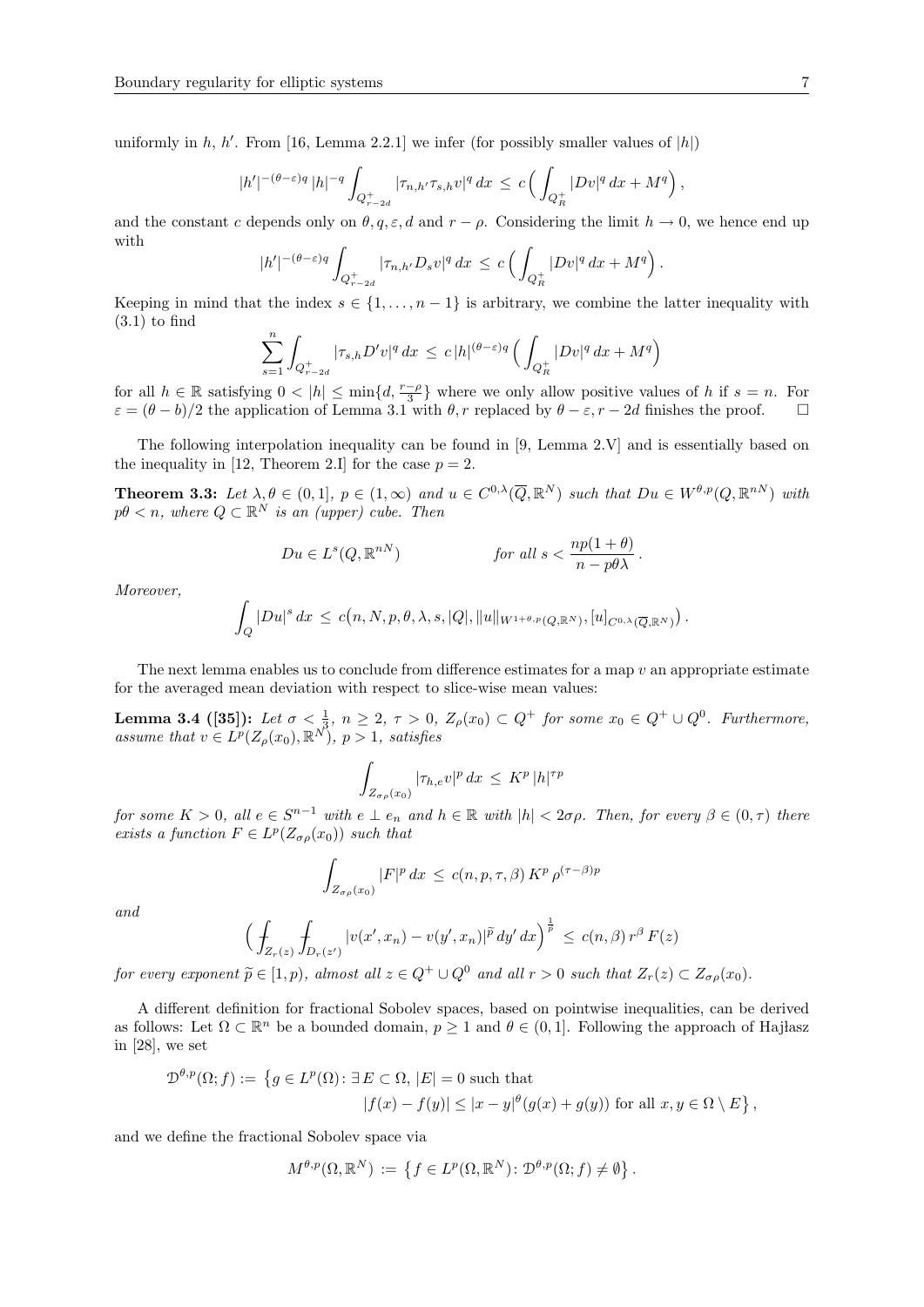$M^{\theta,p}(\Omega,\mathbb{R}^N)$  is equipped with the norm

$$
||f||_{M^{\theta,p}(\Omega,\mathbb{R}^N)} := ||f||_{L^p(\Omega,\mathbb{R}^N)} + \inf_{g \in \mathcal{D}^{\theta,p}(\Omega;f)} ||g||_{L^p(\Omega)}.
$$

For  $p \in (1,\infty)$ , due to the convexity of  $L^p$ , to every  $f \in M^{\theta,p}(\Omega,\mathbb{R}^N)$  there exists a unique function  $g \in L^p(\Omega)$  which minimizes the  $L^p(\Omega)$ -norm amongst all functions in  $\mathcal{D}^{\theta,p}(\Omega; f)$ . We highlight that this definition has its origin in the definition of Sobolev spaces in the context of arbitrary metric spaces (replacing  $|x - y|$  by dist $(x, y)$ ) and that it does not use of the notion of derivatives (for a more detailed discussion of the metric setting we refer to [29]). Employing the Hardy-Littlewood maximal function we see that this "metric" Sobolev space coincides with the classical Sobolev space for the integer order  $\theta = 1$  and sufficiently regular domains (e.g. with Lipschitz boundary). More precisely, provided that  $p > 1$ , there holds  $M^{1,p}(\Omega,\mathbb{R}^N) = W^{1,p}(\Omega,\mathbb{R}^N)$  for all bounded domains  $\Omega$  with the so-called extension property, meaning that there exists a bounded linear operator  $E: W^{1,p}(\Omega, \mathbb{R}^N) \to W^{1,p}(\mathbb{R}^n, \mathbb{R}^N)$  such that for every  $f \in W^{1,p}(\Omega,\mathbb{R}^N)$  there holds  $Ef = f$  almost everywhere in  $\Omega$ . Instead, the equivalence fails if  $p = 1$ , see [27]. Furthermore, the definitions of the classical and the metric fractional Sobolev spaces immediately yield for all bounded domains  $\Omega$ , fractional orders  $\theta \in (0,1)$  and  $p \in [1,\infty)$  the following inclusion:

$$
M^{\theta,p}(\Omega,\mathbb{R}^N) \subseteq W^{\theta',p}(\Omega,\mathbb{R}^N) \quad \text{for all } \theta' \in (0,\theta).
$$

The following lemma provides an integral characterization of fractional Sobolev spaces for domains satisfying the mild Ahlfors regularity condition, which demands the existence of a positive constant  $k_{\Omega}$ such that

$$
(K_{\Omega})
$$
  $|B_{\rho}(x_0) \cap \Omega| \ge k_{\Omega} \rho^n$  for all points  $x_0 \in \overline{\Omega}$  and every radius  $\rho \le \text{diam}(\Omega)$ .

In other words: the domain is not allowed to have external cusps. We note that the latter condition is for example satisfied by the large class of domains with Lipschitz-continuous boundary.

**Lemma 3.5:** Let  $\Omega \subset \mathbb{R}^n$  be a domain which fulfills an Ahlfors condition  $(K_{\Omega})$ ,  $\theta \in (0,1]$ ,  $p \in (1,\infty)$ . Then the following two statements are equivalent:

$$
(i) f \in M^{\theta, p}(\Omega, \mathbb{R}^N)
$$

(ii)  $f \in L^1(\Omega, \mathbb{R}^N)$  and there exists a function  $h \in L^p(\Omega)$  and a radius  $R_0 > 0$  such that

$$
\int_{B_{\rho}(x_0)\cap\Omega} |f - (f)_{B_{\rho}(x_0)\cap\Omega}| \, dx \le \rho^{\theta} h(x_0) \tag{3.2}
$$

for almost all  $x_0 \in \overline{\Omega}$  and  $\rho \leq R_0$ .

PROOF: The implication (i)  $\Rightarrow$  (ii) follows by standard properties of the Hardy-Littlewood maximal function for the choice  $h = 4M(g)$  with  $g \in D^{\theta,p}(\Omega; f)$ . The reverse implication (ii)  $\Rightarrow$  (i) is an easy adaptation of the proof of Campanato's integral characterization of Hölder continuous functions, see e. g. [39, Chapt. 1.1, Lemma 1].  $\square$ 

**Remarks 3.6:** In fact, the following local version of the integral characterization holds: let  $x_0 \in \overline{\Omega}$  and  $R > 0$  such that

$$
\int_{B_r(z)\cap\Omega} |f - (f)_{B_r(z)\cap\Omega}| dx \leq r^{\theta} h(z)
$$

for almost all  $z \in \overline{\Omega}$ ,  $B_r(z) \subset B_R(x_0)$  and  $h \in L^p(\Omega)$  as above. Then there holds  $f \in M^{\theta,p}(B_{R/2}(x_0) \cap$  $\Omega, \mathbb{R}^N$  with

$$
|f(x) - f(y)| \le c(n, k_{\Omega}, \theta) |x - y|^{\theta} (h(x) + h(y))
$$

for almost all  $x, y \in B_{R/2}(x_0) \cap \Omega$ . In view of Jensen's inequality and the fact that the Hardy Littlewood maximal operator is a bounded map from  $L^p$  to itself, this characterization allows to infer the inclusion

$$
W^{\theta,p}(\Omega,\mathbb{R}^N) \subseteq M^{\theta,p}(\Omega,\mathbb{R}^N)
$$

whenever  $\Omega$  satisfies an Ahlfors condition  $(K_{\Omega}), \theta \in (0,1)$  and  $p \in (1,\infty)$ .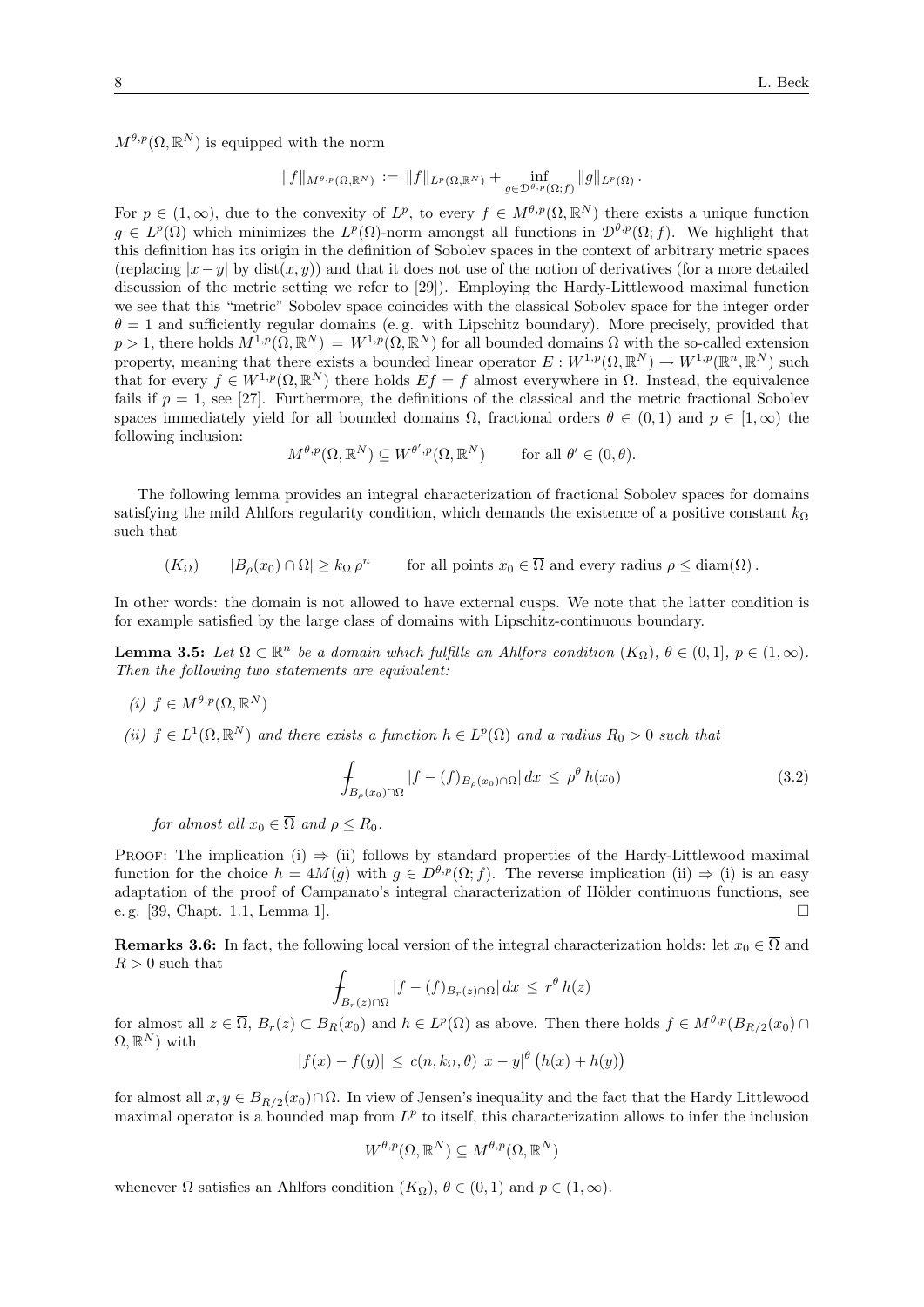$$
\Big(\int_{B_{\rho}(x_0)\cap\Omega} |f-(f)_{B_{\rho}(x_0)\cap\Omega}|^q\,dx\Big)^{\frac{1}{q}} \leq \rho^{\theta} h(x_0)
$$

for all  $q < p$  and almost all  $x_0 \in \overline{\Omega}$  and  $\rho \leq R_0$ .

### 4 Some basic facts about the solution

In what follows, we restrict ourselves to the model case  $\Omega = Q_2^+$ , and we study weak solutions  $u \in$  $W^{1,p}_\Gamma(Q_2^+,\mathbb R^N)\cap L^\infty(Q_2^+,\mathbb R^N)$  of the system

$$
-\operatorname{div} a(\,\cdot\,,u,Du) = b(\,\cdot\,,u,Du) \qquad \text{in } Q_2^+.
$$
 (4.1)

By a transformation argument this covers the situation of general inhomogeneous systems of type (1.1) on arbitrary domains  $\Omega$  of class  $C^{1,\alpha}$ . Moreover, we argue under the permanent assumption that the weak solution u of system (4.1) is Hölder continuous on  $Q^+$  with Hölder exponent  $\lambda$  for some  $\lambda \in (0,1)$ . This assumption will later be justified by the fact that in low dimensions the weak solution  $u$  is a priori known to be Hölder continuous outside a set of Hausdorff dimension  $n-2$  (and since we are interested in the behavior of Du on the boundary which is of Hausdorff dimension  $n-1$  this information is sufficient to forget about the bad set where  $u$  is not Hölder continuous).

We now present some tools needed in the remainder of the paper: first, we recall the well-known Caccioppoli inequality in an up-to-the-boundary version. The fact that the oscillations of  $u$  are due to its continuity arbitrarily small in a cylinder – provided that the side length of the cylinder is chosen sufficiently small – allows to simplify the estimates which are usually slightly more involved for nonlinear elliptic systems with inhomogeneities under a natural growth condition. As a matter of fact we here do not need the smallness assumption  $|u| \leq M$  with  $2L_2M < \nu$ .

Lemma 4.1 (Caccioppoli inequality revised): Let  $u \in W^{1,p}_\Gamma(Q_2^+, \mathbb R^N) \cap L^\infty(Q_2^+, \mathbb R^N)$  be a weak solution of (4.1) under the assumptions (H1)-(H3) and (B). Assume further  $u \in C^{0,\lambda}(Q^+,\mathbb{R}^N)$ . Then there exist positive constants  $\tilde{c}_{cacc} = \tilde{c}_{cacc}(n, N, p, \frac{L}{\nu}, \frac{L_2}{\nu})$  and  $\tilde{\rho}_{cacc} = \tilde{\rho}_{cacc}(p, \frac{L}{\nu}, \frac{L_2}{\nu}, \lambda, [u]_{C^{0,\lambda}(Q^+, \mathbb{R}^N)}]$ such that for every  $\xi \in \mathbb{R}^N$  and every cylinder  $Z_\rho(y) \subset Q^+$  with  $y \in Q^+ \cup Q^0$  and  $y_n < \rho \leq \tilde{\rho}_{cacc}$  there holds:

$$
\int_{Z_{\rho/2}(y)} |V(Du) - V(\xi \otimes e_n)|^2 dx \leq \tilde{c}_{cacc} \left( \int_{Z_{\rho}(y)} \left| V\left(\frac{u - \xi x_n}{\rho}\right) \right|^2 dx + \rho^{2\alpha} \left(1 + |\xi|\right)^{p+2\alpha} \right).
$$

Here we have used the V-function which is in general defined by  $V(\xi) = (1 + |\xi|^2)^{(p-2)/4} \xi$  for all  $\xi \in \mathbb{R}^k$ for some  $k \in \mathbb{N}$  (in the quadratic case it is just the identity map) and which is in particular a bi-Lipschitz bijection on  $\mathbb{R}^k$ . Secondly, we recall an estimate concerning finite tangential differences of  $Du$  which is the starting point to proceed to fractional differentiability estimates for  $Du$  and hence to dimension reduction arguments for the singular set: We consider  $\delta \in (0,1)$  and assume  $u \in W^{1,p}_\Gamma(Q_2^+,\mathbb{R}^N) \cap L^\infty(Q_2^+,\mathbb{R}^N)$ to be a weak solution of system (4.1). Then for every cut-off function  $\eta \in C_0^{\infty}(Q_{1-\delta}, [0,1])$  and every tangential direction  $e \in S^{n-1}$  with  $e \perp e_n$  there holds

$$
\int_{Q^{+}} \eta^{2} |\tau_{e,h} V(Du)|^{2} dx \leq c \left( |h|^{2\alpha} \int_{Q^{+} \cap \text{spt}(\eta)} (1 + |Du(x)|^{p} + |Du(x+he)|^{p} + |h|^{-p} |\tau_{e,h} u(x)|^{p}) dx + \int_{Q^{+} \cap \text{spt}(\eta)} (1 + |Du(x)|^{2} + |Du(x+he_{s})|^{2})^{\frac{p}{2}} |\tau_{e,h} u(x)|^{2\alpha} dx + \int_{Q^{+}} (1 + |Du(x)|^{p}) |\tau_{e,-h}(\eta^{2} \tau_{e,h} u(x))| dx \right)
$$
\n(4.2)

for all  $h \in \mathbb{R}$  with  $|h| < \delta$ , and the constant c depends only on  $n, N, p, \frac{L}{\nu}, \frac{L_2}{\nu}, \|u\|_{L^{\infty}}$  and  $||D\eta||_{L^{\infty}}$ . We highlight that this estimate is the up to the boundary analogue of [36, estimate  $(4.7)$ ], and its proof follows the line of arguments in [36]: Testing the weak formulation of (4.1) with the function  $\tau_{e,-h}\varphi$  for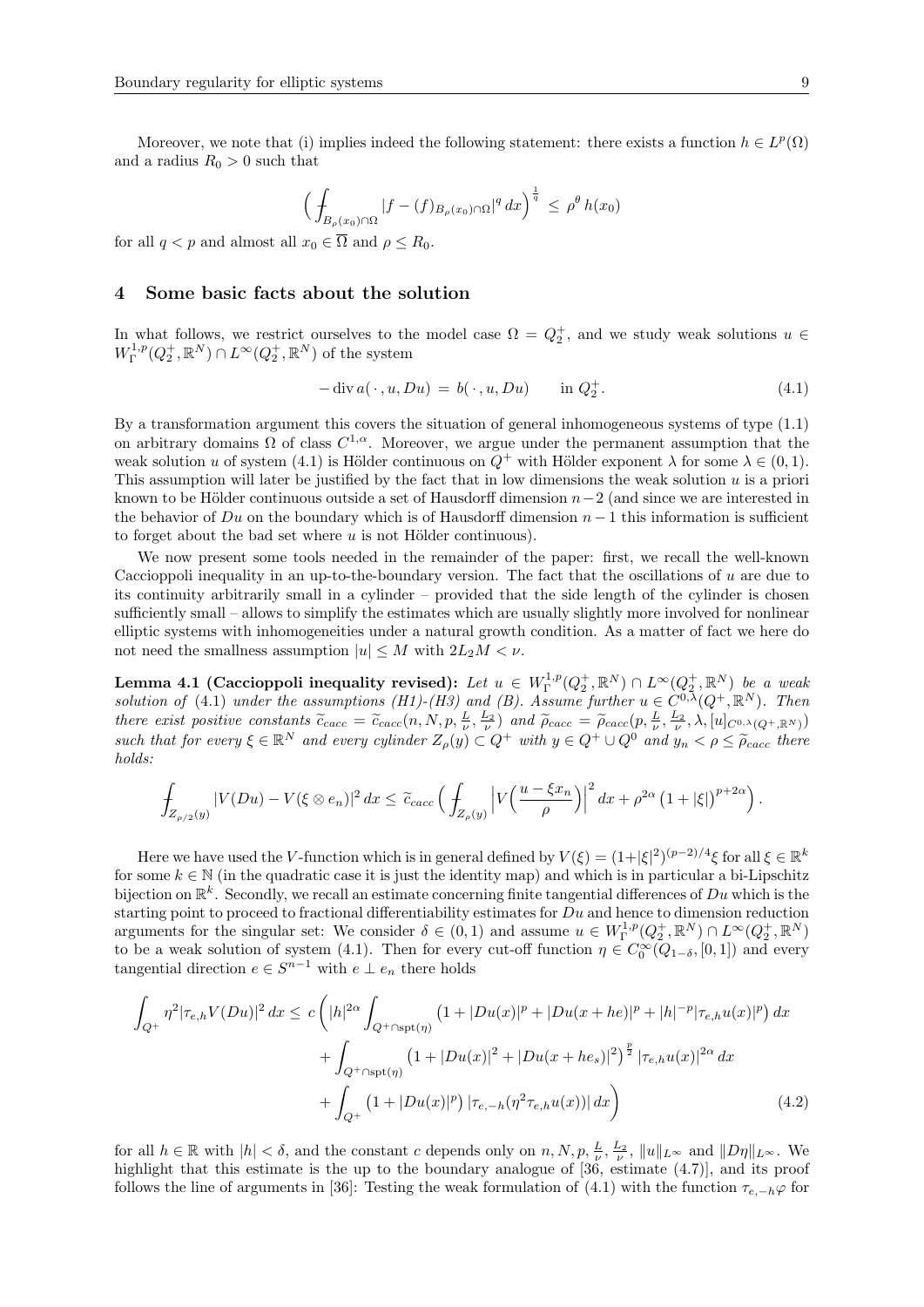$\varphi \in W_0^{1,p}(Q^+,\mathbb{R}^N) \cap L^\infty(Q^+,\mathbb{R}^N)$  with  $\operatorname{spt} \varphi \subset Q_{1-\delta}$ , we first use partial integration for finite differences on the left-hand side which results in integrals involving  $\tau_{s,h}(a(x, u(x), Du(x)))$ . Decomposing

$$
e_{,h}(a(x, u(x), Du(x)))
$$
  
=  $a(x + he, u(x + he), Du(x + he)) - a(x, u(x + he), Du(x + he))$   
 $+ a(x, u(x + he), Du(x + he)) - a(x, u(x), Du(x + he))$   
 $+ a(x, u(x), Du(x + he)) - a(x, u(x), Du(x))$   
=:  $A(h) + B(h) + C(h),$  (4.3)

we hence find

 $\tau$ 

$$
\int_{Q^+} \left[ \mathcal{A}(h) + \mathcal{B}(h) + \mathcal{C}(h) \right] \cdot D\varphi \, dx = \int_{Q^+} b(x, u, Du) \cdot \tau_{e, -h} \varphi \, dx \, . \tag{4.4}
$$

Choosing  $\varphi = \eta^2 \tau_{e,h} u$ , we have to estimate the various terms by taking advantage of the growth and continuity assumptions of the coefficients and the inhomogeneity exactly as in [36], and we then end up with the desired inequality  $(4.2)$ .

## 5 The proof of Theorem 1.1

## 5.1 Higher integrability of finite differences

We first state a higher integrability estimate for both  $Du$  and for finite differences of  $Du$  (again motivated from [36]), which will allow later to end up with a slightly sharper estimate on the Hausdorff dimension of the singular set. We first observe the well-known existence of a higher integrability exponent  $s_0 > 2$  depending only on  $n, N, \frac{L}{\nu}, \frac{L_2}{\nu}$  and  $[u]_{C^{0,\lambda}(Q^+,\mathbb{R}^N)}$  such that  $u \in W^{1,s_0}(Q^+_{\rho}, \mathbb{R}^N)$  for all  $\rho < 1$ . Furthermore, for every center  $x_0 \in Q^+ \cup Q^0$  and every radius  $\rho \in (0, 1 - |x_0|)$  there holds

$$
\left(\int_{Z_{\rho/2}(x_0)} |Du|^{s_0} \, dx\right)^{\frac{1}{s_0}} \le c\big(n, N, \frac{L}{\nu}, \frac{L_2}{\nu}, [u]_{C^{0,\lambda}(Q^+,\mathbb{R}^N)}\big) \left(\int_{Z_{\rho}(x_0)} \left(1 + |Du|^2\right) dx\right)^{\frac{1}{2}},\tag{5.1}
$$

see e.g. [8, Lemma 4.1]. Combining the higher integrability with (4.2) we obtain similarly to [36, Section 5, step 2 a higher integrability result for  $\tau_{e,h}Du$ :

**Proposition 5.1:** Let  $u \in W^{1,2}_\Gamma(Q_2^+, \mathbb{R}^N) \cap L^\infty(Q_2^+, \mathbb{R}^N) \cap C^{0,\lambda}(Q^+, \mathbb{R}^N)$  be a weak solution of (4.1) under the assumptions (H1)-(H3) and (B). Furthermore, let  $Z_{\rho}(x_0) \subset Q^+$  for some  $x_0 \in Q^+ \cup Q^0$ ,  $\sigma \in (0, \frac{1}{10}), e \in S^{n-1}$  with  $e \perp e_n$  and  $h \in \mathbb{R}$  with  $|h| \in (0, 2\sigma\rho)$ . Then there exists a higher integrability exponent  $s \in (2, s_0)$  depending only on  $n, N, \frac{L}{\nu}, \frac{L_2}{\nu}$  and  $[u]_{C^{0,\lambda}(Q^+,\mathbb{R}^N)}$  such that

$$
\int_{Z_{\sigma\rho}(x_0)} |\tau_{e,h}Du|^s \, dx \leq c |h|^{\frac{\alpha\lambda s}{2}} \left( \int_{Z_{\rho}(x_0)} \left( 1 + |Du|^2 \right) dx \right)^{\frac{s}{2}}
$$

for a constant  $c = c(n, N, \frac{L}{\nu}, \frac{L_2}{\nu}, [u]_{C^{0,\lambda}(Q^+,\mathbb{R}^N)}, \rho, \sigma)$ .

PROOF: We consider in the sequel the tangential directions  $e \in S^{n-1}$ , i.e.  $e \perp e_n$ , and we initially look at numbers  $h \in \mathbb{R}$  satisfying  $|h| < 1$ . Recalling the abbreviations for  $\mathcal{A}(h)$ ,  $\mathcal{B}(h)$  and  $\mathcal{C}(h)$  from (4.3), representing the differences of the coefficients  $a(\cdot, \cdot)$  with respect to each variable, we set

$$
v_h \; := \; \frac{\tau_{e,h} u}{|h|^{\frac{\alpha \lambda}{2}}}\,, \qquad \quad \widetilde{\mathcal{A}}(h) \; := \; \frac{-\mathcal{A}(h)}{|h|^{\frac{\alpha \lambda}{2}}}\,, \qquad \quad \widetilde{\mathcal{B}}(h) \; := \; \frac{-\mathcal{B}(h)}{|h|^{\frac{\alpha \lambda}{2}}}\,,
$$

and we define  $\tilde{\mathcal{C}}(h) = \int_0^1 D_z a(x, u(x), Du(x) + t\tau_{e,h} Du(x))) dt$ . Dividing the previous identity (4.4) by  $|h|^{\alpha\lambda/2}$  (which is half the power of |h| to be expected in (4.2) for  $\lambda$ -Hölder continuous solutions) we get

$$
\int_{Q^+} \widetilde{\mathcal{C}}(h) Dv_h \cdot D\varphi \, dx = \int_{Q^+} \left[ \widetilde{\mathcal{A}}(h) + \widetilde{\mathcal{B}}(h) \right] \cdot D\varphi \, dx + \int_{Q^+} |h|^{-\frac{\alpha \lambda}{2}} b(x, u, Du) \cdot \tau_{e, -h} \varphi \, dx \tag{5.2}
$$

for all functions  $\varphi \in W_0^{1,2}(Q^+_{1-|h|}, \mathbb{R}^N) \cap L^{\infty}(Q^+_{1-|h|}, \mathbb{R}^N)$ , i.e. the map  $v_h \in W^{1,2}(Q^+_{1-|h|}, \mathbb{R}^N)$  is a weak solution to the linear system (5.2) for every  $h \in \mathbb{R}$  with  $|h| < 1$ . In the next step we infer Caccioppoli-type inequalities for the functions  $v_h$ , for which the constants may be chosen independently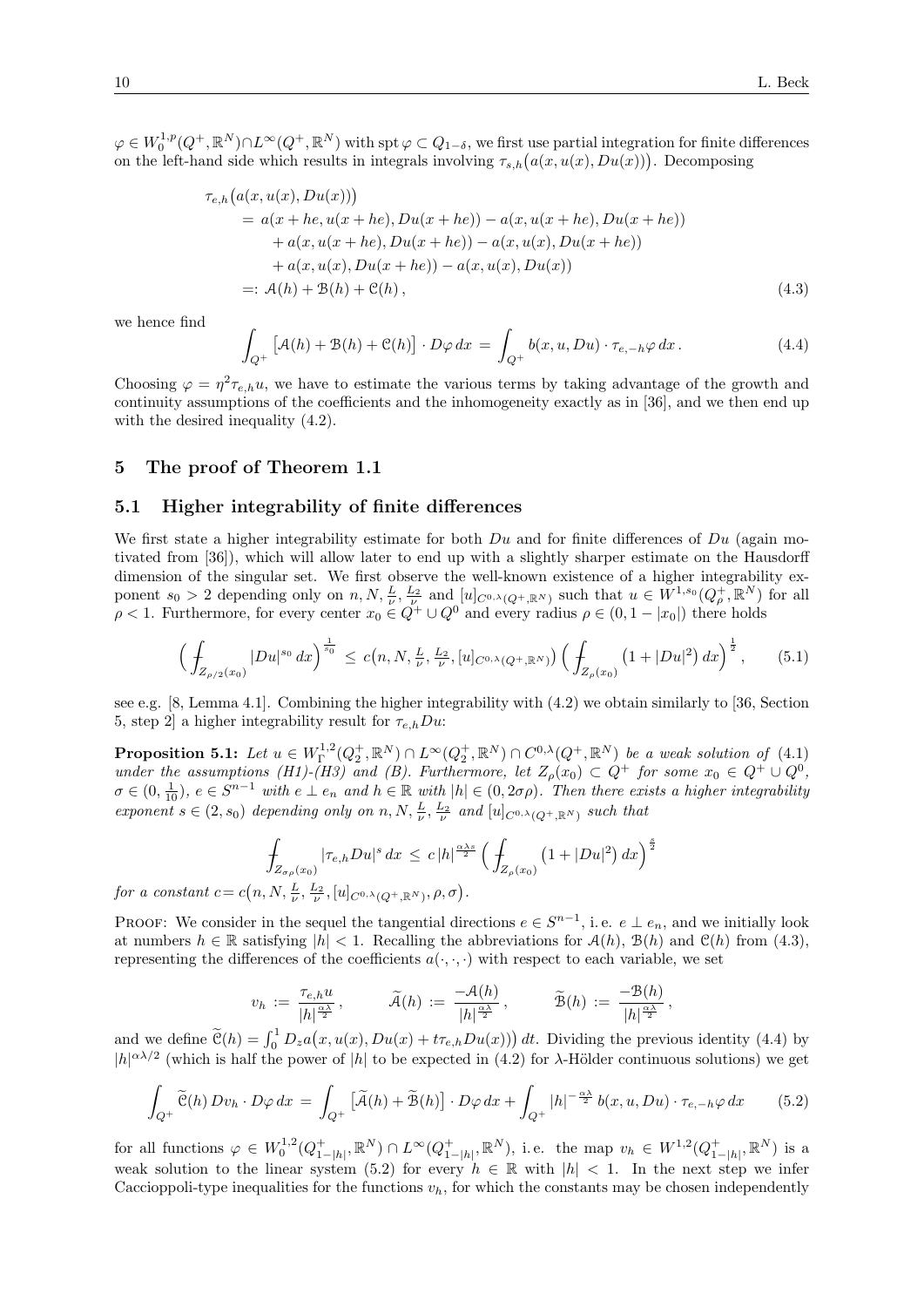of the parameter h. For this purpose we first observe some simple properties due to  $(H1)-(H3)$  and the Hölder continuity of u with exponent  $\lambda$ :

$$
|\tilde{\mathcal{A}}(h)| \le L \left(1 + |Du(x + he)|\right),
$$
  

$$
|\tilde{\mathcal{B}}(h)| \le L \left[u\right]_{C^{0,\lambda}(B^+, \mathbb{R}^N)}^{\alpha} \left(1 + |Du(x + he)|\right),
$$
  

$$
\nu |\tilde{\lambda}|^2 \le \tilde{\mathcal{C}}(h)\tilde{\lambda} \otimes \tilde{\lambda} \le L |\tilde{\lambda}|^2 \qquad \forall \tilde{\lambda} \in \mathbb{R}^{nN}.
$$

,

For  $\sigma, \rho$  and  $x_0$  fixed according to the assumptions of the proposition, we next choose  $h \in \mathbb{R}$  such that  $|h| \in (0, 2\sigma\rho)$  and consider intersections of balls  $B_R^+(y)$  with the upper half-plane  $\mathbb{R}^{n-1} \times \mathbb{R}^+$  for centers  $y \in \overline{Z_{(1-\sigma)\rho/2}(x_0)}$  satisfying  $B_R^+(y) \subset Q_{1-|h|}^+$  (implying that  $0 < R < 1-|h| - \max_{k \in \{1,\ldots,n\}} |y_k|$ ) and  $y_n \leq \frac{3R}{4}$ , i.e. we first study the situation for centers close to the boundary. Furthermore, we take a cut-off function  $\eta \in C_0^{\infty}(B_{3R/4}(y), [0,1])$  satisfying  $\eta \equiv 1$  on  $B_{R/2}(y)$  and  $|D\eta| \leq \frac{8}{R}$ , and we choose  $\varphi := \eta^2 v_h$  as a test function in (5.2). Taking into account  $D\varphi = \eta^2 D v_h + 2\eta v_h \otimes D\eta$ , we estimate the various terms arising in (5.2): using Young's inequality with  $\varepsilon \in (0,1)$  and the estimates for  $\mathcal{A}(h)$ ,  $\mathcal{B}(h)$ and  $\tilde{\mathcal{C}}(h)$  given above we see

$$
\begin{split}\n&\bullet \nu \int_{B_R^+(y)} \eta^2 |Dv_h|^2 \, dx \leq \int_{B_R^+(y)} \eta^2 \widetilde{\mathcal{C}}(h) Dv_h \cdot Dv_h \, dx, \\
&\bullet \int_{B_R^+(y)} 2\eta |\widetilde{\mathcal{C}}(h) Dv_h \cdot v_h \otimes D\eta| \, dx \leq \varepsilon \int_{B_R^+(y)} \eta^2 |Dv_h|^2 \, dx + \frac{cL^2}{\varepsilon R^2} \int_{B_R^+(y)} |v_h|^2 \, dx, \\
&\bullet \int_{B_R^+(y)} |\widetilde{\mathcal{A}}(h) \cdot D\varphi| \, dx \leq \varepsilon \int_{B_R^+(y)} \eta^2 |Dv_h|^2 \, dx + \frac{L}{R^2} \int_{B_R^+(y)} |v_h|^2 \, dx \\
&\quad + c \left( \varepsilon^{-1} L^2 + L \right) \int_{B_R^+(y)} \left( 1 + |Du(x + he)|^2 \right) \, dx, \\
&\bullet \int_{B_R^+(y)} |\widetilde{\mathcal{B}}(h) \cdot D\varphi| \, dx \leq \varepsilon \int_{B_R^+(y)} \eta^2 |Dv_h|^2 \, dx + \frac{c\varepsilon}{R^2} \int_{B_R^+(y)} |v_h|^2 \, dx \\
&\quad + c \left( [u]_{C^0, \lambda(B^+, \mathbb{R}^N)} \right) \varepsilon^{-1} L^2 \int_{B_R^+(y)} \left( 1 + |Du(x + he)|^2 \right) \, dx.\n\end{split}
$$

In order to estimate the last integral on the right-hand side of (5.2) we calculate

$$
\left|\tau_{e,-h}\varphi\right| = \left|\tau_{e,-h}(\eta^2 v_h)\right| \le |h|^{-\frac{\alpha\lambda}{2}} \left(|\tau_{e,h}u(x-he)| + |\tau_{e,h}u(x)|\right) \le 2\left[u\right]_{C^{0,\lambda}(Q^+,\mathbb{R}^N)} |h|^{\lambda-\frac{\alpha\lambda}{2}}. \tag{5.3}
$$

This yields

• 
$$
\int_{B_R^+(y)} |h|^{-\frac{\alpha\lambda}{2}} |b(x,u,Du)\cdot\tau_{e,-h}\varphi| dx \leq c([u]_{C^{0,\lambda}(Q^+,\mathbb{R}^N)}) \int_{B_R^+(y)} (L+L_2 |Du(x)|^2) dx.
$$

Collecting the estimates for all terms arising in equation (5.2) and choosing  $\varepsilon = \frac{\nu}{6}$ , we finally conclude the Caccioppoli-type estimate

$$
\int_{B_{R/2}^+(y)} |Dv_h|^2\,dx \le c\,R^{-2}\int_{B_R^+(y)} |v_h|^2\,dx + c\int_{B_R^+(y)} \left(1+|Du(x)|^2+|Du(x+he)|^2\right)dx\,,
$$

and the constant c depends only on  $\frac{L}{\nu}$ ,  $\frac{L_2}{\nu}$  and  $[u]_{C^{0,\lambda}(Q^+,\mathbb{R}^N)}$ . With the boundary version of the Sobolev-Poincaré inequality we deduce

$$
\int_{B_{R/2}^+(y)} |Dv_h|^2 dx \le c \left( \int_{B_R^+(y)} |Dv_h|^{\frac{2n}{n+2}} dx \right)^{\frac{n+2}{n}} + c \int_{B_R^+(y)} \left( 1 + |Du(x)|^2 + |Du(x+he)|^2 \right) dx,
$$
\n(5.4)

and the constant c now depends additionally on the dimensions  $n, N$ . We here note that the integrand of the second integral on the right-hand side of the last inequality belongs to  $L^{s_0/2}$  due to the higher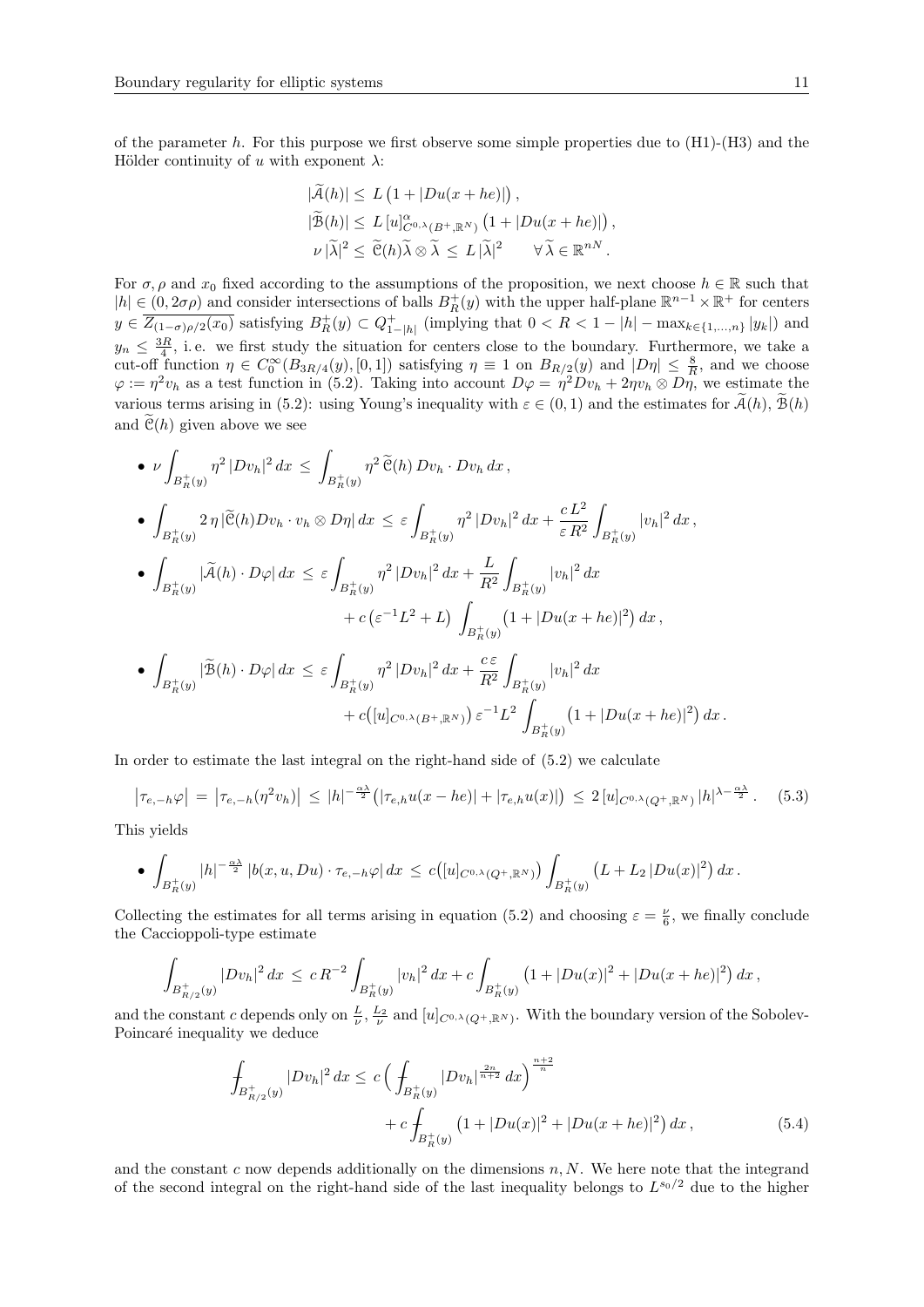integrability result for Du from (5.1). In the interior we proceed analogously and consider  $B_R^+(y)$  with centers  $y \in Z_{(1-\sigma)\rho/2}(x_0)$  satisfying  $B_R^+(y) \subset Q_{1-|h|}^+$  and  $y_n > \frac{3R}{4}$ . If we choose  $\varphi := \eta^2 \left(v_h - \left(v_h\right)_{y,3R/4}\right)$ as a test function all the computations above remain valid (with 2 replaced by 4 in inequality (5.3)). Then, after applying the Sobolev-Poincaré inequality in the interior in the mean value version on the ball  $B_{3R/4}(y)$ , we obtain the corresponding inequality (5.4) with the full ball  $B_{R/2}(y)$  instead of  $B_{R/2}^+(y)$ , and c has exactly the same dependencies as in the previous reverse Hölder-type inequality; in particular, the constant  $c$  is independent of the parameter  $h$ .

Applying the global Gehring Lemma [17, Theorem 2.4] on the cylinder  $Z_{(1-\sigma)\rho/2}(x_0)$  for the choices of  $\sigma$ ,  $\rho$  and  $x_0$  made in the assumptions of the proposition, we find that there exist a constant c depending only on  $n, N, q, \frac{L}{\nu}, \frac{L_2}{\nu}, [u]_{C^{0,\lambda}(Q^+,\mathbb{R}^N)}$  and  $\sigma$  and a positive number  $\delta$  depending only on  $n, N, \frac{L}{\nu}, \frac{L_2}{\nu}$  and  $[u]_{C^{0,\lambda}(Q^+,\mathbb{R}^N)}$  such that there holds

$$
\begin{split}\n&\Big(\int_{Z_{\sigma\rho}(x_0)} |Dv_h|^q \,dx\Big)^{\frac{1}{q}} \\
&\leq c\Big[\Big(\int_{Z_{(1-8\sigma)\rho/2}(x_0)} |Dv_h|^2 \,dx\Big)^{\frac{1}{2}} + \Big(\int_{Z_{(1-8\sigma)\rho/2}(x_0)} (1+|Du(x)|^2+|Du(x+he)|^2)^{\frac{q}{2}} \,dx\Big)^{\frac{1}{q}}\Big] \\
&\leq c\Big[|h|^{-\frac{\alpha\lambda}{2}} \Big(\int_{Z_{(1-8\sigma)\rho/2}(x_0)} |\tau_{e,h}Du|^2 \,dx\Big)^{\frac{1}{2}} + \Big(\int_{Z_{\rho/2}(x_0)} (1+|Du(x)|^2)^{\frac{q}{2}} \,dx\Big)^{\frac{1}{q}}\Big] \\
&\leq c\Big[\Big(\int_{Z_{\rho/2}(x_0)} (1+|Du|^2) \,dx\Big)^{\frac{1}{2}} + \Big(\int_{Z_{\rho/2}(x_0)} (1+|Du|^2)^{\frac{q}{2}} \,dx\Big)^{\frac{1}{q}}\Big]\n\end{split}
$$

for all  $q \in [2, 2 + \delta)$ . Here, we have also used the bound  $|h| < 2\sigma\rho$  (with  $|\sigma| < \frac{1}{10}$ ) and the estimate (4.2) combined with the Hölder continuity of u with exponent  $\lambda$  (note that as a consequence the constant c then depends additionally on the radius  $\rho$ . Hence, for all  $s \in (2, \min\{s_0, 2 + \delta\})$  the previous inequality holds true. Keeping in mind the definition of  $v<sub>h</sub>$  and the higher integrability result (5.1), we finally arrive at

$$
\left(\int_{Z_{\sigma\rho}(x_0)}|\tau_{e,h}Du|^s\,dx\right)^{\frac{1}{s}} \le c\ |h|^{\frac{\alpha\lambda}{2}}\left(\int_{Z_{\rho}(x_0)}\left(1+|Du|^2\right)dx\right)^{\frac{1}{2}},
$$
\nwhich finishes the proof of the proposition.

Moreover, we mention two direct consequences of Proposition 5.1. The first one follows from Lemma 3.4 and concerns the slice-wise mean-square deviation of  $Du$ :

Corollary 5.2: Let  $u \in W^{1,2}_\Gamma(Q_2^+, \mathbb{R}^N) \cap L^\infty(Q_2^+, \mathbb{R}^N) \cap C^{0,\lambda}(Q^+, \mathbb{R}^N)$  be a weak solution of (4.1) under the assumptions (H1)-(H3) and (B). Furthermore, let  $Z_{\rho}(x_0) \subset Q^+$  for some  $x_0 \in Q^+ \cup Q^0$  and  $\sigma \in (0, \frac{1}{10})$ . Then for every  $\gamma \in (0, 1)$  there exists a function  $F_1 \in L^s(Z_{\sigma \rho}(x_0))$  such that the following estimate holds true:

$$
\left(\int_{Z_r(z)} |Du(x) - (Du)_{z',r}(x_n)|^2 dx\right)^{\frac{1}{2}}\n\le \left(\int_{Z_r(z)} \int_{D_r(z')} |Du(x',x_n) - Du(y',x_n)|^2 dy' dx\right)^{\frac{1}{2}} \le c r^{\frac{\gamma \alpha \lambda}{2}} F_1(z)
$$

for all cylinders  $Z_r(z) \subset Z_{\sigma \rho}(x_0)$  with  $z \in Q^+ \cup Q^0$ , and the constant c depends only on  $n, \alpha, \lambda$  and  $\gamma$ .

**Remark:** The  $L^s$ -norm of  $F_1$  might blow up if  $\gamma \nearrow 1$  (as a consequence of the application of the  $L<sup>q</sup>$ -inequality for the maximal operator in the proof of Lemma 3.4). Moreover, when verifying the assumptions of Lemma 3.4, we observe that the number  $K$  (resulting from the inequality in Proposition 5.1) depends on the radius  $\rho$  and on  $\sigma$ . This dependency is reflected only in the  $L^s$ -norm of  $F_1$ . However, this will not be of importance because  $\rho$  and  $\sigma$  may be chosen fixed in every step of the subsequent iteration. More precisely, in the next section we will infer appropriate fractional Sobolev estimates on the cylinders  $Z_{\sigma\rho}(x_0)$  and then, via a covering argument, also on  $Q^+$  (respectively on smaller half-cubes in the course of the iteration).

As a second consequence of Proposition 5.1 we obtain a fractional Sobolev estimate for the tangential derivative D'u. This follows immediately from Lemma 3.2 and the inclusion  $W^{\theta,s} \subseteq M^{\theta,s}$  (for  $\theta \in (0,1)$ ,  $s \in (1,\infty)$  given in Remarks 3.6.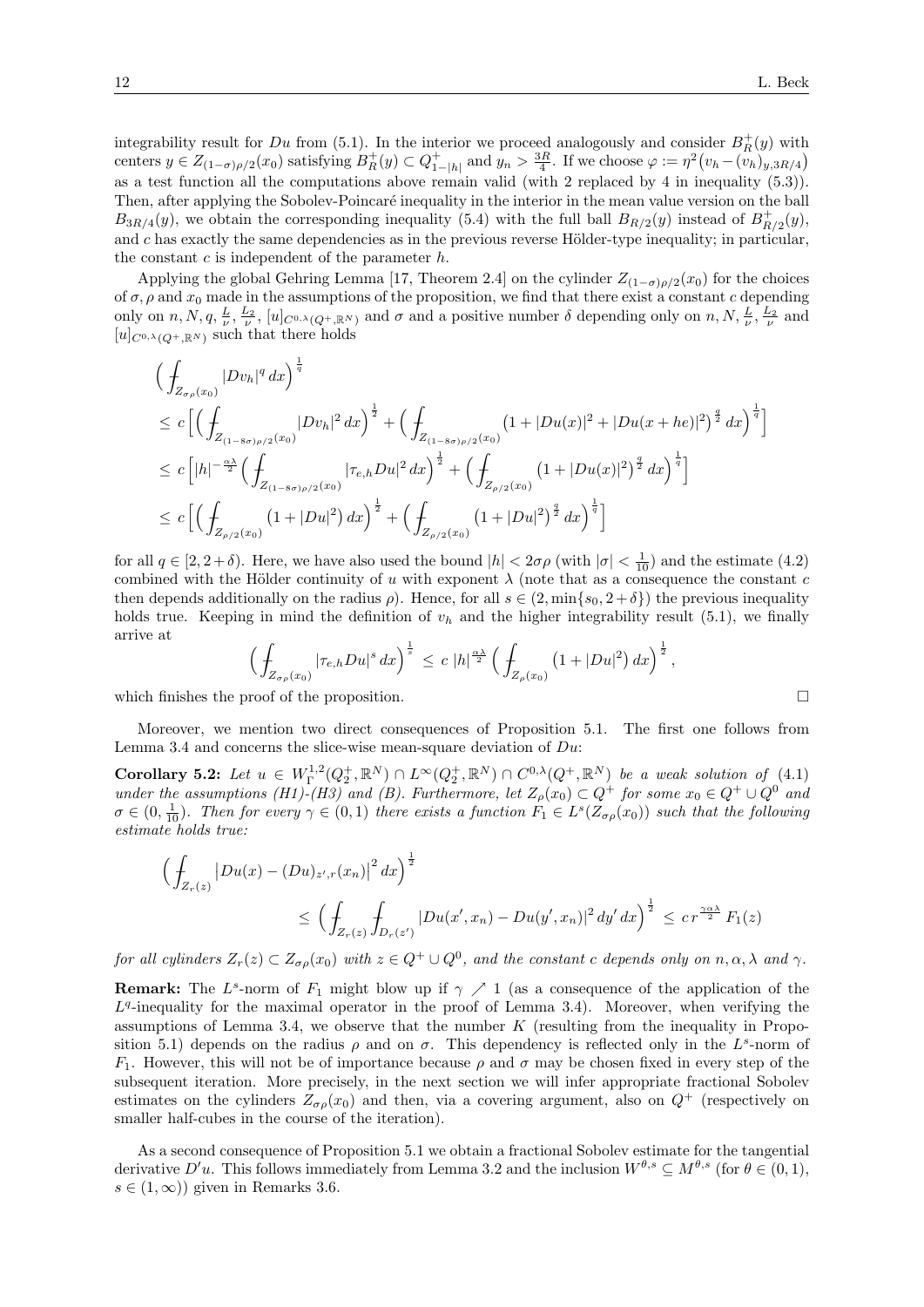Corollary 5.3: Let  $u \in W^{1,2}_\Gamma(Q_2^+,\mathbb{R}^N) \cap L^\infty(Q_2^+,\mathbb{R}^N) \cap C^{0,\lambda}(Q^+,\mathbb{R}^N)$  be a weak solution of (4.1) under the assumptions (H1)-(H3) and (B). Then for every  $\gamma \in (0,1)$  there holds

$$
D'u = (D_1u, \dots, D_{n-1}u) \in M^{\gamma \alpha \lambda/2, s}(Q_\rho^+, \mathbb{R}^{(n-1)N})
$$

for every  $\rho < 1$ . In particular, there exists a function  $H_1 \in L^s(Q^+_{1/2})$  such that

$$
|D'u(x) - D'u(y)| \le |x - y|^{\frac{\gamma \alpha \lambda}{2}} (H_1(x) + H_2(y))
$$

for almost all  $x, y \in Q_{1/2}^+$ .

# 5.2 A first estimate for the full derivative

So far, we can estimate finite differences close to the boundary only with respect to tangential directions. In order to find a fractional Sobolev estimate of type (3.2) also with respect to the normal direction we next choose a cylinder  $Z_{\rho}(x_0) \subset Q^+$ ,  $x_0 \in Q^+ \cup Q^0$ ,  $\rho \leq \tilde{\rho}_{cacc}$  where  $\tilde{\rho}_{cacc}$  is from Lemma 4.1, and  $\sigma \in (0, \frac{1}{10})$ . Furthermore, we fix a number  $\gamma \in (0, 1)$  to be specified later. We now study the m system (4.1) on cylinders  $Z_r(z)$  with  $z \in Q^+ \cup Q^0$  such that  $Z_{2r}(z) \subset Z_{\sigma\rho}(x_0)$ , and by  $M^*$  we always denote the maximal operator restricted to the cylinder  $Z_{\sigma\rho}(x_0)$ , i.e.

$$
M^*(f)(z) := \sup_{Z_{\tilde{r}}(\tilde{z}) \subseteq Z_{\sigma \rho}(x_0), \, z \in Z_{\tilde{r}}(\tilde{z})} \int_{Z_{\tilde{r}}(\tilde{z})} |f(x)| dx.
$$

for every  $f \in L^1(Z_{\sigma\rho}(x_0), \mathbb{R}^k)$ ,  $k \geq 1$ , and  $z \in Z_{\sigma\rho}(x_0)$ . We shall frequently use the fact that the maximal operator is bounded as a mapping from  $L^p$  to itself for every  $p > 1$ .

#### A fractional Sobolev estimate for  $a_n(\cdot, u, Du)$

In coordinates we have the following representation of the weak formulation for the system (4.1):

$$
\sum_{j=1}^{N} \sum_{\kappa=1}^{n} \int_{Z_r(z)} a_{\kappa}^j(x, u(x), Du(x)) D_{\kappa} \varphi^j dx = \sum_{j=1}^{N} \int_{Z_r(z)} b^j(x, u(x), Du(x)) \varphi^j dx
$$

for all  $\varphi \in C_0^{\infty}(Z_r(z), \mathbb{R}^N)$ . Following the approach of [35], we are going to derive in the first step a weak differentiability result for the function

$$
A_r^j(x_n) := \int_{D_r(z')} a_n^j(x', x_n, u(x', x_n), Du(x', x_n)) dx'
$$
 (5.5)

for every  $j \in \{1, ..., N\}$  and  $x_n \in I_r(z_n)$ . For this purpose we choose a "splitting" test function of the form  $\varphi(x) = \phi_1(x') \phi_2(x_n) E_j$  where  $\phi_1 \in C_0^{\infty}(D_r(z'))$  with  $\phi_1 \equiv 1$  on the  $(n-1)$ -dimensional ball  $D_{\tau r}(z')$  for some  $\tau \in (0,1)$ ,  $\phi_2 \in C_0^{\infty}(I_r(z_n))$ , and where  $E_j$  denotes the standard unit coordinate vector in  $\mathbb{R}^N$ . Employing the above identity with such a test function  $\varphi$  then yields

$$
\int_{I_r(z_n)} \int_{D_r(z')} a_n^j(x, u(x), Du(x)) \phi_1(x') D_n \phi_2(x_n) dx' dx_n
$$
\n
$$
= - \int_{I_r(z_n)} \frac{1}{|D_r(z')|} \int_{D_r(z') \setminus D_{\tau r}(z')} \sum_{\kappa=1}^{n-1} a_{\kappa}^j(x, u(x), Du(x)) D_{\kappa} \phi_1(x') \phi_2(x_n) dx' dx_n
$$
\n
$$
+ \int_{I_r(z_n)} \int_{D_r(z')} b^j(x, u(x), Du(x)) \phi_1(x') \phi_2(x_n) dx' dx_n
$$
\n
$$
= - \int_{I_r(z_n)} \frac{1}{|D_r(z')|} \int_{\tau r}^r \int_{\partial D_{\tilde{r}}(z')} \sum_{\kappa=1}^{n-1} \left[ a_{\kappa}^j(x, u(x), Du(x)) - a_{\kappa}^j(z, (u)_{z,r}, (Du)_{z',r}(x_n)) \right] \times D_{\kappa} \phi_1(x') d\mathcal{H}^{n-2}(x') d\tilde{r} \phi_2(x_n) dx_n
$$
\n
$$
+ \int_{I_r(z_n)} \int_{D_r(z')} b^j(x, u(x), Du(x)) \phi_1(x') dx' \phi_2(x_n) dx_n
$$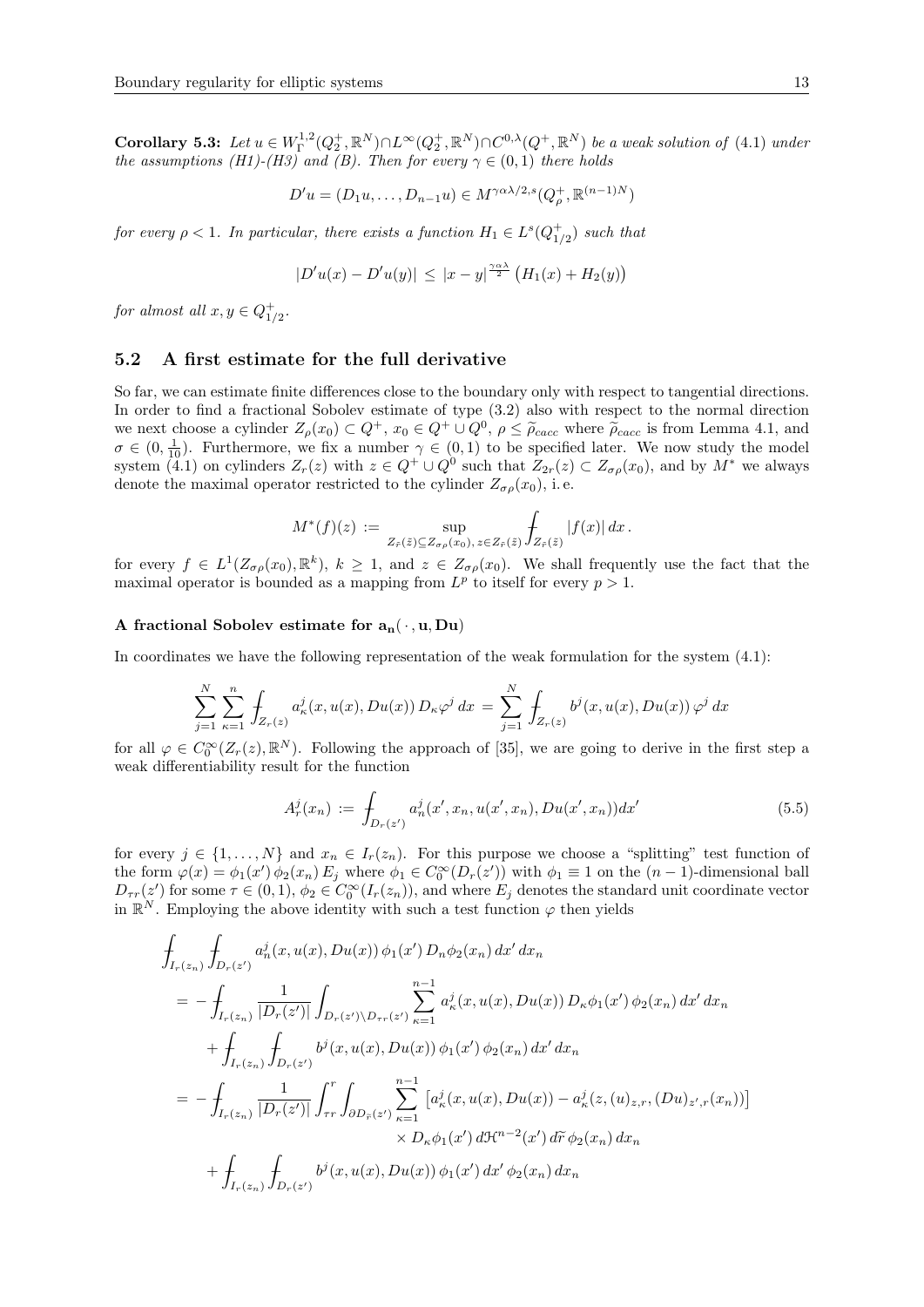for  $j \in \{1, \ldots, N\}$ , where we have used the co area formula in the last line. In particular, we may choose by approximation a cut-off function of the form

$$
\phi_1(x') = \begin{cases}\n1 & \text{if } |x' - z'| \le \tau r, \\
\frac{r - |x' - z'|}{(1 - \tau)r} & \text{if } \tau r < |x' - z'| < r, \\
0 & \text{if } |x' - z'| \ge r.\n\end{cases}
$$

We note that this implies  $D_{\kappa}\phi_1(x') = -\frac{1}{(1-\tau)r}\frac{x_{\kappa}-z_{\kappa}}{|x'-z'|}$  for every  $\kappa \in \{1,\ldots,n-1\}$  provided that  $|x'-z'| \in$  $(\tau r, r)$ . Setting

$$
B_{\kappa}^{j}(x) = a_{\kappa}^{j}(x, u(x), Du(x)) - a_{\kappa}^{j}(z, (u)_{z,r}, (Du)_{z',r}(x_{n}))
$$
\n(5.6)

for  $j \in \{1, ..., N\}$  and  $\kappa \in \{1, ..., n-1\}$ , we calculate with this particular choice for  $\phi_1$ :

$$
\int_{I_r(z_n)} \int_{D_r(z')} a_n^j(x, u(x), Du(x)) \phi_1(x') dx' D_n \phi_2(x_n) dx_n
$$
\n
$$
= \int_{I_r(z_n)} \frac{1}{|D_r(z')|} \int_{\tau r}^r \int_{\partial D_{\tilde{r}}(z')} B^j(x) \cdot \frac{x'-z'}{|x'-z'|} d\mathcal{H}^{n-2}(x') d\tilde{r} \phi_2(x_n) dx_n
$$
\n
$$
+ \int_{I_r(z_n)} \int_{D_r(z')} b^j(x, u(x), Du(x)) \phi_1(x') dx' \phi_2(x_n) dx_n.
$$

Recalling the definition of  $A_r^j(x_n)$  given in (5.5), we consider the limit  $\tau \nearrow 1$  and conclude from Lebesgue's differentiation Theorem that for almost every radius r (and fixed center  $z \in Z_{\sigma\rho}(x_0)$ ) such that  $Z_r(z) \subset Z_{\sigma \rho}(x_0)$  there holds

$$
\int_{I_r(z_n)} A_r^j(x_n) D_n \phi_2(x_n) dx_n = \int_{I_r(z_n)} \frac{1}{|D_r(z')|} \int_{\partial D_r(z')} B^j(x) \cdot \frac{x'-z'}{|x'-z'|} d\mathcal{H}^{n-2}(x') \phi_2(x_n) dx_n + \int_{I_r(z_n)} \int_{D_r(z')} b^j(x, u(x), Du(x)) dx' \phi_2(x_n) dx_n.
$$

Hence, for almost every radius r with  $Z_r(z) \subset Z_{\sigma\rho}(x_0)$  we find that  $A_r(x_n) = (A_r^1(x_n), \ldots, A_r^N(x_n))$  is weakly differentiable on  $I_r(z_n)$  (note that the index  $j \in \{1, \ldots, N\}$  and the test function  $\phi_2$  are arbitrary in the latter identity), and its weak derivative is given by

$$
A'_r(x_n) = -\frac{1}{|D_r(z')|} \int_{\partial D_r(z')} B(x) \cdot \frac{x'-z'}{|x'-z'|} d\mathcal{H}^{n-2}(x') - \int_{D_r(z')} b(x, u(x), Du(x)) dx'.
$$
 (5.7)

We next consider for any fixed r all radii  $\tilde{\rho} \in (0, r]$  and we define the set J via

$$
J = \left\{ \widetilde{\rho} : \widetilde{\rho} \in (0, r] \quad \text{and} \quad \int_{I_{\widetilde{\rho}}(z_n)} \int_{\partial D_{\widetilde{\rho}}(z')} |B(x)| d\mathcal{H}^{n-2}(x') dx_n > \frac{2}{r} \int_{Z_r(z)} |B(x)| dx \right\}.
$$

The following computations reveal that there holds  $\mathcal{L}^1(J) < \frac{r}{2}$ : employing the co area formula and Fubini's Theorem we get

$$
\int_{Z_r(z)} |B(x)| dx \ge \int_0^r \int_{I_{\tilde{\rho}}(z_n)} \int_{\partial D_{\tilde{\rho}}(z')} |B(x)| d\mathcal{H}^{n-2}(x') dx_n d\tilde{\rho}
$$
  
\n
$$
\ge \int_J \int_{I_{\tilde{\rho}}(z_n)} \int_{\partial D_{\tilde{\rho}}(z')} |B(x)| d\mathcal{H}^{n-2}(x') dx_n d\tilde{\rho}
$$
  
\n
$$
> \int_J \frac{2}{r} \int_{Z_r(z)} |B(x)| dx d\tilde{\rho} = \mathcal{L}^1(J) \frac{2}{r} \int_{Z_r(z)} |B(x)| dx.
$$

Therefore, we find some radius  $\bar{\rho} \in [\frac{r}{2}, r]$  such that on the one hand  $A_{\bar{\rho}}(x_n)$  is weakly differentiable and on the other hand  $\bar{\rho} \notin J$ . Hence, in view of Poincaré's inequality and identity (5.7), we obtain for this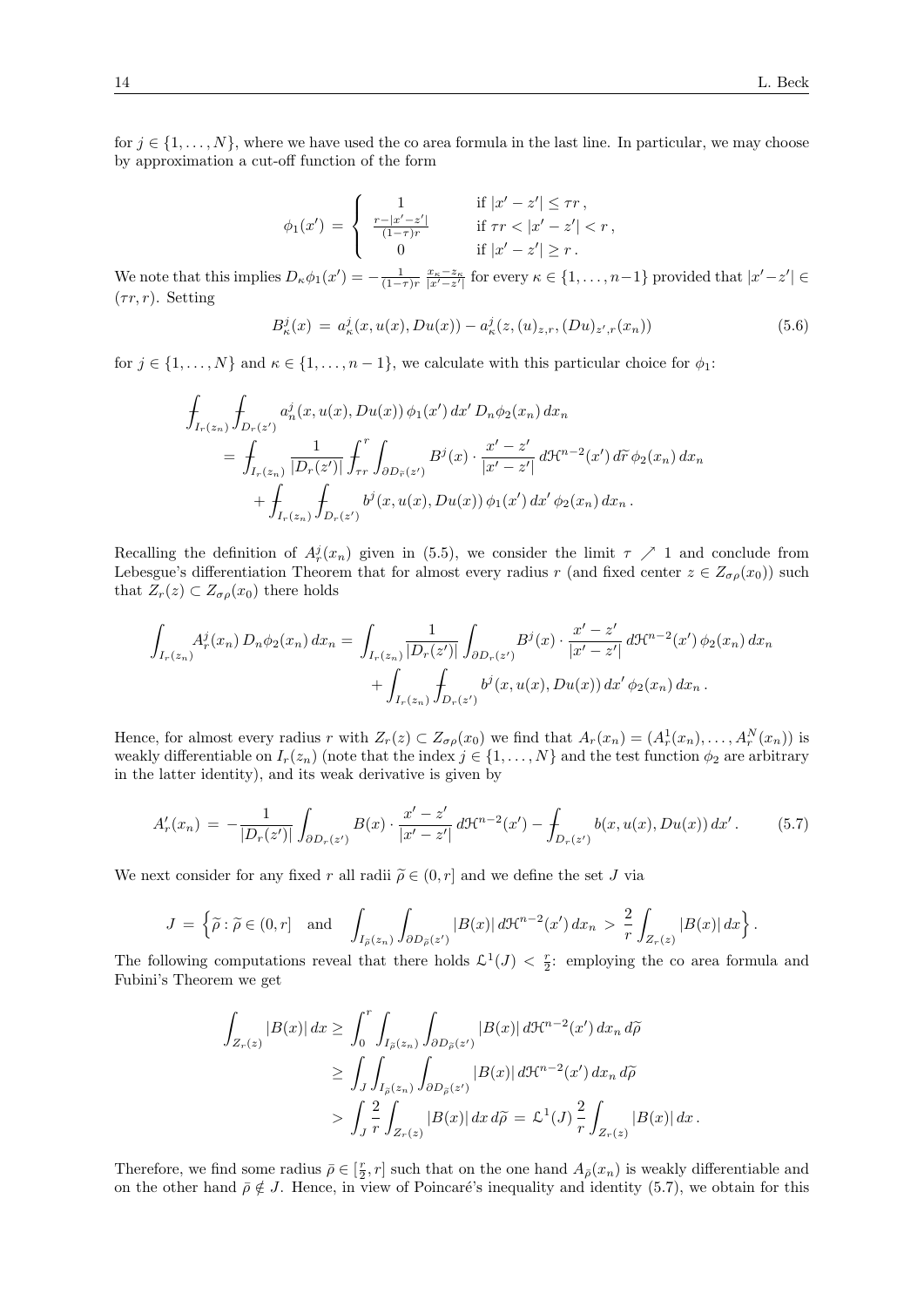choice of  $\bar{\rho}$ :

$$
\int_{I_{\bar{\rho}}(z_n)} |A_{\bar{\rho}}(x_n) - (A_{\bar{\rho}})_{z_n, \bar{\rho}}| dx_n \le c(N) \int_{I_{\bar{\rho}}(z_n)} |A'_{\bar{\rho}}(x_n)| dx_n \n\le \frac{c(N)}{|D_{\bar{\rho}}(z')|} \int_{I_{\bar{\rho}}(z_n)} \int_{\partial D_{\bar{\rho}}(z')} |B(x)| d\mathcal{H}^{n-2}(x') dx_n \n+ c(N) \int_{I_{\bar{\rho}}(z_n)} \int_{D_{\bar{\rho}}(z')} |b(x, u(x), Du(x))| dx' dx_n \n\le c(N) \Big[ \frac{1}{|D_{\bar{\rho}}(z')| r} \int_{Z_r(z)} |B(x)| dx + \bar{\rho} \int_{Z_{\bar{\rho}}(z)} |b(x, u(x), Du(x))| dx \Big] \n\le c(n, N) \Big[ \int_{Z_r(z)} |B(x)| dx + r \int_{Z_r(z)} |b(x, u(x), Du(x))| dx \Big].
$$
\n(5.8)

In the next step we control the integrals arising on the right-hand side of the last inequality by using the growth conditions on coefficients and inhomogeneity, respectively, and by exploiting the assumption that u is Hölder continuous with exponent  $\lambda$  (which shall be used without any further comment).

For the first integral in  $(5.8)$  we use the definition of  $B(x)$  in  $(5.6)$ , the assumptions  $(H1)$ ,  $(H3)$ , and Corollary 5.2 to see

$$
\int_{Z_r(z)} |B(x)| dx \le \int_{Z_r(z)} \left[ \left| a(x, u(x), Du(x)) - a(z, (u)_{z,r}, Du(x)) \right| + \left| a(z, (u)_{z,r}, Du(x)) - a(z, (u)_{z,r}, (Du)_{z',r}(x_n)) \right| \right] dx
$$
\n
$$
\le 4L(r^{\alpha} + [u]_{C^{0,\lambda}(Q^+, \mathbb{R}^N)}^{\alpha} r^{\alpha \lambda}) \int_{Z_r(z)} (1 + |Du|) dx
$$
\n
$$
+ L \int_{Z_r(z)} |Du(x) - (Du)_{z',r}(x_n)| dx
$$
\n
$$
\le c r^{\frac{\gamma \alpha \lambda}{2}} (M^*(1 + |Du|)(z) + F_1(z)),
$$

and the constant c depends only on  $n, L, [u]_{C^{0,\lambda}(Q^+, \mathbb{R}^N)}, \alpha, \lambda$  and  $\gamma$ . Moreover, the functions  $F_1$  and  $M^*(1+|Du|)$  belong to the space  $L^s(Z_{\sigma\rho}(x_0))$ , due to Corollary 5.2 and the higher integrability of Du (combined with standard properties of the maximal function).

For the second integral in (5.8), we initially assume that we are close to the boundary, meaning that  $z_n < 2r$ . We then infer the following estimate from the natural growth condition (B), the Caccioppoli inequality from Lemma 4.1 (note that  $2r \leq \tilde{\rho}_{cacc}$ ), and the Poincaré inequality in the boundary version:

$$
r \int_{Z_r(z)} |b(x, u(x), Du(x))| dx \le r \int_{Z_r(z)} (L + L_2 |Du|^2) dx
$$
  
\n
$$
\le c \left( r^{1-1+\lambda} \int_{Z_{2r}(z)} |Du| dx + r^{2\alpha+1} \right) + rL
$$
  
\n
$$
\le c r^{\lambda} M^*(1 + |Du|)(z), \qquad (5.9)
$$

and the constant c depends only on  $n, N, L, L_2, \nu$  and  $[u]_{C^{0,\lambda}(Q^+,\mathbb{R}^N)}$ . For cylinders in the interior, where  $z_n \geq 2r$ , we end up with exactly the same estimate using interior versions of Caccioppoli and Poincaré where |u| is replaced by  $|u - (u)_{z,2r}|$ .

Hence, combining the last two estimates, we conclude from (5.8)

$$
\int_{Z_{\bar{\rho}}(z_n)} \left| \int_{D_{\bar{\rho}}(z')} a_n(y', x_n, u(y', x_n), Du(y', x_n)) dy' - \int_{Z_{\bar{\rho}}(z)} a_n(\tilde{y}, u(\tilde{y}), Du(\tilde{y})) d\tilde{y} \right| dx
$$
\n
$$
= \int_{I_{\bar{\rho}}(z_n)} \left| A_{\bar{\rho}}(x_n) - (A_{\bar{\rho}})_{z_n, \bar{\rho}} \right| dx_n \leq c r^{\frac{\gamma \alpha \lambda}{2}} \left[ M^*(1 + |Du|)(z) + F_1(z) \right], \quad (5.10)
$$

and the constant c depends only on  $n, N, L, L_2, \nu, [u]_{C^{0,\lambda}(Q^+, \mathbb{R}^N)}, \alpha, \lambda$  and  $\gamma$ . Besides, we have  $F_1$ ,  $M^*(1+|Du|) \in L^s(Z_{\sigma\rho}(x_0))$  for some  $s > 2$ . Furthermore, applying Jensen's inequality, conditions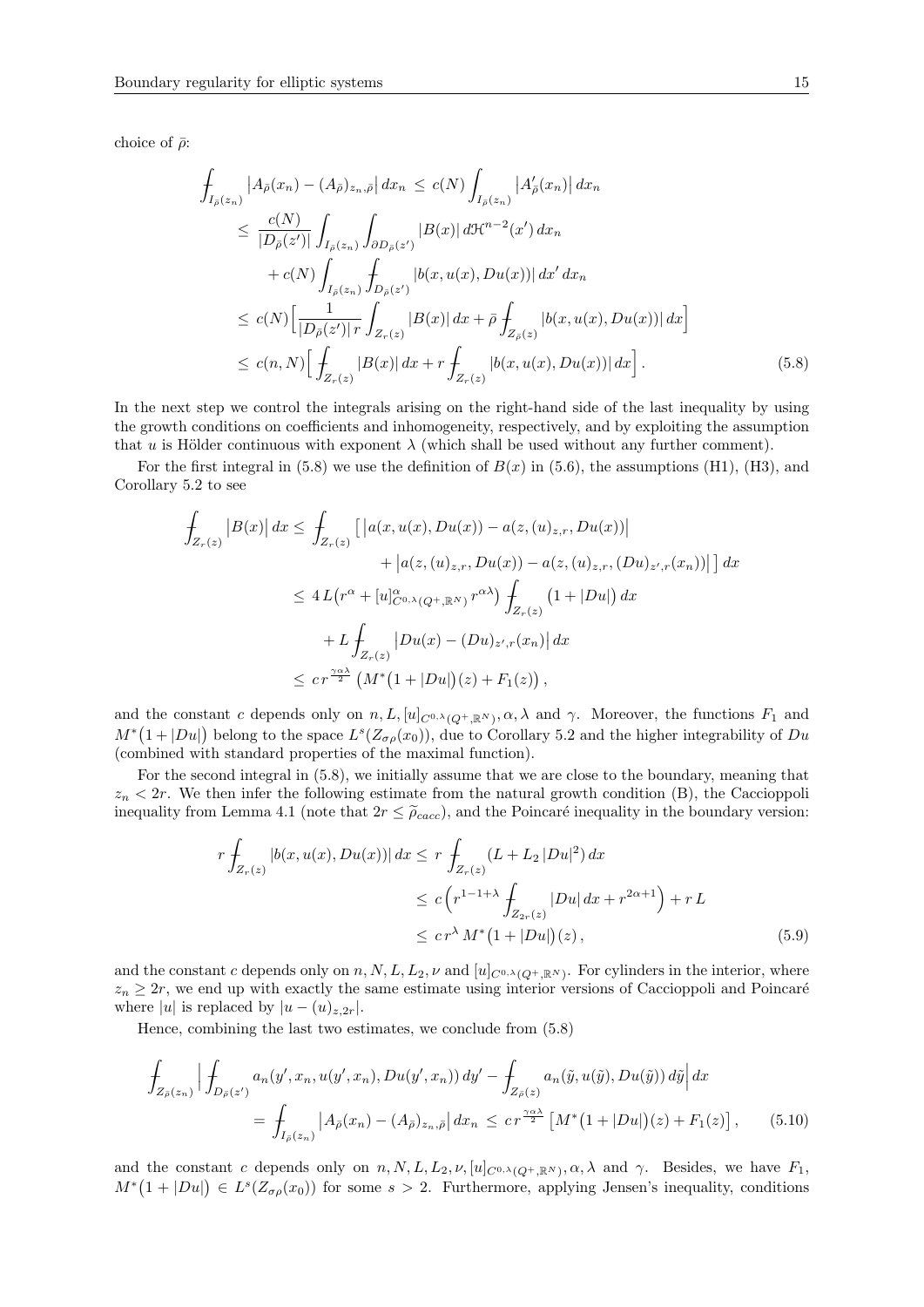(H1), (H3), and Corollary 5.2 we find

$$
\int_{Z_{\bar{\rho}}(z)} \left| a_n(x, u(x), Du(x)) - \int_{D_{\bar{\rho}}(z')} a_n(y', x_n, u(y', x_n), Du(y', x_n)) \, dy' \right| dx
$$
\n
$$
\leq c(L, [u]_{C^{0,\lambda}(Q^+, \mathbb{R}^N)}) \, \bar{\rho}^{\alpha \lambda} \int_{Z_{\bar{\rho}}(z)} (1 + |Du|) \, dx
$$
\n
$$
+ L \int_{Z_{\bar{\rho}}(z)} \int_{D_{\bar{\rho}}(z')} |Du(x', x_n) - Du(y', x_n)| \, dy' \, dx
$$
\n
$$
\leq c(n, L, [u]_{C^{0,\lambda}(Q^+, \mathbb{R}^N)}, \alpha, \lambda, \gamma) \, \bar{\rho}^{\frac{\gamma \alpha \lambda}{2}} \left[ M^*(1 + |Du|)(z) + F_1(z) \right]. \tag{5.11}
$$

Combining (5.10) and (5.11), we conclude

$$
\int_{Z_{\bar{\rho}}(z)} \left| a_n(x, u(x), Du(x)) - \left( a_n(\cdot, u, Du) \right)_{z, \bar{\rho}} \right| dx \leq c r^{\frac{\gamma \alpha \lambda}{2}} \left[ M^*(1 + |Du|)(z) + F_1(z) \right]
$$

for every r with  $Z_r(z) \subset Z_{\sigma\rho}(x_0)$  and an appropriate radius  $\overline{\rho} \in [\frac{r}{2}, r]$  for which  $A_{\overline{\rho}}(x_n)$  is weakly differentiable on  $I_r(z_n)$  and  $\bar{\rho} \notin J$ . The constant c here depends only on  $n, N, L, L_2, \nu, [u]_{C^{0,\lambda}(Q^+, \mathbb{R}^N)}, \alpha, \lambda$ and  $\gamma$ . In particular, this yields

$$
\int_{Z_{r/2}(z)} \left| a_n(x, u(x), Du(x)) - (a_n(\cdot, u, Du))_{z, r/2} \right| dx \leq c r^{\frac{\gamma \alpha \lambda}{2}} \left[ M^*(1 + |Du|)(z) + F_1(z) \right],
$$

and the constant  $c$  admits the same dependencies as in the previous inequality. This allows to apply the characterization of fractional Sobolev spaces given in Lemma 3.5 and Remarks 3.6 (note that these results also hold true if we replace the balls by cubes or cylinders). Since the cylinders  $Z_{\rho}(x_0) \subset Q^+$ were chosen arbitrarily we infer via a covering argument

$$
a_n(\,\cdot\,,u,Du)\in M^{\frac{\gamma\alpha\lambda}{2},s}(Q_{1/2}^+,\mathbb{R}^N)\,.
$$

Furthermore, there exists a function  $G_1 \in L^s(Q_{1/2}^+, \mathbb{R}^N)$  which satisfies

$$
|a_n(x, u(x), Du(x)) - a_n(y, u(y), Du(y))| \le |x - y|^{\frac{\gamma \alpha \lambda}{2}} (G_1(x) + G_1(y))
$$

for almost every  $x, y \in Q_{1/2}^+$ . We finally note that  $G_1$  can be calculated from c,  $M^*(1+|Du|)$ ,  $F_1(z)$ and the restriction on the radius  $\rho$ .

We close this first step with some remarks concerning the components  $a_k(\cdot, u, Du)$  of the coefficients,  $k \in \{1, \ldots, n-1\}$ , and the interior situation:

Remarks 5.4: We first note that testing the system (4.1) with finite differences in normal direction of the weak solution u is not allowed. Hence, the statement in Proposition 5.1 cannot be expected to cover (via a modified proof) also differences of Du in any arbitrary direction  $e \in S^{n-1}$  up to the boundary. This reveals the crucial point for the up-to-the-boundary estimates derived in this section: the method makes only an up to the boundary estimate for  $a_n(\cdot, u, Du)$  available – which is still sufficient to enable us later to find an appropriate fractional Sobolev estimate for  $Du - but$  a corresponding estimate for  $a_k(\cdot, u, Du), k \in \{1, \ldots, n-1\}$ , does not follow.

For cylinders in the interior, however, Proposition 5.1 holds true for every direction  $e \in S^{n-1}$ . As a consequence, we may repeat the arguments above line-by-line and end up with an interior fractional estimate for the full coefficients  $a(\cdot, u, Du)$ . We here mention that fractional Sobolev estimates for the coefficients  $a(\cdot, u, Du)$  are not necessary in the interior to prove the dimension reduction for the singular set. In fact, interior fractional Sobolev estimates for weak solutions to elliptic systems with inhomogeneities obeying a natural growth condition can be obtained directly by exploiting the fundamental estimate (4.2), see [36].

#### A fractional Sobolev estimate for Du

The ellipticity condition (H2) and the upper bound in (H1) allow to estimate

$$
[a_n(x, u(x), Du(x)) - a_n(x, u(x), Du(y))] \cdot (D_nu(x) - D_nu(y))
$$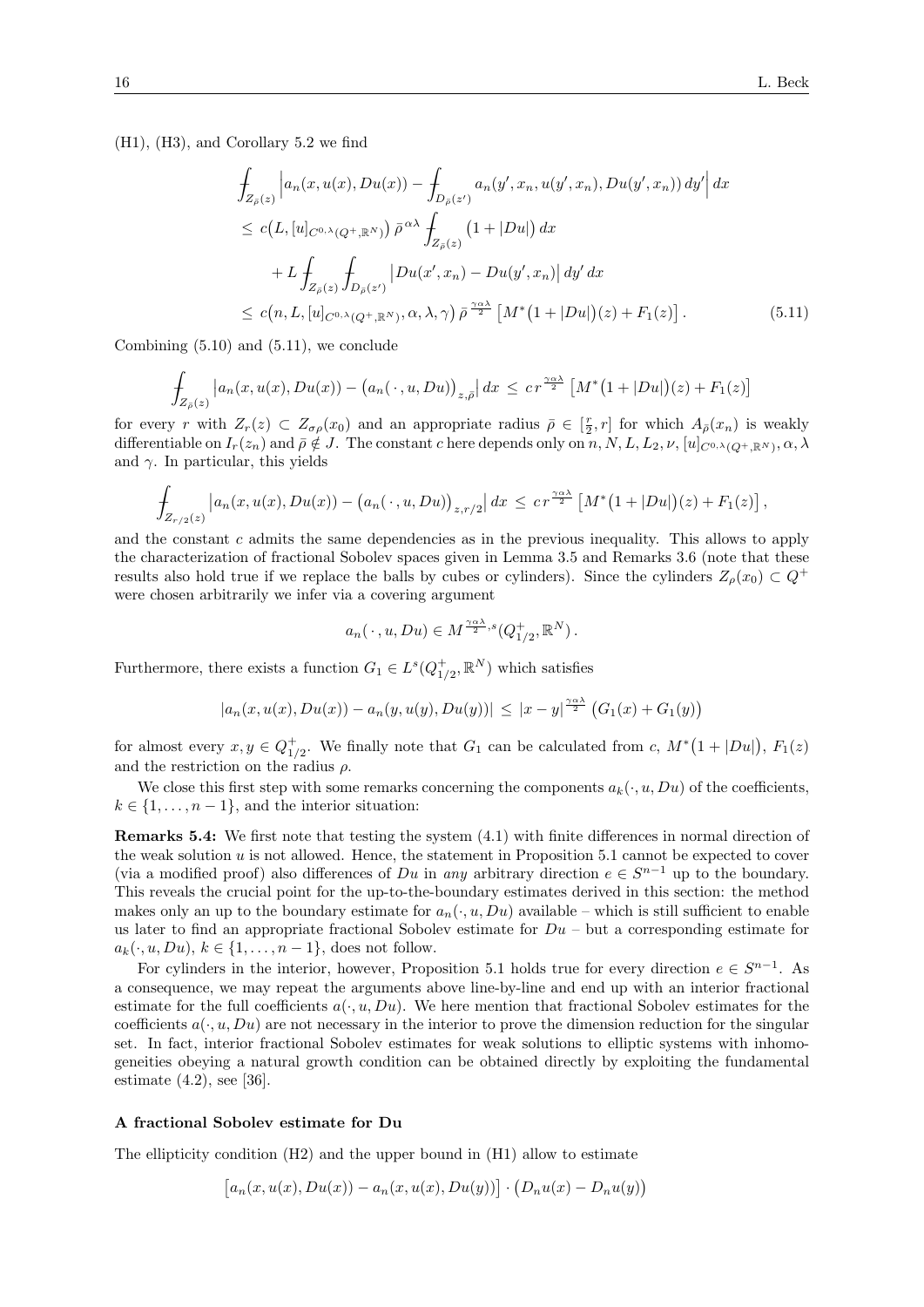$$
= \int_0^1 D_z a_n(x, u(x), Du(y) + t(Du(x) - Du(y))) dt
$$
  
\n
$$
(Du(x) - Du(y)) \cdot (D_n u(x) - D_n u(y))
$$
  
\n
$$
\ge \nu |D_n u(x) - D_n u(y)|^2 - L |D' u(x) - D' u(y)| |D_n u(x) - D_n u(y)|
$$

for almost all  $x, y \in Q_{1/2}^+$ . Dividing by  $|D_nu(x) - D_nu(y)|$  (provided that  $D_nu(x) \neq D_nu(y)$  which is the nontrivial case) and taking into account the fractional Sobolev estimates for both  $a_n(\cdot, u, Du)$  and the tangential derivative  $D'u$  from Corollary 5.3 and condition (H3), the latter inequality implies

$$
\nu |D_n u(x) - D_n u(y)| \le |a_n(x, u(x), Du(x)) - a_n(x, u(x), Du(y))| + L |D' u(x) - D' u(y)|
$$
  
\n
$$
\le L (|x - y|^{\alpha} + [u]_{C^{0,\lambda}(Q^+, \mathbb{R}^N)}^{\alpha} |x - y|^{\alpha \lambda}) (1 + |Du(y)|)
$$
  
\n
$$
+ |x - y|^{\frac{\gamma \alpha \lambda}{2}} (G_1(x) + G_1(y)) + L |x - y|^{\frac{\gamma \alpha \lambda}{2}} (H_1(x) + H_1(y))
$$
  
\n
$$
\le c(L, [u]_{C^{0,\lambda}(Q^+, \mathbb{R}^N)}) |x - y|^{\frac{\gamma \alpha \lambda}{2}} (1 + |Du(y)| + G_1(x) + G_1(y) + H_1(x) + H_1(y))
$$

for almost every  $x, y \in Q_{1/2}^+$ , meaning that we have  $D_n u \in M^{\frac{\gamma_{\alpha\lambda}}{2},s}(Q_{1/2}^+, \mathbb{R}^N)$ . Combined with Corollary 5.3 we hence end up with

$$
Du \in M^{\frac{\gamma\alpha\lambda}{2},s}(Q_{1/2}^+, \mathbb{R}^{nN}),
$$

which is the desired estimate for the full derivative  $Du$ . We recall the embedding for the fractional Sobolev spaces, namely that

$$
M^{\gamma\alpha\lambda/2,s}(Q_{1/2}^+,\mathbb{R}^{nN})\subset W^{\gamma'\gamma\alpha\lambda/2,s}(Q_{1/2}^+,\mathbb{R}^{nN})
$$

for all  $\gamma' \in (0,1)$ . Then, in view of the interpolation Theorem 3.3 and the fact that  $\gamma$  and  $\gamma'$  may be chosen arbitrarily close to 1 (an appropriate choice is for example  $\gamma = \gamma' = (\frac{n}{n+2\lambda})^{1/2}$ ), we finally arrive at the higher integrability result

$$
Du \in L^{s(1+\alpha\lambda/2)}(Q_{1/2}^+, \mathbb{R}^{nN}).
$$

## 5.3 Iteration

In the next step we iterate the fractional Sobolev estimate for  $Du$ . To this aim we define a sequence  $(b_k)_{k\in\mathbb{N}}$  as follows:

$$
b_0 := 0, \qquad b_{k+1} := \frac{\alpha \lambda}{2} + b_k \left( 1 - \frac{\lambda}{2} \right) = b_k + \frac{\lambda}{2} \left( \alpha - b_k \right)
$$

for all  $k \in \mathbb{N}_0$ . We observe that the sequence  $(b_k)$  is increasing with  $b_k \nearrow \alpha$ . The strategy of the proof is the following: For every  $k \in \mathbb{N}_0$  we show by induction the following inclusions:

$$
Du \in L^{s_k(1+b_k)}(Q_{2^{-k}}^+, \mathbb{R}^{nN}) \rightarrow Du \in M^{\gamma b_{k+1}, s_{k+1}}(Q_{1/2^{k+1}}^+, \mathbb{R}^{nN})
$$
  

$$
\rightarrow Du \in L^{s_{k+1}(1+b_{k+1})}(Q_{1/2^{k+1}}^+, \mathbb{R}^{nN}),
$$

where  $\gamma \in (0, 1)$  is an arbitrary number and where  $(s_k)_{k \in \mathbb{N}}$  is a decreasing sequence of higher integrability exponents with  $s_k > 2$  for every  $k \in \mathbb{N}_0$ . The first step of the induction,  $k = 0$ , was already performed above (with  $s_1 = s$ ). We now proceed to the inductive step: The objective is to find the first inclusion by improving the fractional Sobolev estimates in Sections 5.1 and 5.2, and then to deduce in the second step the higher integrability result by applying the interpolation Theorem 3.3.

#### Higher integrability II

We again need to deduce a higher integrability result for the tangential differences  $\tau_{e,h}Du$  (cf. Proposition 5.1) which now incorporates the fact that Du is assumed to be integrable with exponent  $s_k(1+b_k)$ . In what follows we will frequently use a simple consequence of  $b_k \leq \alpha$ , namely the inequality

$$
\alpha\lambda + b_k(1-\lambda) \geq \frac{\alpha\lambda}{2} + b_k\left(1-\frac{\lambda}{2}\right) = b_{k+1}.
$$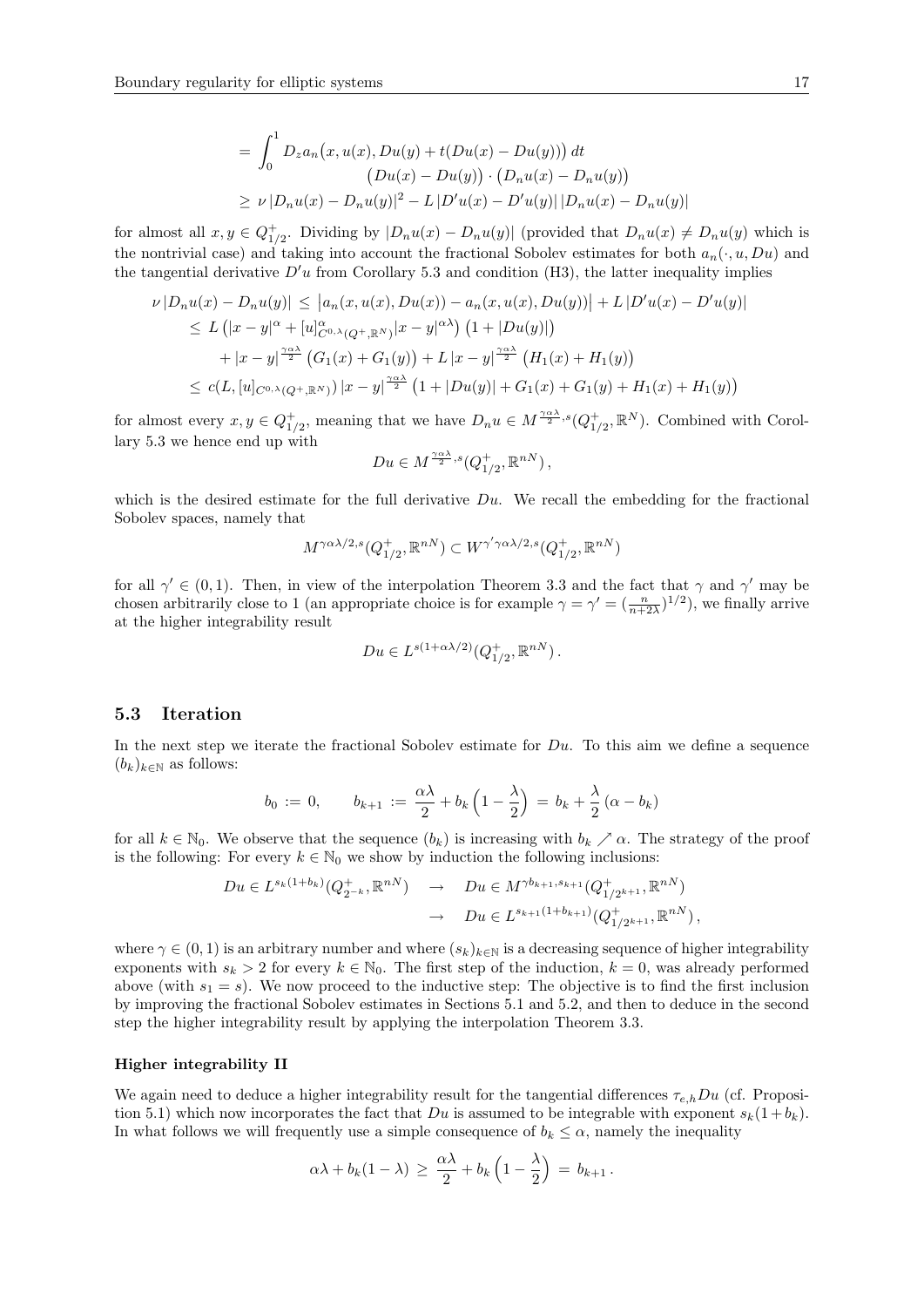**Proposition 5.5:** Let  $u \in W^{1,2}_\Gamma(Q_2^+, \mathbb{R}^N) \cap L^\infty(Q_2^+, \mathbb{R}^N) \cap C^{0,\lambda}(Q^+, \mathbb{R}^N)$  be a weak solution to (4.1) under the assumptions (H1)-(H3) and (B). Assume further  $u \in W^{1,s_k(1+b_k)}_{\Gamma} (Q^+_{2^{-k}}, \mathbb{R}^N)$  for some  $k \in \mathbb{N}$ ,  $s_k > 2$ , and let  $Z_{\rho}(x_0) \subset Q_{2^{-k}}^+$  for some  $x_0 \in Q_{2^{-k}}^0 \cup Q_{2^{-k}}^+$ ,  $\sigma \in (0, \frac{1}{5})$ ,  $e \in S^{n-1}$  with  $e \perp e_n$  and  $h \in \mathbb{R}$ satisfying  $|h| \in (0, 2\sigma\rho)$ . Then there exists a higher integrability exponent  $s_{k+1} \in (2, s_k)$  depending only on  $n, N, \frac{L}{\nu}, \frac{L_2}{\nu}$  and  $[u]_{C^{0,\lambda}(Q^+,\mathbb{R}^N)}$  such that

$$
\int_{Z_{\sigma\rho}(x_0)} |\tau_{e,h}Du|^{s_{k+1}} dx \le c |h|^{s_{k+1}b_{k+1}} \left(\int_{Z_{\rho}(x_0)} (1+|Du(x)|)^{s_k(1+b_k)} dx\right)^{\frac{s_{k+1}}{s_k}} \nfor a constant  $c = c(n, N, \frac{L}{\nu}, \frac{L_2}{\nu}, [u]_{C^{0,\lambda}(Q^+, \mathbb{R}^N)}, \rho, \sigma).$
$$

PROOF: We give only a sketch of proof and refer to [7, Proof of Proposition 8.8] for more details. We start from the preliminary estimate (4.2) and show that for every  $\theta \in (0,1)$  and every cylinder  $Z_r(x_0) \subset Q_{2^{-k}}^+$  there holds

$$
\int_{Z_{\theta r}(x_0)} |\tau_{e,h} Du|^2 dx \le c |h|^{2b_{k+1}} \int_{Z_r(x_0)} \left(1 + |Du|\right)^{2+2b_k} dx \tag{5.12}
$$

,

for all  $e \in S^{n-1}$  with  $e \perp e_n$ ,  $h \in \mathbb{R}$  satisfying  $|h| < \frac{r(1-\theta)}{2}$  $\frac{(-\theta)}{2}$  and a constant c depending only on  $n, N, \frac{L}{\nu}, \frac{L_2}{\nu}, [u]_{C^{0,\lambda}(Q^+,\mathbb{R}^N)}, \theta$  and r. For this purpose, a suitable cut-off function is chosen, and the different terms arising on the right-hand side of (4.2) are then estimated taking advantage of standard properties of finite differences, the integrability of  $Du$  with exponent  $2 + 2b_k$  and the Hölder continuity with exponent  $\lambda$ , see also [36, p. 387].

In the next step we proceed similarly to the case  $k = 0$  and estimate the  $L^{s_{k+1}}$ -norm of  $|\tau_{e,h}Du|$  for some exponent  $s_{k+1} > 2$  in terms of an appropriate power of |h|. To this end we consider directions  $e \in S^{n-1}$  with  $e \perp e_n$  and  $h \in \mathbb{R}$  satisfying  $|h| < 2^{-k}$ ; furthermore, analogously to the proof of Proposition 5.1 we set

$$
v_{h,k} := \frac{\tau_{e,h} u}{|h|^{b_{k+1}}}, \qquad \widetilde{\mathcal{A}}_k(h) := \frac{-\mathcal{A}(h)}{|h|^{b_{k+1}}}, \qquad \widetilde{\mathcal{B}}_k(h) := \frac{-\mathcal{B}(h)}{|h|^{b_{k+1}}}
$$

and  $\tilde{\mathcal{C}}_k(h) = \tilde{\mathcal{C}}(h) = \int_0^1 D_z a(x, u(x), Du(x) + t\tau_{e,h} Du(x))) dt$  as above. Analogously to the derivation of (5.2) we then see that the map  $v_{h,k} \in W^{1,2+2b_k}(Q_{2^{-k}-|h|}^+,\mathbb{R}^N)$  is a weak solution to a linear system, for which the various terms need to be estimated in terms of the  $L^2$ -norms of  $v_{h,k}$  and  $Dv_{h,k}$ . The only point differing from the estimates before is the one involving  $\mathcal{B}^{(k)}(h)$ : to find an adequate inequality we first take advantage of the Hölder continuity of  $u$  and Young's inequality and we see

$$
\int_{B_R^+(y)} (1+|Du(x+he)|)^2 |\tau_{e,h}u|^{2\alpha} dx
$$
\n
$$
\leq c([u]_{C^{0,\lambda}(B^+,\mathbb{R}^N)}) |h|^{2\alpha\lambda-2b_k\lambda} \int_{B_R^+(y)} (1+|Du(x+he)|)^2 |\tau_{e,h}u|^{2b_k} dx
$$
\n
$$
\leq c([u]_{C^{0,\lambda}(B^+,\mathbb{R}^N)}) |h|^{2b_{k+1}} \int_{B_R^+(y)} (1+|Du(x+he)|+|G_h(x)|)^{2+2b_k} dx.
$$

Here we have used the fact that

$$
|\tau_{e,h}u| \le |h| \int_0^1 |Du(x+the)| dt =: |h| G_h(x),
$$

and the function  $G_h$  is  $L^{s_k(1+b_k)}$ -integrable on  $B_R^+(y)$  in view of Fubini's Theorem:

$$
\int_{B_R^+(y)} |G_h|^{s_k(1+b_k)} dx \le \int_{Q_{2^{-k}}^+} |Du|^{s_k(1+b_k)} dx < \infty.
$$

Hence, we find with Young's inequality for every  $\varepsilon \in (0,1)$ 

$$
\begin{aligned}\n\bullet \int_{B_R^+(y)} \left| \widetilde{\mathcal{B}}^{(k)}(h) \cdot D\varphi \right| dx &\le L \int_{B_R^+(y)} |h|^{-b_{k+1}} \left( 1 + |Du(x+he)| \right) |\tau_{e,h}u|^\alpha \left| D\varphi \right| dx \\
&\le \varepsilon \int_{B_R^+(y)} \eta_k^2 |Dv_h^{(k)}|^2 dx + \frac{c\varepsilon}{R^2} \int_{B_R^+(y)} |v_h^{(k)}|^2 dx\n\end{aligned}
$$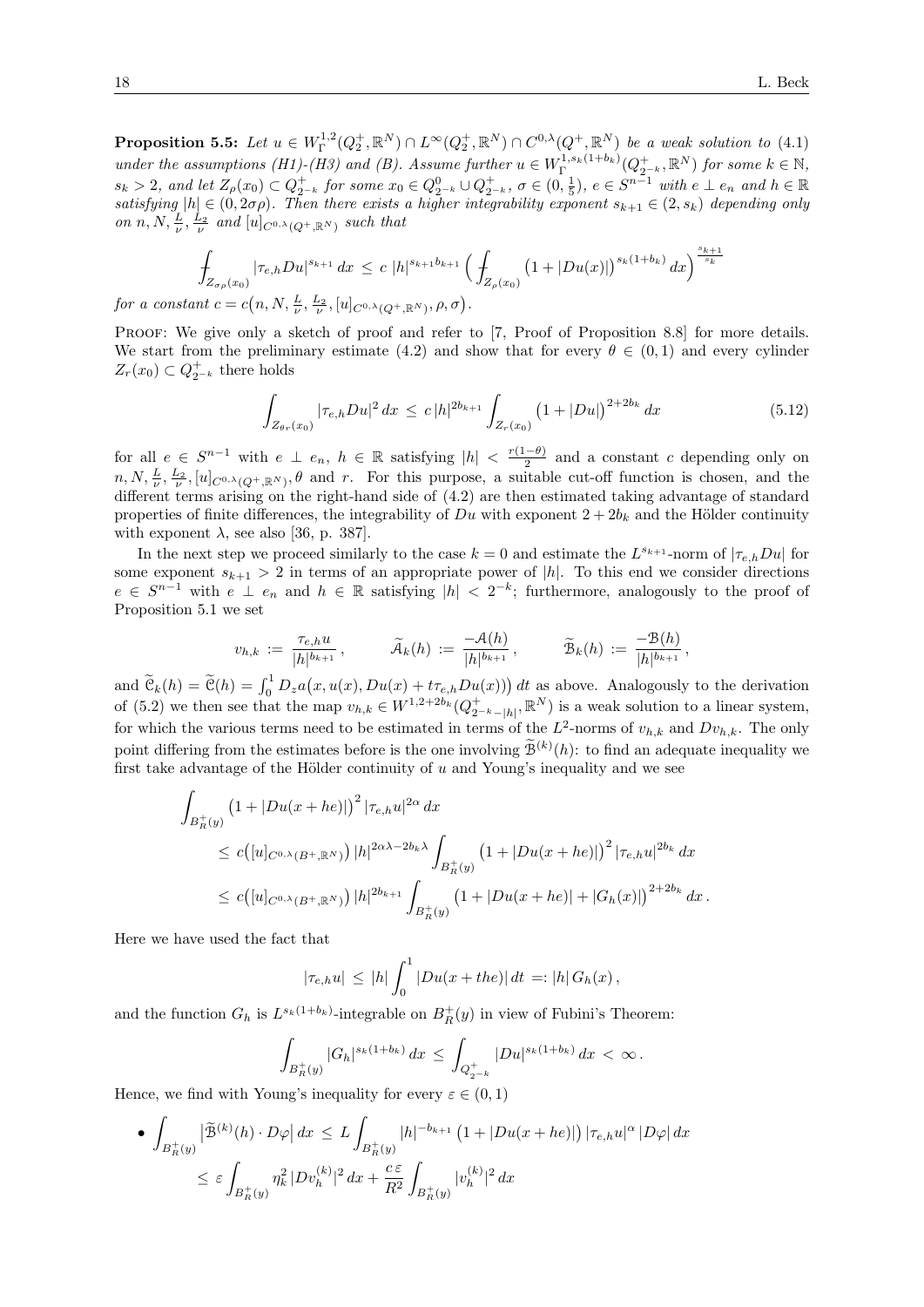$$
+ c([u]_{C^{0,\lambda}(B^+,\mathbb{R}^N)}) \varepsilon^{-1}L^2 \int_{B_R^+(y)} (1+|Du(x+he)|+|G_h(x)|)^{2+2b_k} dx.
$$

Arguing exactly as in the proof of Proposition 5.1, we obtain via the Sobolev-Poincaré inequality a reverse Hölder-type inequality, from which (taking advantage of the higher integrability of  $G_h$ ) we then deduce the desired assertion by the global Gehring Lemma.

**Remark 5.6:** If  $s_k(1 + b_k) \geq 2 + 2\alpha$  is satisfied, it is easy to check that the inequality (5.12) and in turn the statement of the proposition on the higher integrability of the differences hold true with  $b_{k+1}$ replaced by  $\alpha$ .

Proposition 5.5 combined with Lemma 3.4 and with Lemma 3.2, respectively, again allows to state two direct consequences concerning the slice-wise mean-square deviation of  $Du$  and a suitable fractional differentiability of the tangential derivative  $D'u$ :

Corollary 5.7: Let  $u \in W^{1,2}_\Gamma(Q_2^+, \mathbb{R}^N) \cap L^\infty(Q_2^+, \mathbb{R}^N) \cap C^{0,\lambda}(Q^+, \mathbb{R}^N)$  be a weak solution to (4.1) under the assumptions (H1)-(H3) and (B). Assume further  $u \in W^{1,s_k(1+b_k)}_{\Gamma}(Q^+_{2^{-k}}, \mathbb{R}^N)$  for some  $k \in \mathbb{N}$ ,  $s_k > 2$ , and let  $Z_\rho(x_0) \subset Q_{2^{-k}}^+$  for some  $x_0 \in Q_{2^{-k}}^0 \cup Q_{2^{-k}}^+$  and  $\sigma \in (0, \frac{1}{5})$ . Then for every  $\gamma \in (0, 1)$ there exists a function  $F_{k+1} \in L^{s_{k+1}}(Z_{\sigma\rho}(x_0))$  where  $s_{k+1} \in (2, s_k)$  is the higher integrability exponent determined in Proposition 5.5 such that the following estimate holds true:

$$
\left(\int_{Z_r(z)} |Du(x) - (Du)_{z',r}(x_n)|^2 dx\right)^{\frac{1}{2}}
$$
\n
$$
\leq \left(\int_{Z_r(z)} \int_{D_r(z')} |Du(x',x_n) - Du(y',x_n)|^2 dy' dx\right)^{\frac{1}{2}} \leq c r^{\gamma b_{k+1}} F_{k+1}(z)
$$

for all cylinders  $Z_r(z) \subset Z_{\sigma \rho}(x_0)$  with  $z \in Q^+ \cup Q^0$ , and the constant c depends only on  $n, \alpha, \lambda$  and  $\gamma$ .

Corollary 5.8: Let  $u \in W^{1,2}_\Gamma(Q_2^+, \mathbb{R}^N) \cap L^\infty(Q_2^+, \mathbb{R}^N) \cap C^{0,\lambda}(Q^+, \mathbb{R}^N)$  be a weak solution to (4.1) under the assumptions (H1)-(H3) and (B). Assume further  $u \in W^{1,s_k(1+b_k)}_{\Gamma}(Q^+_{2^{-k}}, \mathbb{R}^N)$  for some  $k \in \mathbb{N}$ ,  $s_k > 2$ . Then for every  $\gamma \in (0,1)$  there holds

$$
D'u \in M^{\gamma b_{k+1}, s_{k+1}}(Q_{\rho}^+, \mathbb{R}^{(n-1)N})
$$

for every  $\rho < \frac{1}{2^{k+1}}$ . In particular, there exists a function  $H_{k+1} \in L^{s_{k+1}}(Q_{1/2^{k+1}}^+)$  such that

$$
|D'u(x) - D'u(y)| \le |x - y|^{\gamma b_{k+1}} \left( H_{k+1}(x) + H_{k+1}(y) \right)
$$

for almost all  $x, y \in Q_{1/2^{k+1}}^+$ .

## An improved fractional Sobolev estimate for  $a_n(\cdot, u, Du)$

Taking into account that  $Du$  is assumed to be integrable with exponent  $s_k(1 + b_k)$ , we next proceed similarly to the case  $k = 0$ : We choose a cylinder  $Z_{\rho}(x_0) \subset Q_{2-k}^+$  with center  $x_0 \in Q_{2-k}^+ \cup Q_{2-k}^0$ <br>and radius  $\rho$  sufficiently small , i.e.  $\rho \leq \tilde{\rho}_{cacc}$  where  $\tilde{\rho}_{cacc}$  is from the Caccioppoli-type inequal Lemma 4.1, and  $\sigma \in (0, \frac{1}{5})$ . Furthermore, we fix a number  $\gamma \in (0, 1)$  and again study the model system (4.1) on cylinders  $Z_r(z)$  with  $z \in Q_{2^{-k}}^+ \cup Q_{2^{-k}}^0$  such that  $Z_{2r}(z) \subset Z_{\sigma\rho}(x_0)$ . Using the notation from Section 5.2, we first improve the estimate (5.10): To this aim we start with inequality (5.8): For the first integral on the right-hand side of  $(5.8)$  we recall the definition of  $B(x)$  in  $(5.6)$  and take advantage of conditions (H1) and (H3) to infer

$$
\int_{Z_r(z)} |B(x)| dx \le L \int_{Z_r(z)} (|x - z|^{\alpha} + |u(x) - (u)_{z,r}|^{\alpha}) (1 + |Du(x)|) dx \n+ L \int_{Z_r(z)} |Du(x) - (Du)_{z',r}(x_n)| dx.
$$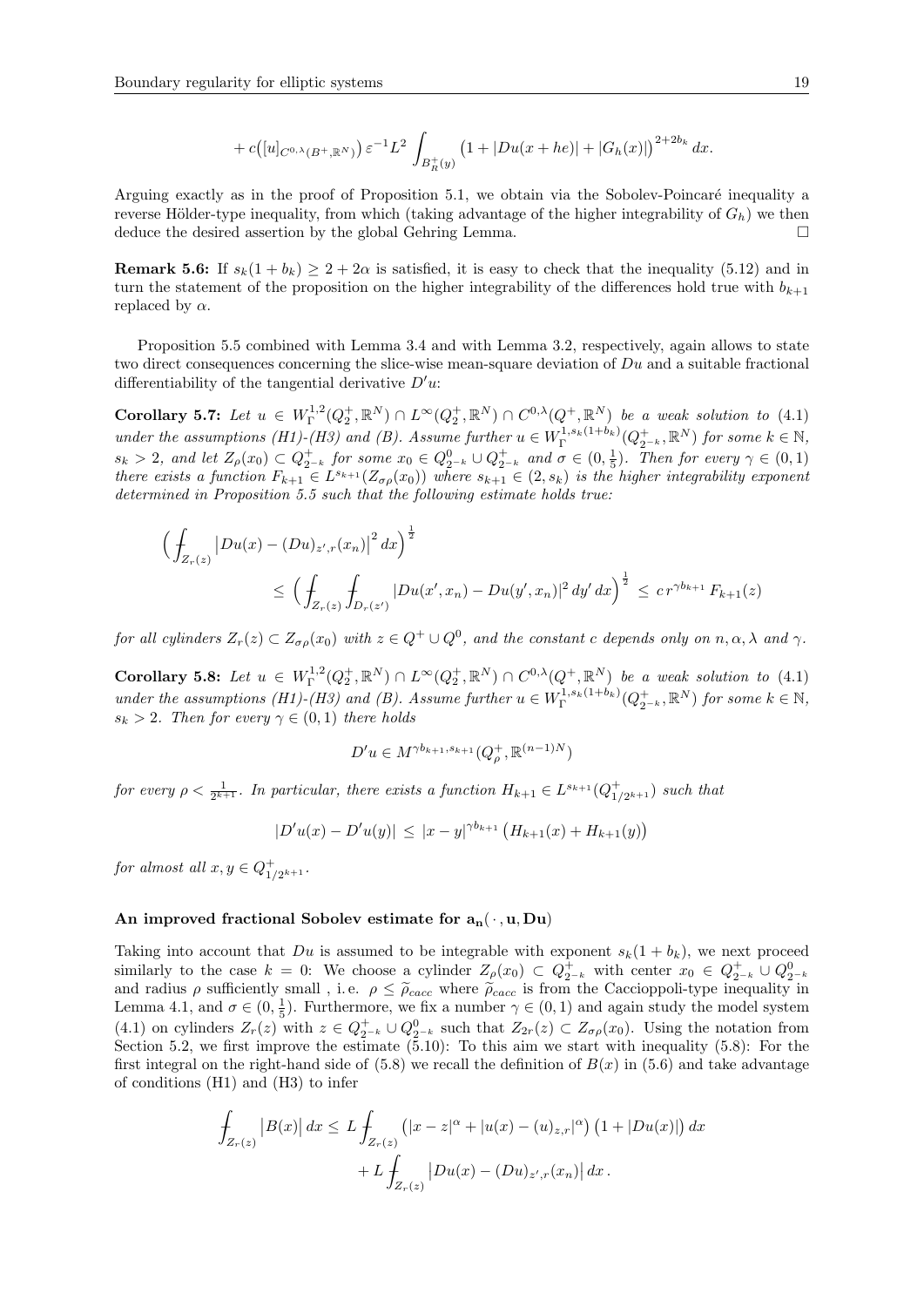In view of Hölder's and Jensen's inequality, the Hölder continuity of  $u$  and Poincaré's Lemma, we derive

$$
\int_{Z_r(z)} |u(x) - (u)_{z,r}|^{\alpha} (1 + |Du(x)|) dx
$$
\n
$$
\leq \left( \int_{Z_r(z)} |u(x) - (u)_{z,r}|^{\alpha} \right)^{\frac{1+b_k}{b_k}} dx \right)^{\frac{b_k}{1+b_k}} \left( \int_{Z_r(z)} (1 + |Du|)^{1+b_k} dx \right)^{\frac{1}{b_k+1}}
$$
\n
$$
\leq c r^{\alpha \lambda - b_k \lambda} \left( \int_{Z_r(z)} |u(x) - (u)_{z,r}|^{1+b_k} dx \right)^{\frac{b_k}{1+b_k}} \left( \int_{Z_r(z)} (1 + |Du|)^{1+b_k} dx \right)^{\frac{1}{1+b_k}}
$$
\n
$$
\leq c r^{\alpha \lambda + b_k (1-\lambda)} \int_{Z_r(z)} (1 + |Du|)^{1+b_k} dx \leq c r^{\gamma b_{k+1}} M^* \left( (1 + |Du|)^{1+b_k} \right) (z) \tag{5.13}
$$

for  $c = c(n, [u]_{C^{0,\lambda}(Q^+, \mathbb{R}^N)})$ . Furthermore, we trivially have

$$
\int_{Z_r(z)} |x-z|^{\alpha} (1+|Du(x)|) dx \le c(n) r^{\gamma b_{k+1}} M^* \big( (1+|Du|)^{1+b_k} \big)(z).
$$

Keeping in mind Corollary 5.7 we finally arrive at the following estimate for the integral of  $|B(x)|$ :

$$
\int_{Z_r(z)} |B(x)| dx \leq c r^{\gamma b_{k+1}} \left( M^* \big( (1 + |Du|)^{1 + b_k} \big) (z) + F_{k+1}(z) \right) \tag{5.14}
$$

for a constant c depending only on  $n, L, [u]_{C^{0,\lambda}(Q^+, \mathbb{R}^N)}, \alpha, \lambda$  and  $\gamma$ . We mention that the functions  $M^*((1+|Du|)^{1+b_k})$  and  $F_{k+1}$  belong to the space  $L^{s_{k+1}}(Z_{\sigma\rho}(x_0))$ , due to the higher integrability of  $Du$ and Corollary 5.7, respectively (note  $s_{k+1} \in (2, s_k)$ ).

For the second integral on the right-hand side of (5.8) we argue similarly to above on p. 15: we first assume that we are close to the boundary, i.e.  $z_n < 2r$ . Then, we infer the following estimate from the growth condition (B) on the inhomogeneity, the Caccioppoli inequality (note that  $2r \leq \rho \leq \tilde{\rho}_{cacc}$ ), the Hölder continuity of  $u$  and Poincaré's inequality in the boundary version:

$$
r \int_{Z_r(z)} |b(x, u(x), Du(x))| dx \le r \int_{Z_r(z)} (L + L_2 |Du|^2) dx
$$
  
\n
$$
\le cr \int_{Z_{2r}(z)} \left(1 + \left|\frac{u}{r}\right|^{1+b_k} r^{(1-b_k)(\lambda - 1)}\right) dx
$$
  
\n
$$
\le cr^{1+(1-b_k)(\lambda - 1)} \int_{Z_{2r}(z)} \left(1 + |Du|\right)^{1+b_k} dx
$$
  
\n
$$
\le cr^{b_{k+1}} M^* \left((1 + |Du|)^{1+b_k}\right)(z), \tag{5.15}
$$

where in the last line we have employed the fact that  $1 + (1 - b_k)(\lambda - 1) \ge b_{k+1}$  and where the constant c depends only on  $n, N, L, L_2, \nu$  and  $[u]_{C^{0,\lambda}(Q^+, \mathbb{R}^N)}$ . For cylinders in the interior, meaning that  $z_n \geq 2r$ , we end up with exactly the same estimate using both the Caccioppoli inequality and the Poincaré inequality with |u| replaced by  $|u - (u)_{z,2r}|$ .

Merging the estimates found in  $(5.14)$  and  $(5.15)$  together with  $(5.8)$  hence yields

$$
\int_{Z_{\bar{\rho}}(z)} \left| \int_{D_{\bar{\rho}}(z')} a_n(y', x_n, u(y', x_n), Du(y', x_n)) dy' - (a_n(\cdot, u, Du))_{z, \bar{\rho}} \right| dx
$$
\n
$$
= \int_{I_{\bar{\rho}}(z_n)} \left| A_{\bar{\rho}}(x_n) - (A_{\bar{\rho}})_{z_n, \bar{\rho}} \right| dx_n \leq c r^{\gamma b_{k+1}} \left[ M^* \left( (1 + |Du|)^{1 + b_k} \right) (z) + F_{k+1}(z) \right]
$$

for a constant c depending only on  $n, N, L, L_2, [u]_{C^{0,\lambda}(Q^+,\mathbb{R}^N)}, \alpha, \lambda$  and  $\gamma$ . This is the desired improvement of inequality (5.10). Moreover,  $F_{k+1}, M^*((1+|Du|)^{1+b_k}) \in L^{s_{k+1}}(Z_{\sigma\rho}(x_0))$  holds true. In order to find a fractional Sobolev estimate for the map  $x \mapsto a_n(x, u(x), Du(x))$  it still remains to deduce an estimate corresponding to  $(5.11)$ . To this aim we follow the line of arguments leading to  $(5.11)$  and  $(5.13)$ : in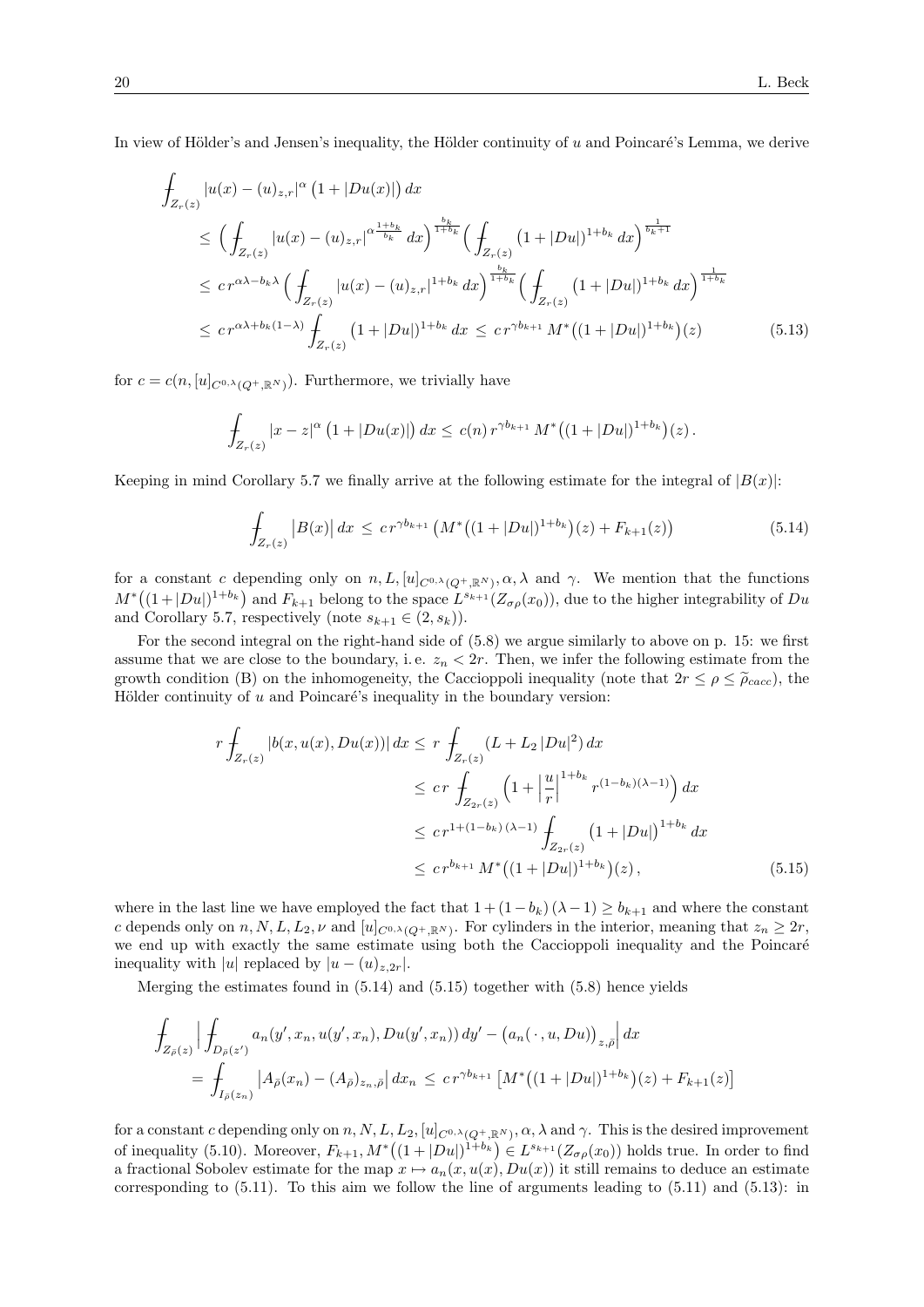view of Corollary 5.7, Hölder's inequality and the Hölder continuity of  $u$ , we see

$$
\int_{Z_{\bar{\rho}}(z)} \left| a_n(x, u(x), Du(x)) - \int_{D_{\bar{\rho}}(z')} a_n(y', x_n, u(y', x_n), Du(y', x_n)) dy' \right| dx
$$
\n
$$
\leq L \int_{Z_{\bar{\rho}}(z)} \int_{D_{\bar{\rho}}(z')} |Du(x', x_n) - Du(y', x_n)| dy' dx
$$
\n
$$
+ 4L \int_{Z_{\bar{\rho}}(z)} \int_{D_{\bar{\rho}}(z')} (\bar{\rho}^{\alpha} + |u(x', x_n) - u(y', x_n)|^{\alpha}) (1 + |Du(x)|) dy' dx
$$
\n
$$
\leq c r^{\gamma b_{k+1}} F_{k+1}(z) + 4L \bar{\rho}^{\alpha} \int_{Z_{\bar{\rho}}(z)} (1 + |Du(x)|) dx
$$
\n
$$
+ 8L \Big( \int_{Z_r(z)} |u(x) - (u)_{z,r}|^{\alpha \frac{1+b_k}{b_k}} dx \Big)^{\frac{b_k}{1+b_k}} \Big( \int_{Z_r(z)} (1 + |Du|)^{1+b_k} dx \Big)^{\frac{1}{b_k+1}}
$$
\n
$$
\leq c r^{\gamma b_{k+1}} \left( M^* \big( (1 + |Du|)^{1+b_k} \big) (z) + F_{k+1}(z) \big) ,
$$

and the constant c depends only on  $n, L, [u]_{C^{0,\lambda}(Q^+, \mathbb{R}^N)}, \alpha, \lambda$  and  $\gamma$ . In particular, taking into account  $\bar{\rho} \in [\frac{r}{2}, r]$ , we infer from the latter two estimates the inequality

$$
\int_{Z_{r/2}(z)} |a_n(x, u(x), Du(x)) - (a_n(\cdot, u, Du))_{z, r/2}| dx
$$
\n
$$
\leq c r^{\gamma b_{k+1}} \left( M^* \left( (1 + |Du|)^{1+b_k} \right) (z) + F_{k+1}(z) \right),
$$

where c admits the same dependencies as in the preceding inequalities. Since  $F_{k+1}$ ,  $M^*((1+|Du|)^{1+b_k})$ belong to  $L^{s_{k+1}}(Z_{\sigma\rho}(x_0))$ , we may apply the characterization of fractional Sobolev spaces in Lemma 3.5 and Remark 3.6, and we obtain

$$
a_n(\cdot, u, Du) \in M^{\gamma b_{k+1}, s_{k+1}}(Q^+_{1/(2 \cdot 2^k)}, \mathbb{R}^N).
$$

Furthermore, there exists  $G_{k+1} \in L^{s_{k+1}}(Q_{1/(2^{k+1})}^+, \mathbb{R}^N)$  which satisfies for almost every  $x, y \in Q_{1/(2^{k+1})}^+$ 

$$
|a_n(x,u(x),Du(x))-a_n(y,u(y),Du(y))|\leq |x-y|^{\gamma b_{k+1}}\left(G_{k+1}(x)+G_{k+1}(y)\right).
$$

We note that  $G_{k+1}$  can be calculated from the constant c, the functions  $M^*((1+|Du|)^{1+b_k}), F_{k+1}(z)$ and the restriction on the radius  $\rho$  which in turn result in a dependence on the iteration step k. For the interior situation we observe that the statements of the Remarks 5.4 remain valid, in particular, the coefficients  $a(\cdot, u, Du)$  satisfy a corresponding interior fractional Sobolev estimate.

#### Final conclusion for Du

Exactly as before on p. 17 the normal derivative  $D_n u$  inherits the fractional Sobolev estimate of both the coefficients  $a_n(\cdot, u, Du)$  and the tangential derivative  $D'u$  (see Corollary 5.8). This gives

$$
Du \in M^{\gamma b_{k+1}, s_{k+1}}(Q_{1/2^{k+1}}^+, \mathbb{R}^{nN}).
$$

At this point we are in the position to use the embeddding

$$
M^{\gamma b_{k+1}, s_{k+1}}(Q_{1/2^{k+1}}^+, \mathbb{R}^{nN}) \subset W^{\gamma' \gamma b_{k+1}, s_{k+1}}(Q_{1/2^{k+1}}^+, \mathbb{R}^{nN})
$$

for all  $\gamma' \in (0,1)$ . Since  $\gamma$  and  $\gamma'$  may be chosen arbitrarily close to 1 (the choice  $\gamma = \gamma' = (\frac{n}{n+2\lambda})^{1/2}$ like in the first step is still appropriate for every  $k \in \mathbb{N}$ , the application of Theorem 3.3 yields  $\overleftrightarrow{Du} \in$  $L^{s_{k+1}(1+b_{k+1})}(Q_{1/2^{k+1}}^+, \mathbb{R}^{nN})$ . This finishes the iteration and yields:

**Lemma 5.9:** Let  $\alpha \in (0,1)$  and let  $u \in W^{1,2}_\Gamma(Q_2^+, \mathbb{R}^N) \cap L^\infty(Q_2^+, \mathbb{R}^N) \cap C^{0,\lambda}(Q^+, \mathbb{R}^N)$ ,  $\lambda \in (0,1]$ , be a weak solution of the Dirichlet problem  $(4.1)$  under the assumptions  $(H1)-(H3)$  and  $(B)$ . Then for every  $t<\alpha$  there exists  $\bar{\rho}=\bar{\rho}(t)$  such that  $Du\in W^{t,\bar{s}}(Q^+_{\bar{\rho}},\mathbb{R}^{nN})$ , where  $\bar{s}>2$  is a higher integrability exponent depending only n, N, L,  $L_2$ ,  $\nu$  and  $[u]_{C^{0,\lambda}(O^+,\mathbb{R}^N)}$  (but not on t).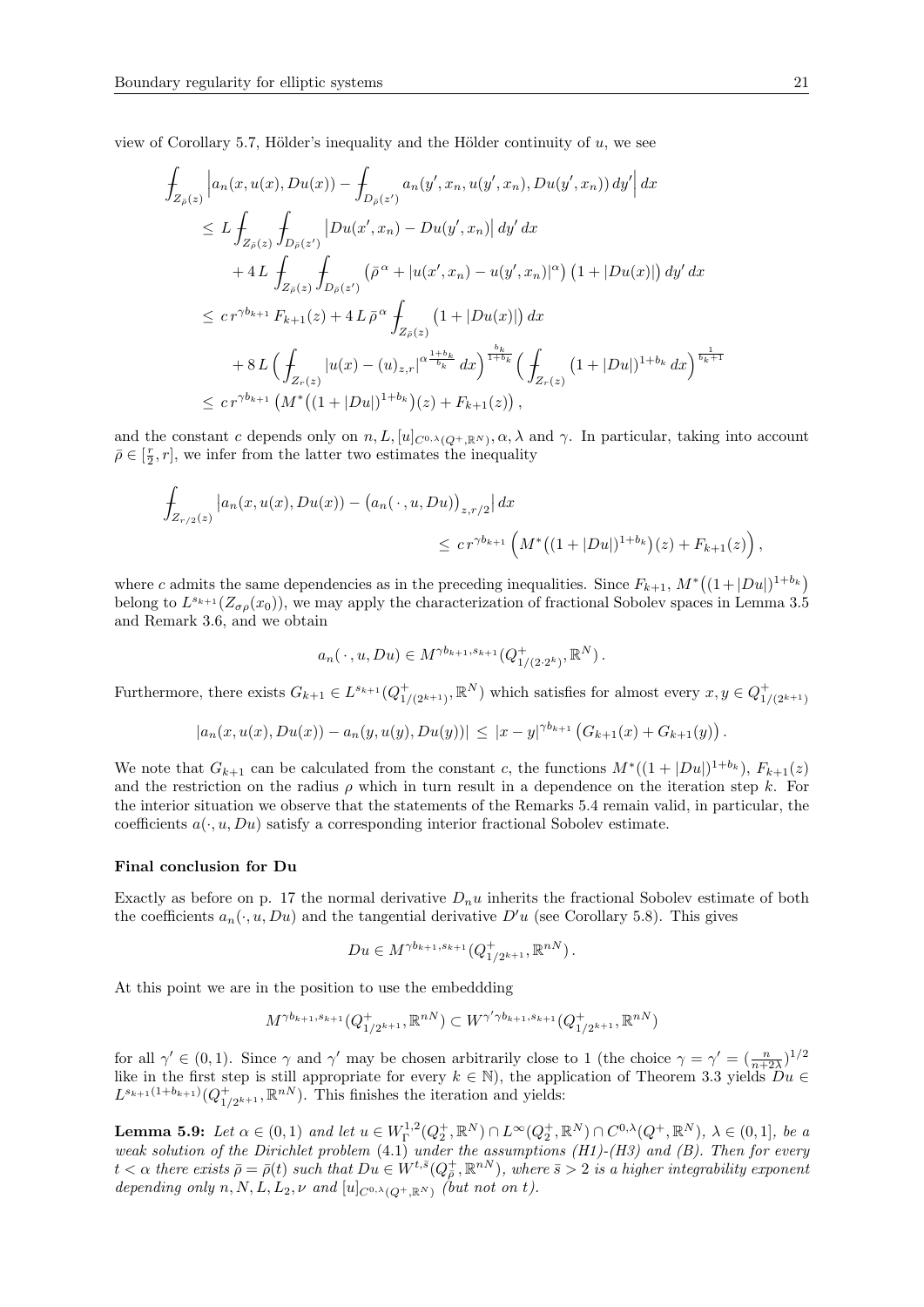PROOF: In view of  $b_k \nearrow \alpha$ , the iteration scheme immediately implies a fractional differentiability result for Du: for every  $t_1 < \alpha$  there exists  $\bar{k} = \bar{k}(t_1)$  such that  $\bar{D}u \in W^{t_1,2}(Q_1^+)$  $_{1/2^{\bar{k}}}^{+}$ ,  $\mathbb{R}^{nN}$ ). In particular, we may choose  $t_1$  sufficiently close to  $\alpha$  such that

$$
2+2\alpha\,<\,\frac{2n(1+t_1)}{n-2t_1\lambda}\,.
$$

In view of Theorem 3.3 we hence find  $Du \in L^{2+2\alpha}$ , and at this stage we can indeed stop the iteration: as already observed in Remark 5.6, in all calculations above the exponent  $b_{\bar{k}+1}$  can be replaced by  $\alpha$ , leading to

$$
Du \in M^{t, s_{\bar{k}+1}}(Q^+_{1/2^{\bar{k}+1}}, \mathbb{R}^{nN})
$$

for every  $t < \alpha$  and a higher integrability exponent  $\bar{s} := s_{\bar{k}+1} > 2$ . With the choice  $\bar{\rho} := 2^{-\bar{k}-1}$  the proof of the lemma is complete.

Remark: A similar statement was derived for weak solutions to superquadratic nonlinear elliptic systems with inhomogeneities satisfying a controllable growth condition, see [18, Lemma 6.1]. We easily observe that the method presented in this section does not only apply to inhomogeneities obeying a natural growth condition, but also to those obeying a controllable growth condition. As an advantage of the technique presented here, we note that in the formulation of the previous Lemma 5.9 the low dimensional assumption  $p > n - 2 - \delta$  for some positive number  $\delta$  is not necessary, whereas it was required in the proof of [18, Lemma 6.1].

PROOF (OF THEOREM 1.1): Most of the arguments required here can be recovered from [18, proof of Theorem 1.1]; for the sake of completeness we sketch briefly the procedure: First, we reduce the general Dirichlet problem  $(1.1)$  with boundary values  $u_0$  to the corresponding boundary value problem with zero boundary values, i.e.,  $u_0 = 0$  on  $\partial\Omega$  (some attention is needed here: the transformed coefficients still satisfy assumption (H1)-(H3), but the transformed inhomogeneity then satisfies also a slightly different critical growth condition in the sense that

$$
|\tilde{b}(x, u, z)| \leq L + L_2(M) |z|^p
$$

for all  $(x, u, z) \in \overline{\Omega} \times \mathbb{R}^N \times \mathbb{R}^{nN}$  with  $|u + u_0| \leq M$ . Furthermore, the regularity of  $\partial\Omega$  allows us to flatten the boundary locally around every boundary point  $x_0 \in \partial\Omega$  to end up with a finite number of problems of type (4.1) on cubes. It then suffices to prove that almost every point on  $Q^0$  is a regular boundary point, i.e. that it belongs to the set  $\text{Reg}_{Du}(Q^0)$ : since the Hausdorff dimension is invariant under bi-Lipschitz transformations, a standard covering argument then yields the corresponding estimate for the singular boundary points on  $\partial\Omega$ , i.e. for Sing<sub>Du</sub>( $\partial\Omega$ ).

In the model situation,  $[5,$  Theorem 1] guarantees that u is Hölder continuous on the regular set  $\text{Reg}_u(Q_2^+\cup\Gamma)$  of u with any exponent  $\lambda \in (0,1-\frac{n-2}{2})$  and that  $\dim_{\mathcal{H}}(\text{Sing}_u(Q_2^+\cup Q^0)) < n-2$ . In particular, the set of singular points is empty if  $n = 2$ . We next observe that the statement in Lemma 5.9 still holds true if we replace the cube  $Q_1^+$  by any smaller cube  $Q_R^+(x_0)$ , meaning that we then obtain  $Du \in W^{t, \bar{s}}(Q_{\delta R}^+(x_0), \mathbb{R}^{nN})$  for some  $\delta(t) > 0$  for all  $t < \alpha$  and some  $\bar{s} > 2$  (independently of the choice of t). Therefore, choosing an increasing sequence of sets  $B_k \nearrow \text{Reg}_u(Q^+ \cup Q^0)$  with  $B_k \subset \text{Reg}_u(Q^+ \cup Q^0)$ such that  $B_k$  is relatively open in  $Q^+ \cup Q^0$  for every  $k \in \mathbb{N}$ , Lemma 5.9 allows us to infer that for every  $t < \alpha$  and every point  $x_0 \in B_k \cap Q^0$  there holds  $Du \in W^{t, \bar{s}}(Q_{\delta R}^+(x_0), \mathbb{R}^{nN})$  for some  $\delta(t) > 0$ . Taking  $t \in (2/\bar{s}, \alpha)$  and applying the measure density result [18, Proposition 2.1] (tracing back to Giusti [22, Proposition 2.7]) we thus find

$$
\dim_{\mathcal{H}} \left( \,\mathrm{Sing}_{Du}(Q^0) \cap Q_{\delta}^+(x_0) \right) \,\leq\, n-{\bar s} t \,<\, n-1\,.
$$

Hence, we find  $\dim_{\mathcal{H}}(\text{Sing}_{Du}(Q^0) \cap B_k) < n-2t$  for every  $k \in \mathbb{N}$  via a covering argument. Keeping in mind  $\dim_{\mathcal{H}}(\text{Sing}_u(Q^+\cup Q^0), we finally conclude the desired estimate  $\dim_{\mathcal{H}}(\text{Sing}_{Du}(Q^0))$$ on the Hausdorff dimension of the singular set for the gradient  $Du$  on the boundary. This completes the proof of the main result.

**Remark:** We emphasize that the proof also yields a global fractional differentiability result: if  $u \in$  $u_0 + W_0^{1,2}(\Omega,\mathbb{R}^N) \cap L^\infty(\Omega,\mathbb{R}^N)$  is a weak solutions to (1.1) under the assumptions of the theorem and with  $\alpha \in (0,1)$  arbitrary, then  $Du \in W^{t,2}(\Omega,\mathbb{R}^{nN})$  for all  $t < \alpha$ .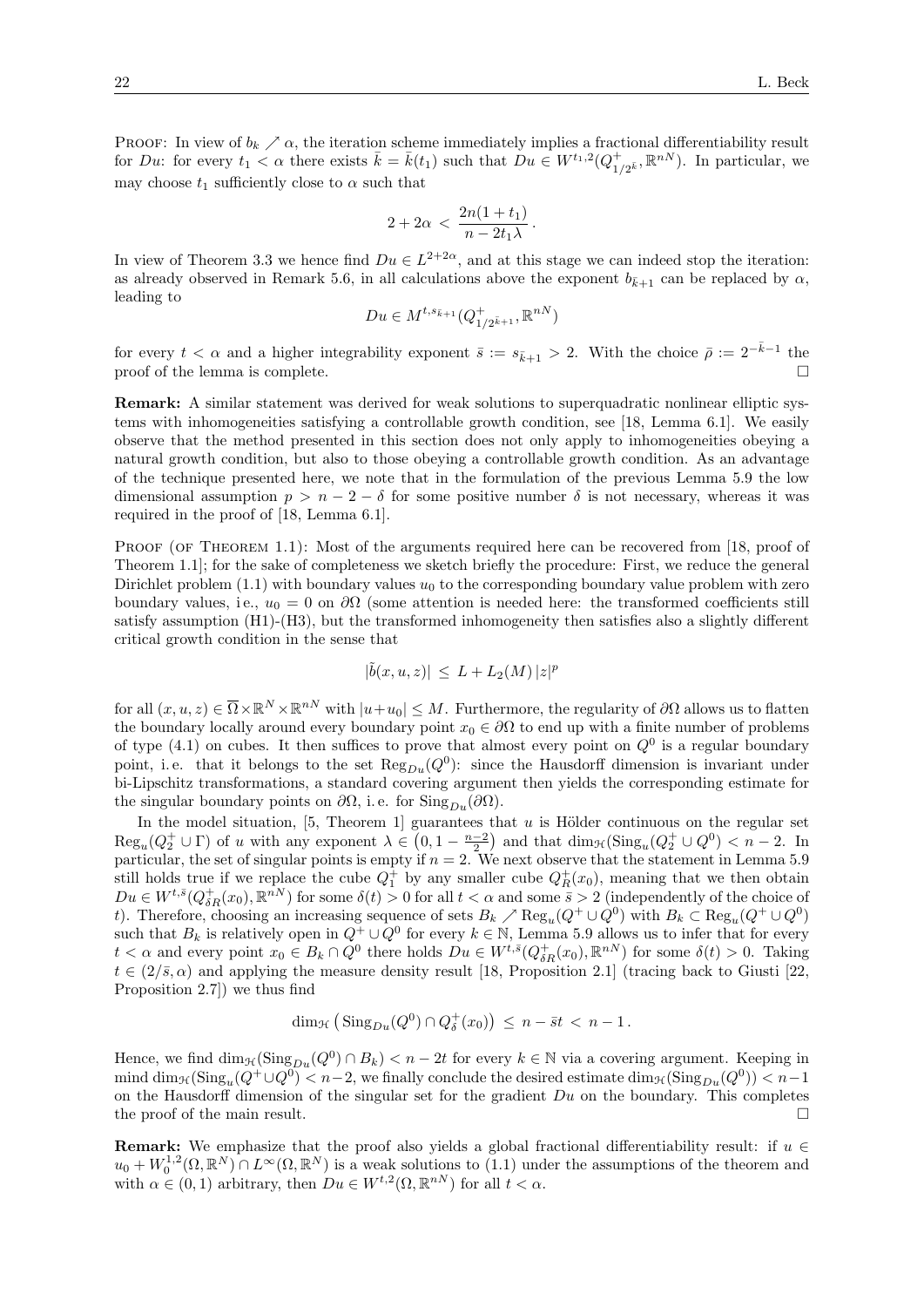In the last section we discuss briefly some extensions and open questions related to regularity results concerning the above regularity theory and to the Hausdorff dimension of the singular set up to the boundary:

#### 6.1 The nonquadratic case

In the case  $p \in (1,\infty)$  it is convenient to work in terms of the V-function (useful algebraic properties are found in [13, Lemma 2.1] for the subquadratic case, and for the superquadratic case similar inequalities hold true). We start by observing that Mingione [36] was the first to succeed in the dimension reduction for the singular points for Du in the interior of  $\Omega$ , where  $u \in W^{1,p}(\Omega,\mathbb{R}^N) \cap L^{\infty}(\Omega,\mathbb{R}^N)$  is a weak solution (under the standard smallness assumption) to the general system (1.1) with an inhomogeneity satisfying a natural growth condition and being Hölder continuous with respect to every argument:

$$
|b(x, u, z) - b(\bar{x}, \bar{u}, z)| \le L \omega_{\beta_1} (|x - \bar{x}| + |u - \bar{u}|) (1 + |z|^p)
$$
\n(6.1)

$$
|b(x, u, z) - b(x, u, \bar{z})| \le L |z - \bar{z}|^{\beta_2} \left(1 + |z|^2 + |\bar{z}|^2\right)^{p - \beta_2}
$$
\n(6.2)

for all  $x, \bar{x} \in \Omega$ ,  $u, \bar{u} \in \mathbb{R}^N$  and  $z, \bar{z} \in \mathbb{R}^{nN}$ ,  $\omega_{\beta_1}(t) = \min\{1, t^{\beta_1}\}\$  with  $\beta_1, \beta_2 \in (0, 1)$  (these condition are in fact only needed to obtain a sharper bound in the superquadratic case). The dimension reduction relies on the fundamental estimate (4.2) which iteratively improves the fractional differentiability of  $V(Du)$ . In a slightly generalized version (including also the subquadratic case) this result can be stated as follows:

Theorem 6.1 (cf. [36], Theorem 2.2): Let  $n \leq p+2$  and  $u \in W^{1,p}(\Omega,\mathbb{R}^N) \cap L^{\infty}(\Omega,\mathbb{R}^N)$  be a bounded weak solution to (1.1) under the conditions (H1)-(H3) and (B), and suppose  $||u||_{L^{\infty}(\Omega,\mathbb{R}^N)} \leq M$ for some  $M > 0$  such that  $2 \max\{p-1, 1\} L_2 M < \nu$ . Then we have

 $\dim_{\mathcal{H}} \left( \text{Sing}_{Du}(\Omega) \right) \leq \max\{n - \frac{p}{p-1}, n - 2\alpha, n - p\}.$ 

If  $p > 2$  and  $\alpha > p/(2p-2)$ , then under the assumptions (6.1)-(6.2) for  $\beta_1 = 2\alpha - 1$  and  $\beta_2 = (2\alpha - 1)/\alpha$ there holds

$$
\dim_{\mathcal{H}}\big(\operatorname{Sing}_{Du}(\Omega)\big)\,\leq\, n-2\alpha\,.
$$

In the general homogeneous case a corresponding interior result [37] is valid, and it turned out that the estimates can be extended up to the boundary and that in fact  $\mathcal{H}^{n-1}$ -almost every point in  $\overline{\Omega}$  is a regular point for  $Du$  independently of the value of p as long as  $\alpha > \frac{1}{2}$  and the Hölder continuity of u is known a priori ( $\mathcal{H}^{n-1}$ -almost everywhere). For this reason one expects that also in the inhomogeneous case under natural growth it should be possible to carry the result of Theorem 6.1 from the interior up to the boundary. However, apart from some partial result for  $p$  close to 2 (under further restrictions on  $\alpha$ ), it seems impossible to obtain the boundary regularity statement for all  $p \in (1,\infty)$  with the direct approach employed in this paper without any further technical tricks; we emphasize that this problem is not caused by the inhomogeneity but appears also for homogeneous systems where boundary regularity was already proved by the indirect approach. Hence, the direct approach seems to be matched well only in the quadratic situation, and it would be interesting to develop an approach which leads to the known dimension reduction for homogeneous systems, but which can also be applied for inhomogeneous systems under natural growth assumption and a general p-growth assumption on the coefficients.

In fact, the only result available so far in this direction is in the two-dimensional case  $n = 2$ , where by means of Morrey-type estimates and a comparison principle the optimal  $C^{1,\alpha}_{loc}$ -regularity of every weak solution is obtained up to the boundary on the regular set of  $u$  (the set where  $u$  is locally in a neighborhood continuous), and hence outside a set of Hausdorff dimension less than  $n - p$ 

**Theorem 6.2:** Let  $p \in (1,\infty)$ ,  $\Omega \subset \mathbb{R}^2$  be a domain of class  $C^{1,\alpha}$  and  $u_0 \in C^{1,\alpha}(\overline{\Omega}, \mathbb{R}^N)$ . Let  $u \in$  $u_0+W_0^{1,p}(\Omega,\mathbb{R}^N)\cap L^{\infty}(\Omega,\mathbb{R}^N)$  be a bounded weak solution to (1.1) under the conditions (H1)-(H3) and (B), and suppose that  $||u||_{L^{\infty}(\Omega,\mathbb{R}^N)} \leq M$  for some  $M > 0$  such that  $2 \max\{p-1, 1\}L_2M < \nu$ . Then we have

$$
u \in C^{1,\alpha}(\overline{\Omega},\mathbb{R}^N)
$$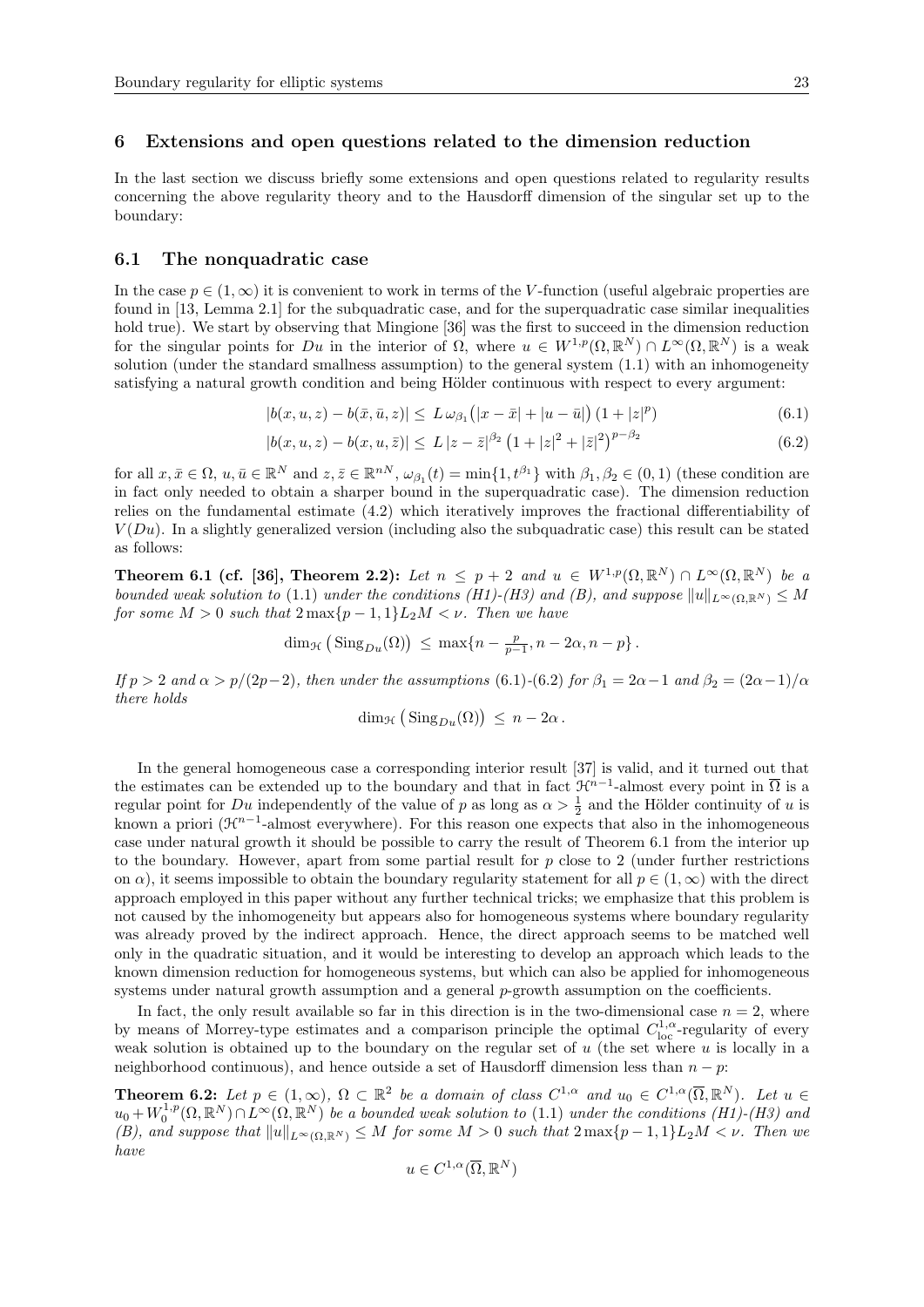in the superquadratic case  $p \geq 2$ , whereas in the subquadratic case  $1 < p < 2$  there hold

$$
u \in C_{\text{loc}}^{1,\alpha}(\text{Reg}_u(\overline{\Omega}), \mathbb{R}^N)
$$
 and  $\dim_{\mathcal{H}}(\overline{\Omega} \setminus \text{Reg}_u(\overline{\Omega})) < n - p$ .

PROOF (SKETCH): In the first step of the proof one compares the solution  $u$  of the original problem to the solution of the frozen, homogeneous problem, for which good a priori estimates are known (in particular full C<sup>1</sup>-regularity). This allows to show that Du belongs to the Morrey-space  $L^{p,2-\tau}$  locally on the regular set  $\text{Reg}_u(\Omega)$  of u for every  $\tau \in (0, 2)$ , see [5, p. 2743] if  $p \ge 2$  and [8, p. 317] if  $1 < p < 2$ for the up-to-the-boundary versions. This decay estimate for the integrals  $\int (1 + |Du|)^p dx$  over balls (possibly intersected with  $\Omega$ ) in terms of the radius is then used to enter again into the comparison argument and to improve the decay of the excess of Du on balls  $B_\rho(x_0) \subset B_R(x_0)$  contained in the regular set  ${\rm Reg}_u(\Omega)$  via

$$
\int_{B_{\rho}(x_0)\cap\Omega} |V(Du) - (V(Du))_{B_{\rho}(x_0)\cap\Omega}|^2 dx
$$
\n
$$
\leq 2 \int_{B_{\rho}(x_0)\cap\Omega} |V(Dv) - (V(Dv))_{B_R(x_0)\cap\Omega}|^2 dx + 2 \int_{B_{\rho}(x_0)\cap\Omega} |V(Dv) - V(Du)|^2 dx,
$$

where  $v \in u + W^{1,p}(B_R(x_0) \cap \Omega, \mathbb{R}^N)$  is the weak solution to div  $a(x_0, (u)_{B_R(x_0) \cap \Omega}, Dv) = 0$ . Taking into account the Morrey regularity and proceeding as in [33, Chapter 9], we then estimate the first integral on the right-hand side via the decay properties for the comparison map (see [11, 3.12] and [7,  $(4.34)$ ]) combined with a good choice of the radius R as a power of  $\rho$ . The second integral is under control via an estimate similar to the ones of  $[5, (34)]$  or  $[8, (4.16)]$ , with the difference that the terms involving s and  $\delta$ , respectively, do not appear if also the higher integrability of the comparison solution is kept in mind. As a consequence, the reasoning in [33] applies, and a sufficiently small choice of  $\tau$  shows that the previous excess integral is bounded by  $\rho^{2+\sigma}$  for some  $\sigma > 0$ . This corresponds to Hölder continuity of  $V(Du)$  and therefore of Du with some small exponent, which is then improved to the optimal one by standard regularity theory.

## 6.2 Systems with coefficients  $a(x, z)$

In the introduction we already spent some words on the situation where the coefficients do not explicitly depend on the weak solution  $u$ , but only on its gradient and the independent variable. In the interior it turned out [37, 36] that the assumption  $n \leq p+2$  (or priori Hölder continuity of u) is no longer needed (because – roughly speaking – possible singularities of  $u$  do propagate to the coefficients only in the gradient variable). For this reason the dimension reduction follows in only one step, and it is further valid without any restrictions on the space dimension  $n$ . In the indirect approach of [18] the same reasoning was applied in order to extend these interior results up to the boundary. As a consequence, in case of homogeneous systems there holds:

**Theorem 6.3** ([18]): Consider  $p \in (1,\infty)$ ,  $\alpha > \frac{1}{2}$ . Let  $\Omega$  be a domain of class  $C^{1,\alpha}$  and  $u_0 \in$  $C^{1,\alpha}(\overline{\Omega},\mathbb{R}^N)$ . Assume that  $u \in u_0 + W^{1,p}_0(\Omega,\mathbb{R}^N)$  is a weak solution to div $a(x,Du) = 0$  in  $\Omega$  under the assumptions (H1)-(H3). Then  $\mathfrak{R}^{n-1}$ -almost every boundary point is a regular point for Du.

It is not clear whether the result of Theorem 1.1 can be improved to such vector fields which do not explicitly depend on  $u$ , in the sense that the existence of regular boundary points in that case is valid for all dimensions  $n \geq 2$ . The first problem arises in the preliminary estimate (4.2), where in general no positive power of h for the last integral – which came from  $\int \int b(x, u, Du)\tau_{e,-h}(\eta^2\tau_{e,h}u)dx$ . can be produced. Hence, to obtain some fractional differentiability of the system, additional regularity assumptions on the inhomogeneity are required (such as conditions  $(6.1)-(6.2)$  of Hölder continuity with respect to all variables), which then allow to use the formula for partial integration for finite differences also in the integral involving the right-hand side. In the interior this gives  $\dim_{\mathcal{H}}(\text{Sing}_{Du}(\Omega)) \leq n - 2\alpha$ in all dimensions. However, in the direct approach presented in this paper, these assumptions do not seem to lead to fractional Sobolev estimates for  $x \mapsto a_n(x, Du)$ , see e.g. the derivation of (5.9) where the Hölder continuity was the crucial ingredient.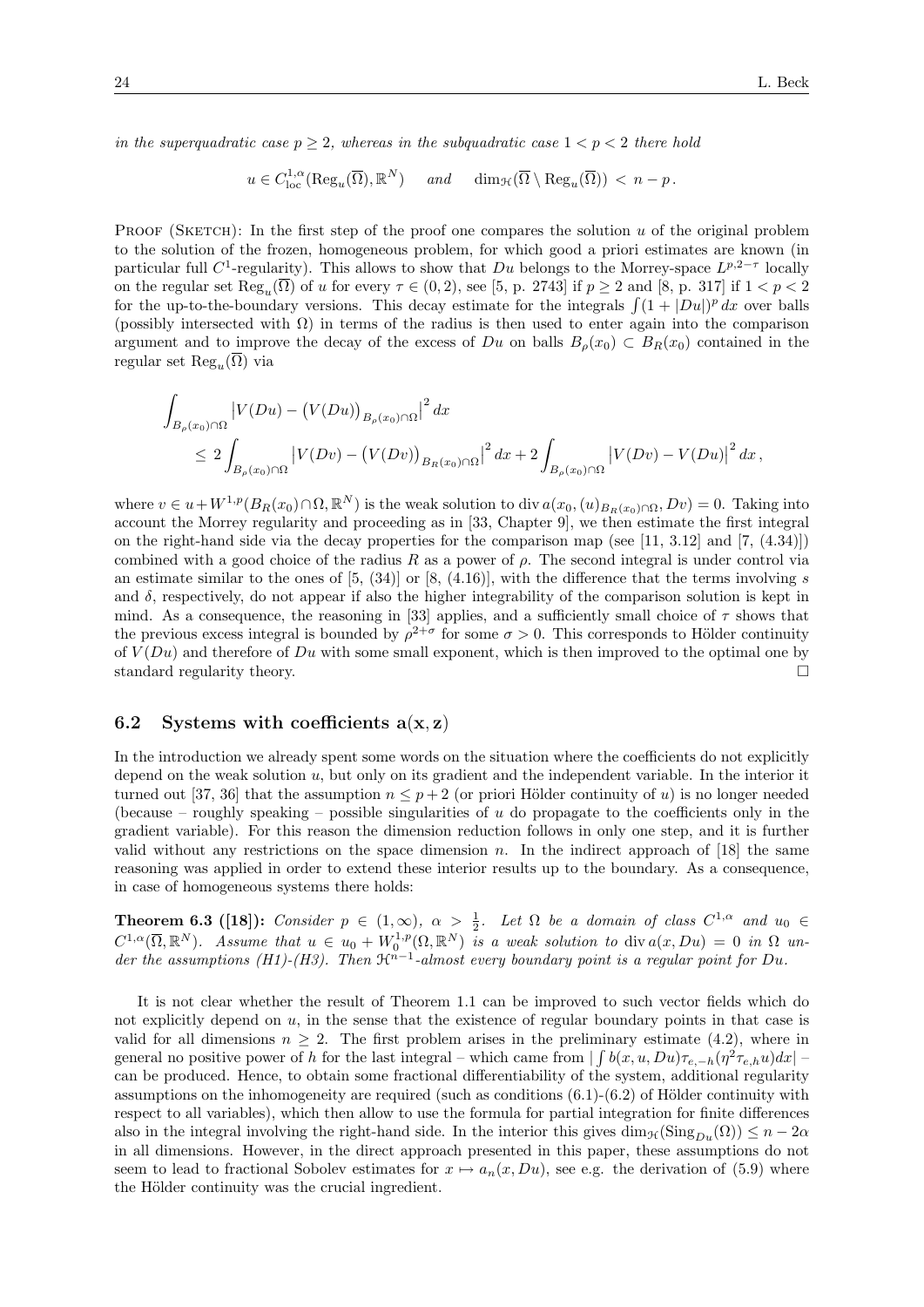## 6.3 Optimality of the Hausdorff dimension

It is not clear to what extent the estimates for the Hausdorff dimension of the singular set may still be improved, neither in our main statements nor in the cited results [11, 5, 8, 37, 36, 18] on the Hausdorff dimension of the singular set of  $u$  and  $Du$ . Up to now, the bound for the singular set of Du depends on the parameter  $\alpha$ . While one cannot rule out that the dependence on  $\alpha$  is only due to technique, it is believed that this dependence is a structural feature of the problem concerning the Hausdorff dimension of the singular set. However, the literature lacks appropriate counterexamples. As a consequence, the question of the existence of regular boundary points for Hölder exponents  $\alpha \in (0, \frac{1}{2})$ remains open for general nonlinear systems of the type considered above. Recently, it was observed by Kristensen and Mingione [34] that the Hölder continuity assumption in x can be relaxed to a fractional Sobolev dependence. More precisely, still assuming the Hölder continuity assumption (H3) with now an arbitrarily small  $\alpha > 0$  (as a consequence, we have  $C^{1,\alpha}_{loc}$  regularity on the regular set and the characterization of the singular set remains unchanged), we further assume for some  $\beta > 0$ :

(H4) There exists a function 
$$
g \in L^{\nu}(\Omega)
$$
 with  $g \ge 0$  and  $\nu > (1 + \beta)/\beta$  such that

$$
|a(x, u, z) - a(\bar{x}, \bar{u}, z)| \le L \left(1 + |z|^2\right)^{\frac{p-1}{2}} \left[|x - \bar{x}|^{\beta} (g(x) + g(\bar{x})) + \omega_{\beta} (|u - \bar{u}|)\right]
$$

for almost all  $x, \bar{x} \in \Omega$  and all  $u, \bar{u} \in \mathbb{R}^N$ ,  $z \in R^{nN}$  (and  $\omega_{\beta}(s) \le \min\{1, s^{\alpha}\}\)$ . The function g again plays the role of a fractional derivative, see Section 3. Obviously, condition (H4) is weaker than (H3) in the case  $\alpha = \beta$  and  $v < \infty$ , and it actually turns out that – independently of the value of  $\alpha$  – the result of Theorem 1.1 still holds true, provided that  $\beta > \frac{1}{2}$ . In particular, we still get existence of regular boundary points (even though in a regular point the exponent of Hölder continuity of  $Du$  is only  $\alpha$  and in general not  $\beta$ :

**Theorem 6.4:** Consider  $n \in \{2, 3, 4\}$ ,  $\alpha, \beta \in (0, 1]$  with  $\beta \ge 1/2$ . Let  $\Omega \subset \mathbb{R}^n$  be a domain of class  $C^{1,\alpha}$ and  $u_0 \in C^{1,\alpha}(\overline{\Omega},\mathbb{R}^N)$ . Assume further that  $u \in u_0 + W_0^{1,2}(\Omega,\mathbb{R}^N) \cap L^{\infty}(\Omega,\mathbb{R}^N)$  is a weak solution of the Dirichlet problem (1.1) under the assumptions (H1)-(H4) and (B), and suppose that  $||u||_{L^{\infty}(\Omega,\mathbb{R}^N)} \leq M$ for some  $M > 0$  such that  $2L_2M < \nu$ . Then  $\mathfrak{H}^{n-1}$ -almost every boundary point is a regular point for  $Du$ 

PROOF: The strategy of the proof of the theorem is the same as the one of Theorem 1.1, and we immediately get into the study of the transformed system  $(4.1)$  under the assumption of a priori Hölder continuity of u with exponent  $\lambda$ . We first infer  $Du \in L^{2+2\alpha}(Q^+_{\overline{\rho}}, \mathbb{R}^{nN})$  from Lemma 5.9 from a first iteration using only assumptions (H1)-(H3) and (B) (alternatively we can use a simple higher integrability result via Gehring's Lemma), and now start a new iteration as in Section 5.3 by taking into consideration the additional assumption (H4): for this purpose we define a sequence  $(\beta_k)_{k\in\mathbb{N}}$ 

$$
\beta_0 \, := \, \frac{\alpha}{2}, \qquad \beta_{k+1} \, := \, \beta_k + \min \Big\{ \frac{\lambda}{2}, \frac{\beta_k}{2(1+\beta_k)} \Big\} \left( \beta - \beta_k \right),
$$

and we observe that it is bounded and strictly increasing with limit  $\beta$ . Observing that only the fractional dependence of the coefficients in the x-variable has changed, we now have to re-estimate the terms involving differences of the coefficients with respect to the x-variable, and then all the statement of Section 5.3 remain true for  $b_k$  replaced by  $\beta_k$  (and on smaller half-cubes). In fact, there are only two new terms. Under the Hölder continuity assumption (H3), these were estimated trivially, but they now need to be investigated more carefully: the first occurs in the proof of Proposition 5.5 (assuming that  $Du$ is integrable to a power greater than  $2 + 2\beta_k$ , when we derive a suitable substitute for the preliminary estimate (4.2) to find the inequality corresponding to (5.12). Actually, only the integral involving  $\mathcal{A}(h)$ needs to be adjusted: Keeping in mind the integrability assumption  $g \in L^{\nu}(Q_2^+) \subset L^{(1+\beta)/\beta}(Q_2^+)$  and the Hölder continuity of u we calculate with  $(H3)$ ,  $(H4)$ , Young's and Hölder's inequality:

$$
\int_{Q^{+}} |\mathcal{A}(h)| |D(\eta^{2} \tau_{e,h} u)| dx \leq L |h|^{\beta \frac{1+\beta}{\beta} \frac{\beta_{k}}{1+\beta_{k}}}
$$
\n
$$
\times \int_{Q^{+}} (1 + |Du(x+he)|) (g(x+he) + g(x))^{\frac{1+\beta}{\beta} \frac{\beta_{k}}{1+\beta_{k}}} (\eta^{2} |\tau_{e,h} Du| + 2\eta |D\eta| |\tau_{e,h} u|) dx
$$
\n
$$
\leq \varepsilon \int_{Q^{+}} \eta^{2} |\tau_{e,h} Du|^{2} dx + \left[ c(\varepsilon, L) |h|^{2\beta \frac{1+\beta}{\beta} \frac{\beta_{k}}{1+\beta_{k}}} + c(L, \|D\eta\|_{L^{\infty}}) |h|^{ \beta \frac{1+\beta}{\beta} \frac{\beta_{k}}{1+\beta_{k}}} + 1 \right]
$$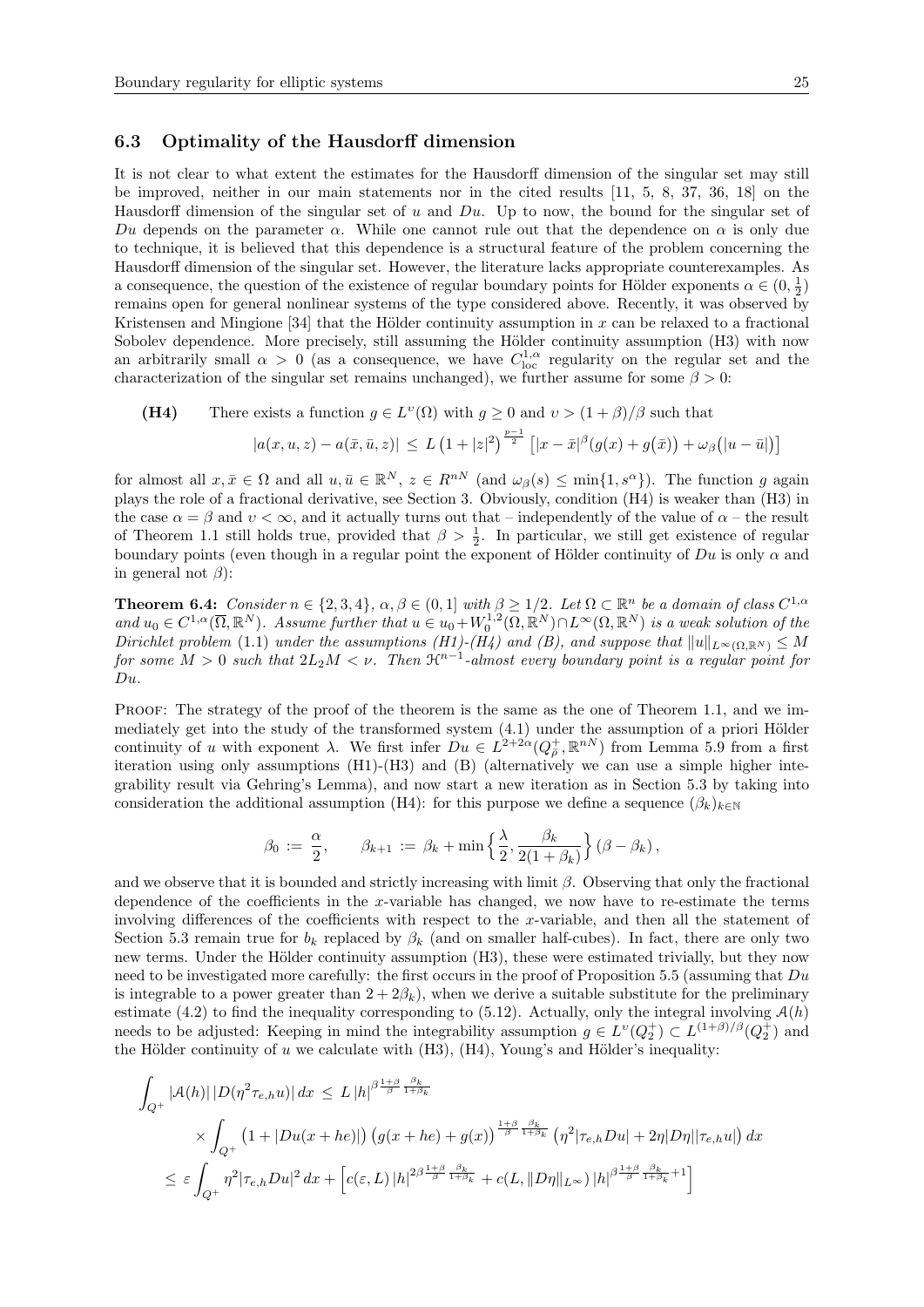.

$$
\times\,\Big(\int_{Q^+\cap\mathrm{spt}(\eta)}\big(1+|Du(x+he)|\big)^{2+2\beta_k}\,dx\Big)^{\frac{1}{1+\beta_k}}\Big(\int_{Q^+}|g|^{\frac{1+\beta}{\beta}}\,dx\Big)^{\frac{\beta_k}{1+\beta_k}}\,,
$$

where we also have used standard estimates for finite differences (note that the exponent  $\alpha$  was for simplicity treated as 0 in the powers of  $|h|$ . To conclude (5.12) it then suffices to observe that both powers of  $|h|$  are at least  $2\beta_{k+1}$  and that the other terms are estimates exactly as before (but using (H4) instead of  $(H3)$  for estimating differences of the coefficients with respect to the u-variable).

The second new term arises in the fractional Sobolev estimate for  $a_n(x, u, Du)$  (and in turn in the same way also for  $D_n u$ ): it occurs for the first time in the estimate for  $B(x)$  and can be dealt with as follows:

$$
\int_{Z_r(z)} \left| a(x, u(x), Du(x)) - a(z, (u)_{z,r}, Du(x)) \right| dx
$$
\n
$$
\leq c(n) r^{\beta \frac{1+\beta}{2\beta} \frac{\beta_k}{1+\beta_k}} \Big[ \int_{Z_r(z)} \left( 1 + |Du(x+he)| \right)^{1+\beta_k} dx + \int_{Z_r(z)} \left( g(z) + g(x) \right)^{\frac{1+\beta}{2\beta}} dx \Big]
$$

The right-hand side is then estimated further via the maximal function.

With these two adjustments, the proof of the theorem then continues as before, leading to the existence of regular boundary points for  $\alpha \in (0,1)$  arbitrarily, provided that  $\beta \geq \frac{1}{2}$ .

## References

- [1] E. Acerbi and N. Fusco, Regularity for minimizers of non-quadratic functionals: the case  $1 < p < 2$ , J. Math. Anal. Appl. 140 (1989), 115–135.
- [2] R. A. Adams, Sobolev Spaces, Academic Press, New York, 1975.
- [3] A. Arkhipova, On the regularity of the solutions of boundary-value problem for quasilinear elliptic systems with quadratic nonlinearity, J. Math. Sci., New York 80 (1996), no. 6, 2208-2225.
- [4] A. Arkhipova, On the Neumann problem for nonlinear elliptic systems with quadratic nonlinearity, St. Petersbg. Math. J. 8 (1997), no. 5, 845–877.
- [5] A. Arkhipova, Partial regularity up to the boundary of weak solutions of elliptic systems with nonlinearity q greater than two, J. Math. Sci. (N. Y.) 115 (2003), 2735–2746.
- [6] L. Beck, Partial regularity for weak solutions of nonlinear elliptic systems: the subquadratic case, Manuscr. Math. 123 (2007), no. 4, 453–491.
- [7] L. Beck, Boundary regularity results for weak solutions of subquadratic elliptic systems, Ph.D. thesis, Universität Erlangen-Nürnberg, 2008.
- [8] L. Beck, Partial Hölder continuity for solutions of subquadratic elliptic systems in low dimensions, J. Math. Anal. Appl. 354 (2009), no. 1, 301–318.
- [9] S. Campanato, Differentiability of the solutions of nonlinear elliptic systems with natural growth, Ann. Mat. Pura Appl. Ser. 4 131 (1982), 75–106.
- [10] S. Campanato, Hölder continuity and partial Hölder continuity results for  $W^{1,q}$ -solutions of non-linear elliptic systems with controlled growth, Rend. Sem. Mat. Fis. Milano 52 (1982), 435–472.
- [11] S. Campanato, Elliptic systems with non-linearity q greater or equal to two. Regularity of the solution of the Dirichlet problem, Ann. Mat. Pura Appl. Ser. 4 147 (1987), 117–150.
- [12] S. Campanato and P. Cannarsa, Differentiability and partial Hölder continuity of the solutions of non-linear elliptic systems of order 2m with quadratic growth., Ann. Sc. Norm. Super. Pisa Ser. IV 8 (1981), 285–309.
- [13] M. Carozza, N. Fusco, and G. Mingione, Partial Regularity of Minimizers of Quasiconvex Integrals with Subquadratic Growth, Ann. Mat. Pura Appl. Ser. 4 175 (1998), 141–164.
- [14] F. Colombini, Un teorema di regolarità alla frontiera per soluzioni di sistemi ellittici quasi lineari, Ann. Sc. Norm. Super. Pisa Ser. III 25 (1971), 15–161.
- [15] E. De Giorgi, Un esempio di estremali discontinue per un problema variazionale di tipo ellittico, Boll. Unione Mat. Ital., IV. 1 (1968), 135–137.
- [16] A. Domokos, On the regularity of p-harmonic functions in the Heisenberg group, Ph.D. thesis, University of Pittsburgh, 2004.
- [17] F. Duzaar, J. F. Grotowski, and M. Kronz, Partial and full boundary regularity for minimizers of functionals with nonquadratic growth, J. Convex Anal. 11 (2004), no. 2, 437–476.
- [18] F. Duzaar, J. Kristensen, and G. Mingione, The existence of regular boundary points for non-linear elliptic systems, J. Reine Angew. Math. 602 (2007), 17–58.
- [19] F. Duzaar and G. Mingione, Second order parabolic systems, optimal regularity, and singular sets of solutions, Ann. Inst. Henri Poincaré Anal. Non Linéaire 22 (2005), no. 6, 705–751.